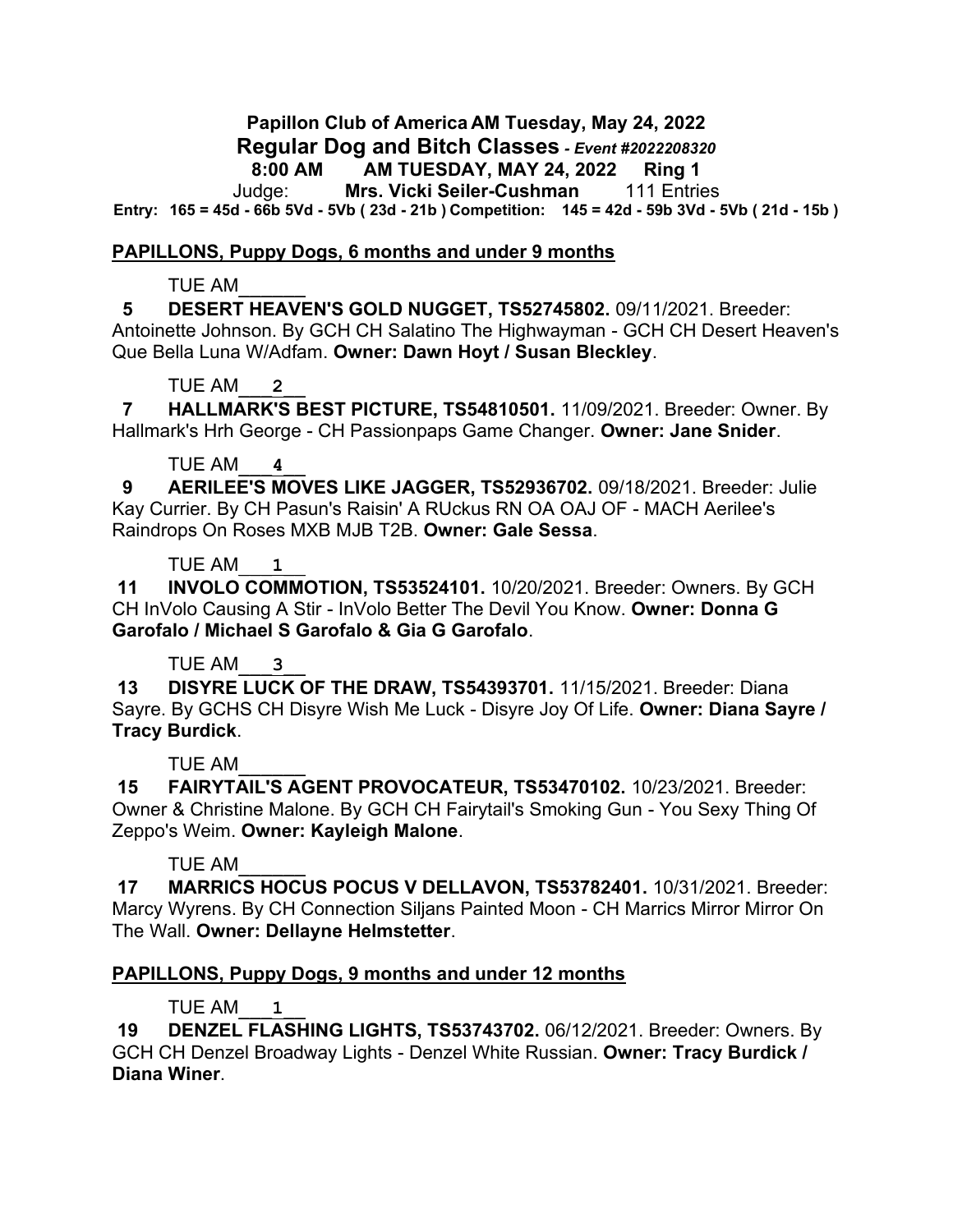TUE AM\_\_\_**2**\_\_

**21 WINGSSONG HIGH HOPES, TS52344302.** 07/06/2021. Breeder: Owner. By CH Wingssong Take A Chance On Me - Wingssong Isn't She Lovely. **Owner: Chris Jones**.

## TUE AM\_\_\_\_\_\_

# **23 WINDCREST-INDIGO MAJIK & MISCHIEF IN MOTION, TS53133920.**

07/25/2021. Breeder: Jennifer Harman & Owner. By GCH CH Windcrest Love And Kisses All Night Long - Polar Wings Unabashedly Beautiful. **Owner: Marcia K McDiarmid**.

TUE AM\_\_**ABS**\_

**25 MARRICS PLAYING FAST N FURIOUS, TS52386402.** 06/30/2021. Breeder: Shelly Dell. By CH Marrics Playing To The Crowd - CH Farfalla Starsign N Runway Of A Covergirl. **Owner: Marcy Wyrens**.

TUE AM\_\_\_**3**\_\_

**27 BLUECHIP DANCING CHEEK TO CHEEK, JQ4123488 (CKC).** 08/20/2021. Breeder: Owner. By Bluechip Rumble In The Jungle - Bluechip Peek-A-Boo. **Owner: Olga Gagne**.

TUE AM\_\_\_**4**\_\_

**29 RUNWAY'S REMEMBER ME, TS52124503.** 07/19/2021. Breeder: Julia King. By GCHB CH Magic Sunrise Ace Of Base - Runway's Cameo Appearance. **Owner: Sally Howard / Julia King**.

TUE AM\_\_\_\_\_\_

**31 FENICE CRAZY HIGH MAGIC GRIS GRIS, TS53284802.** 05/28/2021. Breeder: Owners. By CH Fenice Astronomical - CH Fenice Starz Voodoo Queen Of New Orleans. **Owner: Ellen Perry / Matthew Perry**.

## **PAPILLONS, Dogs, 12 months and under 18 months**

TUE AM\_\_\_**2**\_\_

**33 ROCYN'S ME AND MY SHADOW, TS50424201.** 01/24/2021. Breeder: Owner. By CH Passionpaps Infamous Adventure - CH Rocyn's Fly Me To The Moon. **Owner: Cynthia Springer**. **Agent: Cassandra Cooper**.

TUE AM\_\_\_**1**\_\_

**35 JOYANEW MUSIC FILLS THE AIR, TS50420002.** 02/12/2021. Breeder: Colleen Kodet & John Kodet. By GCH CH Berndock's Last Voyage At Sleepy Creek CDX BN GN RN AX AXJ CGC TKI - CH Sleepy Creeks Stryke A Pose. **Owner: Colleen Kodet / John Kodet & Audrey L Gartman**.

## TUE AM\_\_\_**3**\_\_

**37 CLEARLAKE HUNKY DORY, TS50230901.** 12/17/2020. Breeder: Elyse Vandermolen & Sharon Newcomb. By GCHS CH Zeliacaon Butch Cassidy At Draco - GCH CH Clearlake Davinity. **Owner: Dellayne Helmstetter**.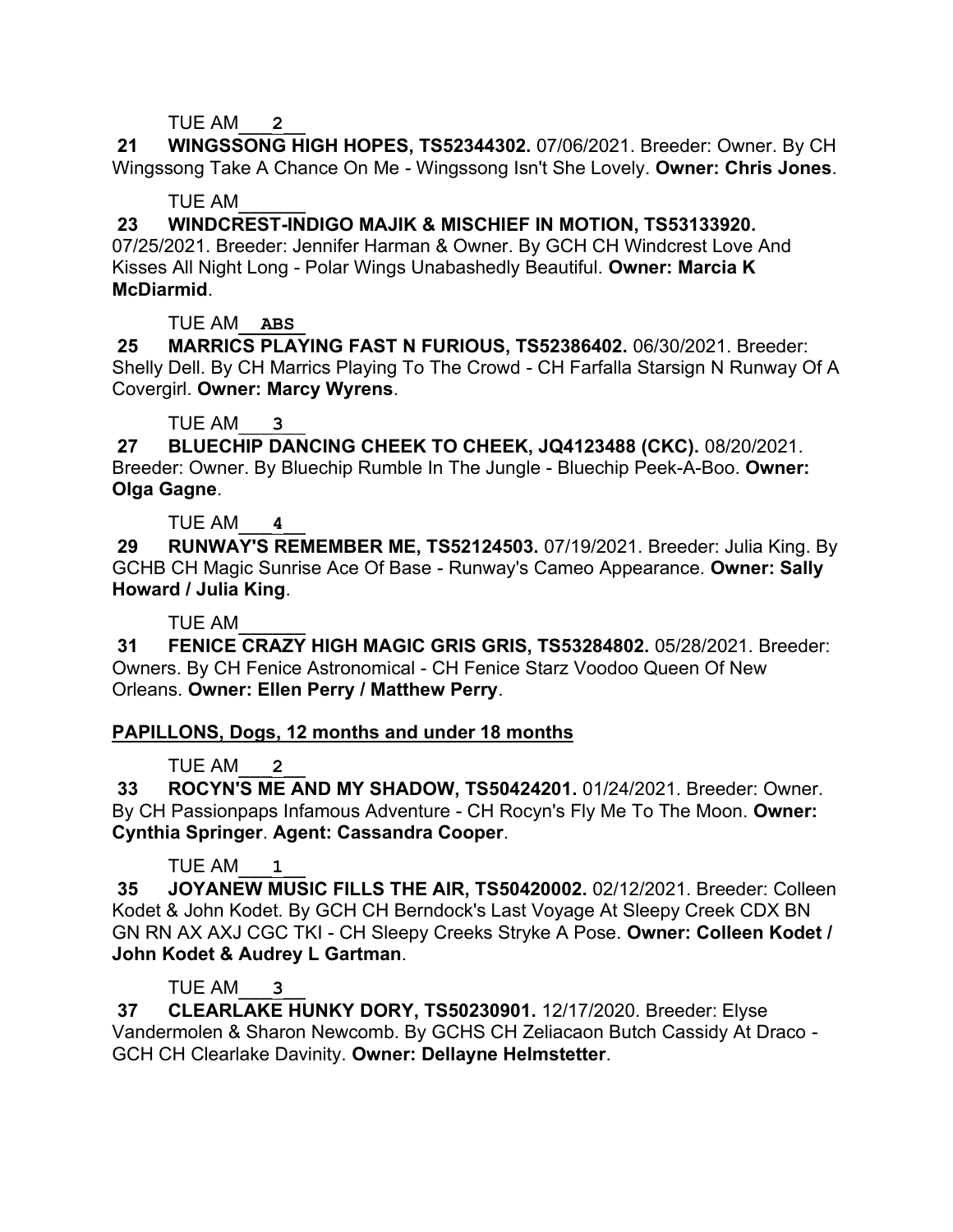## TUE AM\_\_\_**4**\_\_

**39 SPOTLIGHT PRINCE CHARMING, TS51597602.** 05/11/2021. Breeder: Owner. By CH Spotlight I Can Be Your Hero - CH Spotlight Paris Tri Symphony. **Owner: Kim Barbolini**.

## **PAPILLONS, Amateur Owner Handler Dogs**

TUE AM\_\_\_**2**\_\_

**41 TOP FLITE NANRICH THE DART ADVANTAGE MX MXB MXJ MJB XF TKN, TS42023901.** 02/23/2019. Breeder: Kat Detampel, Richard & Nancy Lopaschuk & Sand Schumaker. By CH MACH6 Top Flite Vega Hear Me Roar UD PCD BN MXB2 MJG2 NF CGC TKP - Nanrich Top Flite Sky's The Limit. **Owner: Kathy Hightshoe / Robert Hightshoe**.

TUE AM\_\_\_**1**\_\_

**43 LYRIC TOPFLITE SONG OF VALYRIA, TS51895602.** 03/14/2021. Breeder: Sharon Snell & Joanie Carl. By CH Clearlake MGL-Ilse Nestle Quik Of VW - CH Topflite LaLa Land. **Owner: Gale Ann Osborne / Joanie Carl**.

# **PAPILLONS, Bred By Exhibitor Dogs - Puppy**

TUE AM\_\_\_**1**\_\_ **TUE AM:RWD BBBE**

**45 FLOLIN ANDALI FOLLOW THE SON, TS53456302.** 10/22/2021. Breeder: Andrea Meloon Chery Maass & Owner. By GCH CH Flolin Fly For The Starsign TKN - GCH CH Andali Follow Your Dreams. **Owner: Linda C Foiles**.

# TUE AM\_\_\_**3**\_\_

**47 BREVETTE CONSPIRACY THEORY, TS54673401.** 10/08/2021. Breeder: JoAnne Ybaben. By Brevette Whiskey Tango Foxtrot - CH Brevette Second To None. **Owner: DeAnn Martin / JoAnne Ybaben**.

# TUE AM\_\_\_**2**\_\_

**49 DENZEL NAME IN LIGHTS, TS53743701.** 06/12/2021. Breeder: Owners. By GCH CH Denzel Broadway Lights - Denzel White Russian. **Owner: Tracy Burdick / Diane Winer**.

# TUE AM\_\_\_**4**\_\_

**51 FAIRYTAIL'S DEVILS IN THE HOUSE OF THE RISING SUN, TS53188101.**  07/23/2021. Breeder: Owner & Christine Malone. By GCHB CH Fairytail's N'Belladonna's My Reputation Preceeds Me - GCH CH Fairytail's The Devil Went Down To Georgia. **Owner: Kayleigh Malone**.

# TUE AM\_\_**ABS**\_

**53 DISYRE DESIGNED TO LOVE, TS53072001.** 06/14/2021. Breeder: Owner. By Ch Disyre Classic Design - CH Bloom An Disyre To Love. **Owner: Diana Sayre**.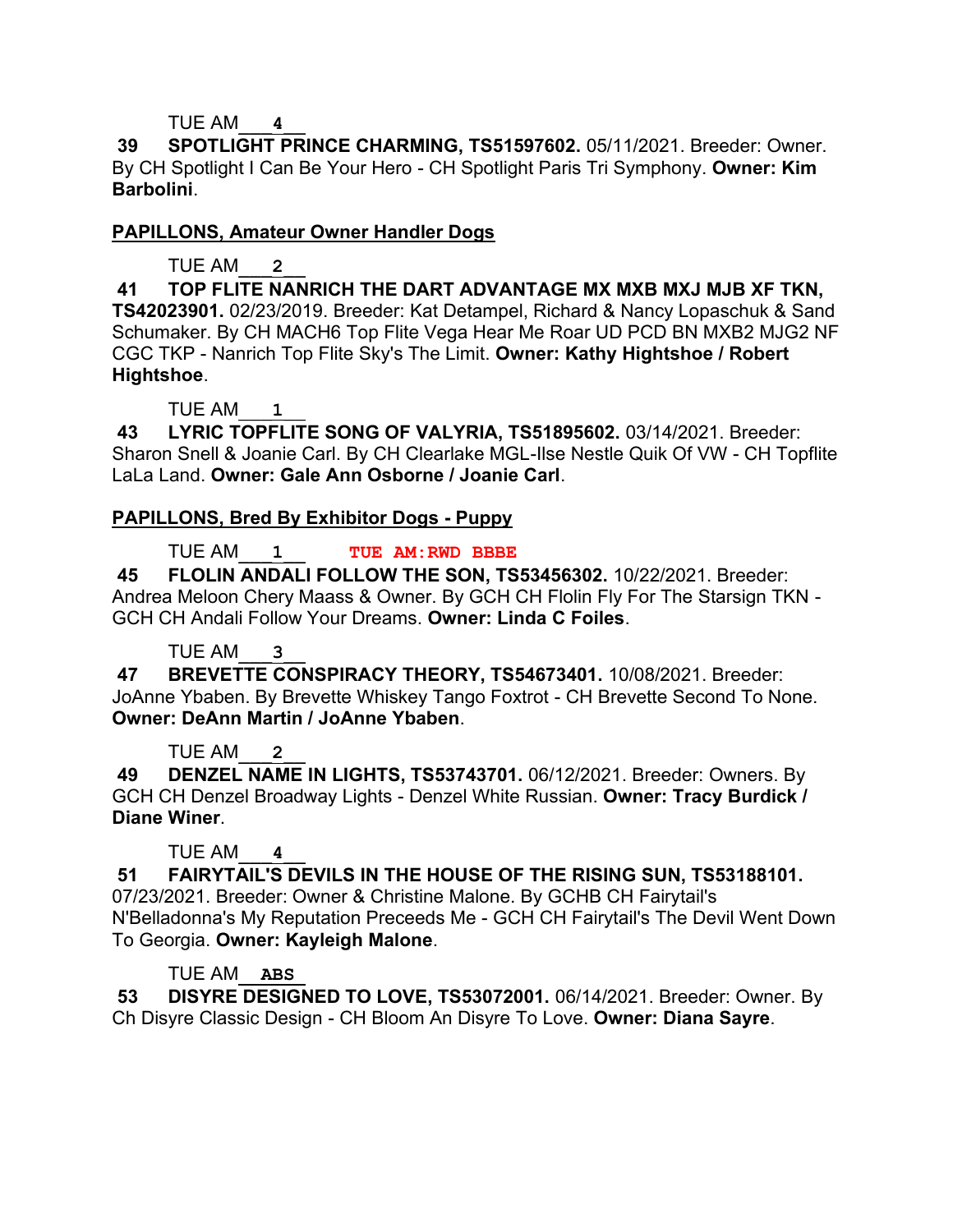## **PAPILLONS, Bred By Exhibitor Dogs**

## TUE AM\_\_\_\_\_\_

**55 JESSARAE'S YER SO BAD NJP, TS40356801.** 09/27/2018. Breeder: Owner. By GCH CH Jessarae's Diamond Solitaire AX MXJ NF - Ch Jessarae's Rock A LIttle. **Owner: Jessica Isenbarger**.

## TUE AM\_\_\_\_\_\_

**59 SKYTRY'S PERFECTLY DOMINATING MUSIC MOGUL, TS48702104.**  08/29/2020. Breeder: Owners. By CH SkyTry's There Has Never Lived A More Loyal Squire - GCH CH SkyTry's Perfectly Passionate Melody. **Owner: Joanne Glawson / Skylar Amanda Lane Glawson**.

## TUE AM\_\_\_\_\_\_

**61 PLAYTYME'S PERMISSION TO WIN, TS49583502.** 10/14/2021. Breeder: Owners & Deann Markva & Caassanndra Shorkey. By CH Nightfire's Permission To Winn - PlayTyme's Can't Justify This. **Owner: Cherish VanderVoord / Tammy DeWitt**.

## TUE AM\_\_**ABS**\_

**63 INVOLO MY GUY, TS51587401.** 01/23/2021. Breeder: Owners. By GCHP CH InVolo Wanna Be Startin' Somethin' - InVolo Better The Devil You Know. **Owner: Donna G Garofalo / Michael S Garofalo & Gia G Garofalo**.

## TUE AM\_\_\_**3**\_\_

**65 DENZEL BRING OUT THE BEST, TS50809304.** 01/02/2021. Breeder: Owner. By CH Denzel Naturally Ambitious - Denzel Bring Imagination To Life. **Owner: Tracy Burdick**.

# TUE AM\_\_\_\_\_\_

**67 STARSTRUCK I'M A BELIEVER, TS49627101.** 07/02/2020. Breeder: Owners. By GCH CH Starstruck Rebel Rouser - GCH CH Starstruck Bold As Brass. **Owner: Rosemarie Williamson / George Williamson**.

# TUE AM\_\_\_**1**\_\_

**69 MARRICS MAGIC POTION WITH SHADA, TS50981602.** 05/12/2021. Breeder: Marcy Wyrens. By GCH CH Marrics Sky Magic - Marrics Mission Moment II. **Owner: Marcy Wyrens / Sharon Parker**.

# TUE AM\_\_\_**2**\_\_

**71 SERNA-STEDT BOLD RULER, TS51723803.** 02/27/2021. Breeder: Owner. By GCH CH Domino's Hi My Name Is Gary - CH MGL-Isle Genuine RIsk Of VW At Serna-Stedt. **Owner: June Peterson**.

# TUE AM\_\_\_**4**\_\_

**75 ADAUGEO SCOTTISH HIGHLAND WARRIOR, TS47081202.** 01/28/2020. Breeder: Owner. By Zelicao Kzar The Moxie Man - Copella Salatino RIch And Skinny. **Owner: Danae Fayard / Paula Cox**.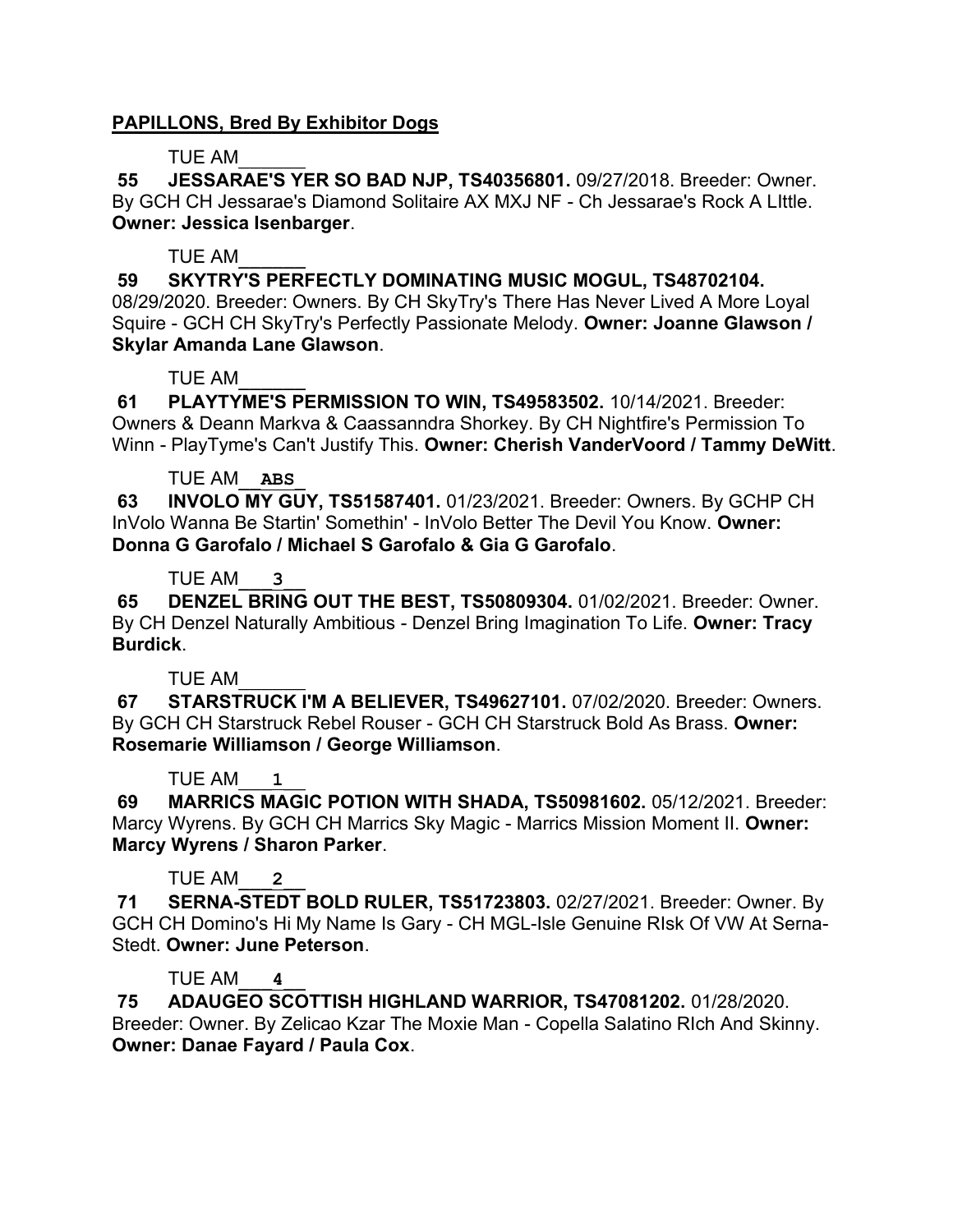## TUE AM\_\_\_\_\_\_

**77 WILDFIRE SIPPING THE TEA, TS50037601.** 01/07/2021. Breeder: Owners. By CH InVolo Can't Fight This Feeling - CH Wildfire Spill The Tea. **Owner: Angela Pickett / Cheslie Pickett Smithey**.

# **PAPILLONS, American Bred Dogs**

# TUE AM\_\_\_**1**\_\_

**79 SKYTRY'S INDEPENDENT BLAZING DITTO, TS48702702.** 09/10/2020. Breeder: Owners. By GCHB CH Zelican Journey To Independence - SkyTry's Evening Primrose, Set Azlage. **Owner: Joanne Glawson / Skylar Amanda Lane Glawson**.

# TUE AM\_\_\_**2**\_\_

**83 SARENSTARS FIRESCOUT OF LEONIAN, TS47660402.** 07/23/2020. Breeder: Sandra McCrerey. By CH D'Vines Oscar Winner - This Side Of Heaven's Venus By Monarch CGC. **Owner: Sandra McCrerey / Jim MCCrerey**.

# TUE AM\_\_\_**3**\_\_

**85 FAIRYTAIL'S ORBITAL STORM, TS43611002.** 05/27/2019. Breeder: Kayleigh & Christine Malone. By GCHB CH Fairytail's N'Belladonna's My Reputation Preceeds Me - Fairytail's Diamond Heart. **Owner: Kayleigh Malone / Jayden Ward**.

# **PAPILLONS, Open Dogs Drop Ear**

# TUE AM\_\_\_**1**\_\_ **TUE AM:WD BW**

**87 ANDALI PH MEET ME IN SAINT-REMY CGC, TS50495904.** 01/11/2021. Breeder: Andrea A Meloon & Cheryl Maass. By GCHB CH La Ren PH Jasper In The Moonlight - Blicci's Reds Have More Fun. **Owner: Abby De Blassio / Ray Clark, Andrea Meloon & Cheryl Maass**. **Agent: Barbara Gossett**.

# TUE AM\_\_\_**3**\_\_

**91 DENZEL LIGHTLY SEASONED, TS51496802.** 01/15/2021. Breeder: Owner. By GCH CH Denzel Broadway Lights - CH Denzel Essential Ingredient. **Owner: Tracy Burdick**.

# TUE AM\_\_\_\_\_\_

**93 SKYTRY'S PRECOCIOUS LETHAL WITCH HUNTER, TS48897204.** 

10/28/2020. Breeder: Owners. By CH Marrics Smoke N Mirrors - SkyTry's Precocious Riverdale Raven Beauty. **Owner: Joanne Glawson / Skylar Amanda Lane Glawson**.

# TUE AM\_\_\_**4**\_\_

**95 HEAVEN'S NOBLE MASK OF ZORRO, TS46940102.** 03/14/2020. Breeder: Mary Katherine Riley. By Sabelia Be My Morningstar - Isabella Mon Cherie. **Owner: Star Stout**.

# TUE AM\_\_\_**2**\_\_

**97 NANKEN MOON SHADOW, TS46842202.** 06/08/2020. Breeder: Owner. By CH Animato Annacott Lone Star - CH Nanken Icing On The Cake. **Owner: Nana Ridgeway**. **Agent: June Peterson**.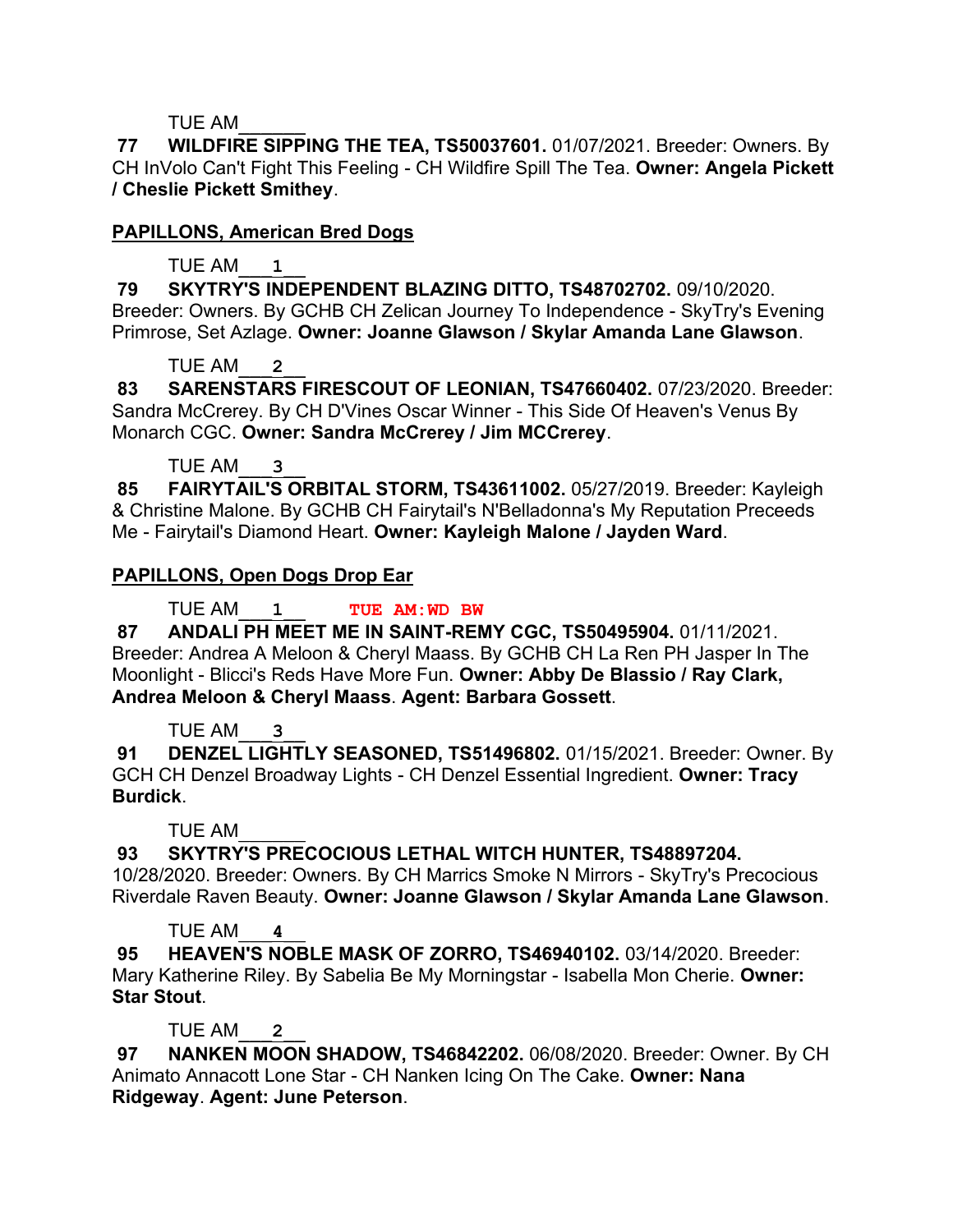## **PAPILLONS, Open Dogs Erect Ear**

### TUE AM\_\_\_**2**\_\_

**99 CLEARLAKE DOMINO HELL'S ANGEL, TS50390501.** 12/11/2020. Breeder: Elyse Vandermolen & Laura Temperato. By Clarlake No Harm No Foul - Domino's Hell's A Poppin'. **Owner: Travis Woodward / Elyse Vandermolen**.

#### TUE AM\_\_\_**1**\_\_

**103 DENZEL COOKING UP A STORM, TS51796801.** 01/15/2021. Breeder: Owner. By CH Denzel Broadway Lights - CH Denzel Essential Ingredient. **Owner: Tracy Burdick**.

> \*\*\*\*\*\*\*\*\*\*\*\*\*\*\*\*\*\* DOG POINT SCHEDULE \*\*\*\*\*\*\*\*\*\*\*\*\*\*\*\*\*\* AKC Division 5 Point Schedule Effective May 10, 2022 for Papillons 1 Point: 2 Dogs / 2 Points: 4 Dogs / 3 Points: 6 Dogs / 4 Points: 7 Dogs / 5 Points: 9 Dogs

**AM TUESDAY Winners Dog\_\_87\_ Reserve\_\_45\_ Points\_\_\_5\_\_\_ Dogs\_\_42\_**

### **PAPILLONS, Puppy Bitches, 6 months and under 9 months**

### TUE AM\_\_\_**1**\_\_

 **8 HALLMARK'S OUTSTANDING ACHIEVEMENT, TS54810502.** 11/09/2021. Breeder: Owner. By Hallmark's Hrh George - CH Passionpaps Game Changer. **Owner: Jane Snider**.

## TUE AM\_\_\_**3**\_\_

**10 CLEARLAKE MERRIMAC, TS53724001.** 09/29/2021. Breeder: Owners. By GCH CH Clearlake Domino's High Voltage - CH Clearlake Fanny's Your Aunt. **Owner: Elyse Vandermolen / Sharon Newcomb**.

#### TUE AM\_\_\_\_\_\_

**12 WILLOW'S POND IMA CUPID SHUFFLE, TS52801701.** 10/02/2021. Breeder: Owner, Darcy Ahlers & Michael Eckstein. By GCH CH Justa Puzzling Alibi At Willow's Pond - Zelicaon Poetry In Motion. **Owner: Vicki Eckstein**. **Agent: Darcy Ahlers**.

#### TUE AM\_\_\_\_\_\_

**16 NIGHTFIRE'S CRYSTAL CHIC, TS54670501.** 09/25/2021. Breeder: Yvonne Weber. By Multi Stars Mind Is The Magic - Nighfire's Made To Win. **Owner: Lurinda Barnwell**.

#### TUE AM\_\_\_\_\_\_

**18 BREVETTE INTERNATIONAL INCIDENT, JU4152635 (CKC).** 10/25/2021. Breeder: Catherine Redding & Owner. By Brevette Baccarat - CH Brevette As You Wish. **Owner: JoAnne Ybaben**.

## TUE AM\_\_\_**4**\_\_

**20 MARQUIS RISE TO THE OCCASION, TS54816401.** 11/20/2021. Breeder: Owners. By CH Marquis Pixar Special Effects - GCH CH Marquis Perfect For Every Occasion. **Owner: Paula Ray / Kevin Ray**.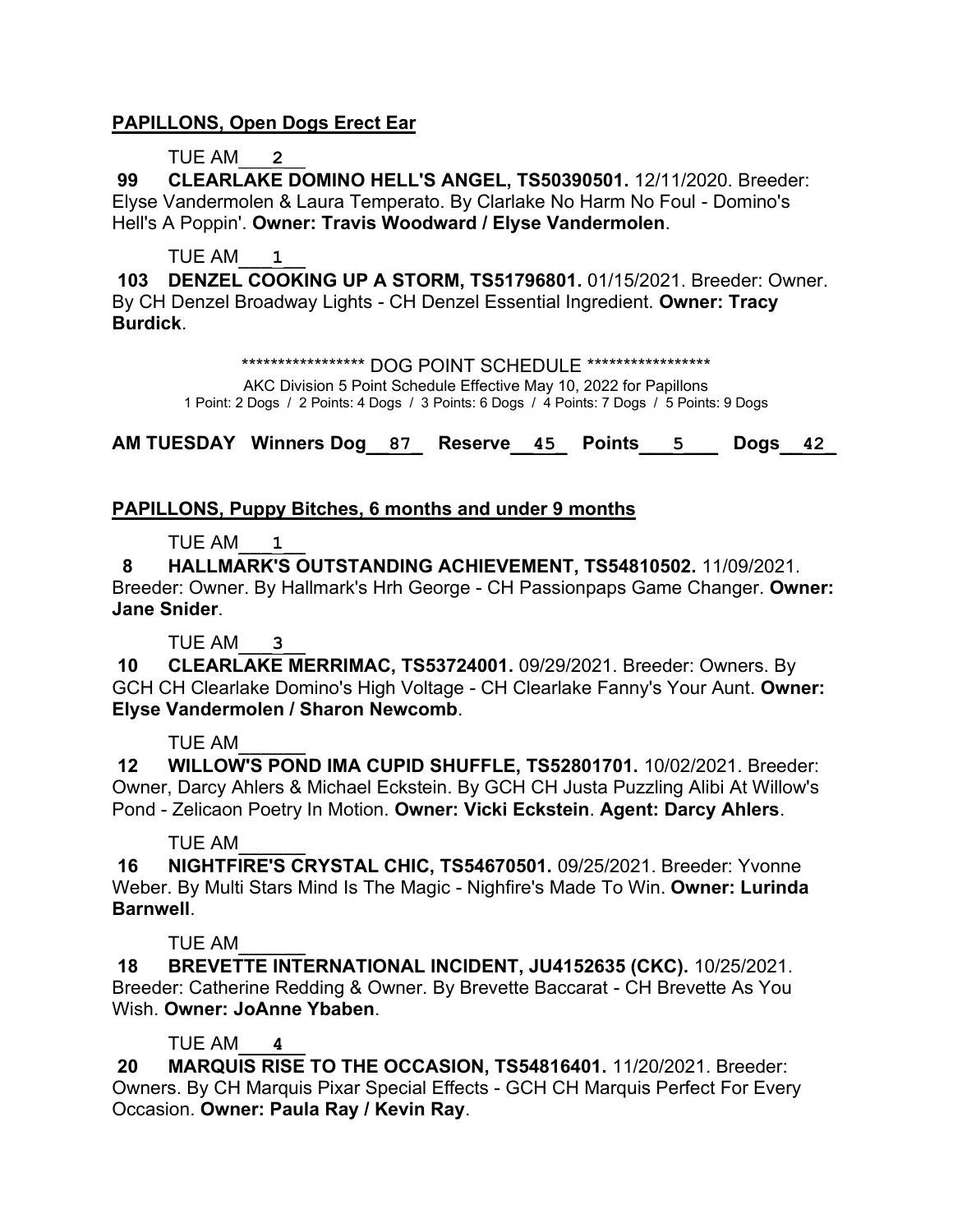### TUE AM\_\_\_\_\_\_

**22 MARRICS SPOOKTACULAR, TS53782403.** 10/31/2021. Breeder: Owner. By CH Connection Siljans Painted Moon - CH Marrics Mirror Mirror On The Wall. **Owner: Marcy Wyrens**.

### TUE AM\_\_\_**2**\_\_

**26 DEOR RED HOT JAZZ ATTRACTION, TS53897201.** 08/25/2021. Breeder: Owner. By GCH CH SkyTry's Transformers Hip-Hop Music Master - Deor Invicible Star Power. **Owner: Deborah O'Reilly**.

### TUE AM\_\_**ABS**\_

**28 FAIRYTAIL'S LEATHER & LACE, TS53470301.** 11/23/2021. Breeder: Owner & Christine Malone. By GCH CH Fairytail's Smoking Gun - Milbu Gente. **Owner: Kayleigh Malone**.

### **PAPILLONS, Puppy Bitches, 9 months and under 12 months**

## TUE AM\_\_\_\_\_\_

**30 STARSTRUCK THE GIFT OF GAB, TS52203901.** 06/18/2021. Breeder: Owner. By GCH CH StarStruck RIde The Stars AX AXJ OF - NAC GCH CH MACH5 StarStruck Oh My Word! PAD PJD OF. **Owner: Andrea Samuels**.

### TUE AM\_\_\_**3**\_\_

**32 ROCYN'S A NEW DAWN DE ATALA, TS52121201.** 07/10/2021. Breeder: Owner & Cynthia Springer. By CH Silvermorning's Lasting Impression - CH Rocyn's Goddess Of Justice. **Owner: Cassandra Cooper**.

## TUE AM\_\_\_**4**\_\_

**34 VOLTIGE SUNDAY BEST, TS52254004.** 08/08/2021. Breeder: Lauren Tapyrik & Barbara Grubb. By CH Brevette Situation Normal - GCH CH Cedar Creek Starsign Break All The Rules BCAT. **Owner: Susan Vernon / Lauren Tapyrik**.

#### TUE AM\_\_\_**2**\_\_

**36 CLEARLAKE CORALINE, TS53190401.** 08/18/2021. Breeder: Elyse Vandermolen. By CH Liberty's Pal Of Mine - CH Clearlake Capri. **Owner: Elyse Vandermolen / Sharon Newcomb**.

#### TUE AM\_\_\_\_\_\_

**40 SKYTRY'S PRECOCIOUS CRUEL TO BE KIND, TS51693002.** 06/05/2021. Breeder: Owners. By CH SkyTry's There Has Never Lived A More Loyal Squire - SkyTry's Precocious Riverdale Raven Beauty. **Owner: Joanne Glawson / Skylar Amanda Lane Glawson**.

## TUE AM\_\_\_**1**\_\_ **TUE AM:RWB BP**

**42 INVOLO YOU ARE NOT ALONE, TS53768101.** 08/07/2021. Breeder: Owners. By GCHP CH InVolo The King Of Pop - CH InVolo The Devil Is In The Details. **Owner: Donna G Garofalo / Michael S Garofalo & Gia G Garofalo**.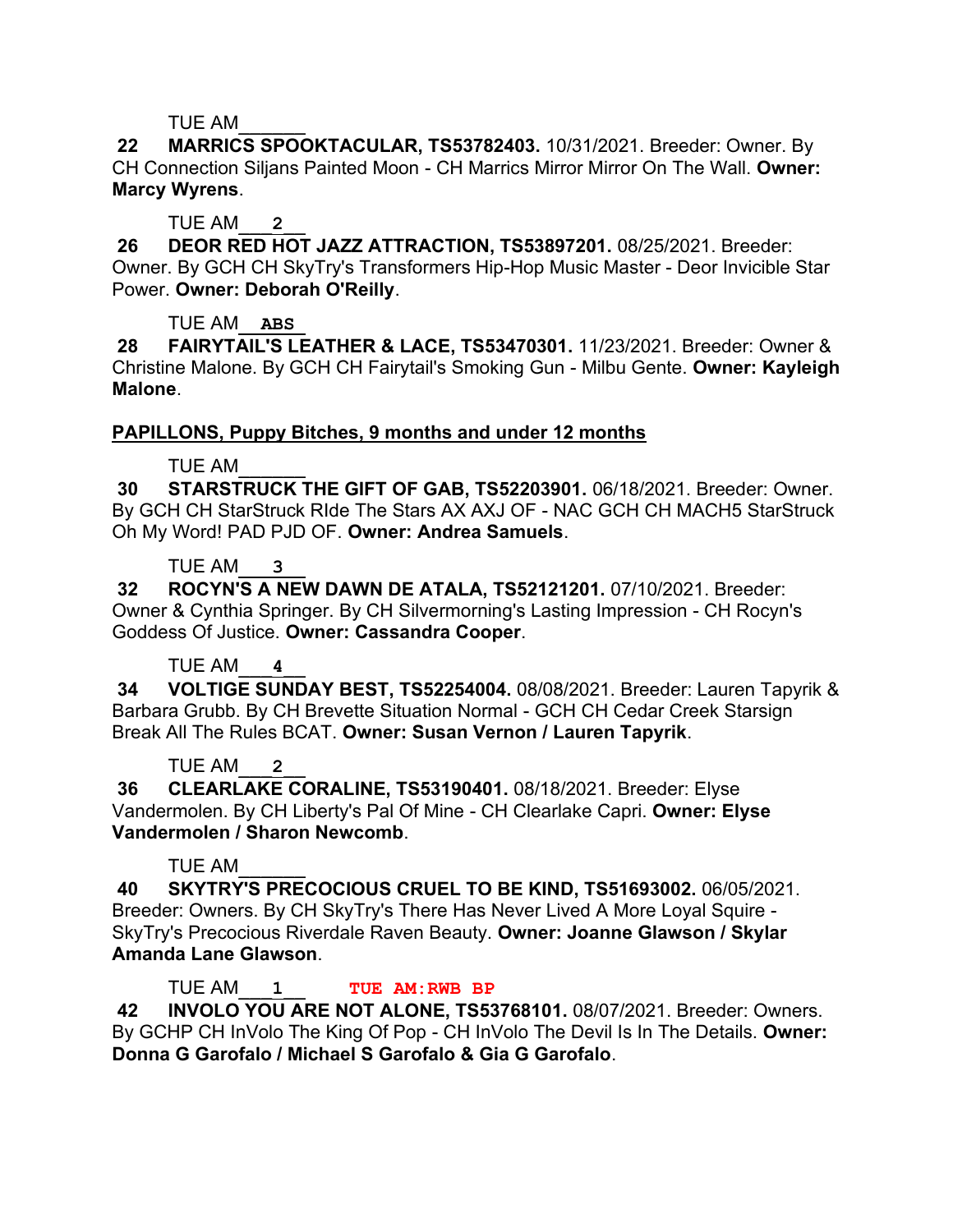TUE AM\_\_\_\_\_\_

**44 DENZEL BEYOND THE LIGHTS, TS53743704.** 06/12/2021. Breeder: Owners. By GCH CH Denzel Broadway Lights - Denzel White Russian. **Owner: Tracy Burdick / Diane Winer**.

TUE AM\_\_\_\_\_\_

**46 CLEARLAKE CHER'ED WITH LIBERTY, TS53190402.** 08/18/2021. Breeder: Elyse Vandermolen. By CH Liberty's Pal Of Mine - CH Clearlake Capri. **Owner: Chris Jackson**.

TUE AM\_\_\_\_\_\_

**50 BLUECHIP BEE MY WILD ROSE, JN4119000 (CKC).** 07/12/2021. Breeder: Owner. By CH Noble's Bluechip Sting LIke A Bee - Bluechip Can't Stop The Feelin. **Owner: Olga Gagne**.

TUE AM\_\_**ABS**\_

**52 DELLAVON SMOKE COLORED GLASSES, TS52267803.** 06/07/2021. Breeder: Owner. By CH Marrics Where There's Smoke There's Fire - Marrics Icing On The Cake At Rhapsody. **Owner: Dellayne Helmstetter**.

# **PAPILLONS, Bitches, 12 months and under 18 months**

TUE AM\_\_\_**3**\_\_

**54 BREVETTE THIS IS NOT WHINE COUNTRY, TS51555502.** 04/14/2021. Breeder: Christine Burton & JoAnne Ybaben. By CH Brevette Firecracker OA OAJ - GCH CH Brevette Charade AX MXJ NF CGC TKN. **Owner: Jeff White / Christine Burton**.

TUE AM\_\_\_\_\_\_

**56 LYRA SILVERTONGUE OF INDIGO WINDCREST, TS50279804.** 12/12/2020. Breeder: Owner. By Windcrest Wild Card - Polar Wings Unabashedly Beautiful. **Owner: Jennifer Harman**.

TUE AM\_\_\_**1**\_\_ **TUE AM:WB**

**58 JOYANEW POETRY IN MOTION, TS50420003.** 02/12/2021. Breeder: Owners. By GCH CH Berndock's Last Voyage At Sleepy Creek CDX BN GN RN AX AXJ CGC TKI - CH Sleepy Creeks Stryke A Pose. **Owner: Colleen Kodet / John Kodet**.

TUE AM\_\_\_\_\_\_

**60 DAKOTAH'S FREEZE FRAME OF WILLOW'S POND, TS50970303.**  03/03/2021. Breeder: Owners. By GCHP CH Skyview's Dakotah Reign Of Desire - Zelicaon's Poetry In Motion. **Owner: Michael Eckstein / Vicki Eckstein & Darcy Ahlers**.

TUE AM\_\_\_\_\_\_

**62 INVOLO OH WHAT A FEELING, TS52264901.** 05/03/2021. Breeder: Owners. By CH InVolo Can't Fight This Feeling - CH InVolo Buon Natale. **Owner: Donna G Garofalo / Michael S Garofalo & Gia G Garofalo**.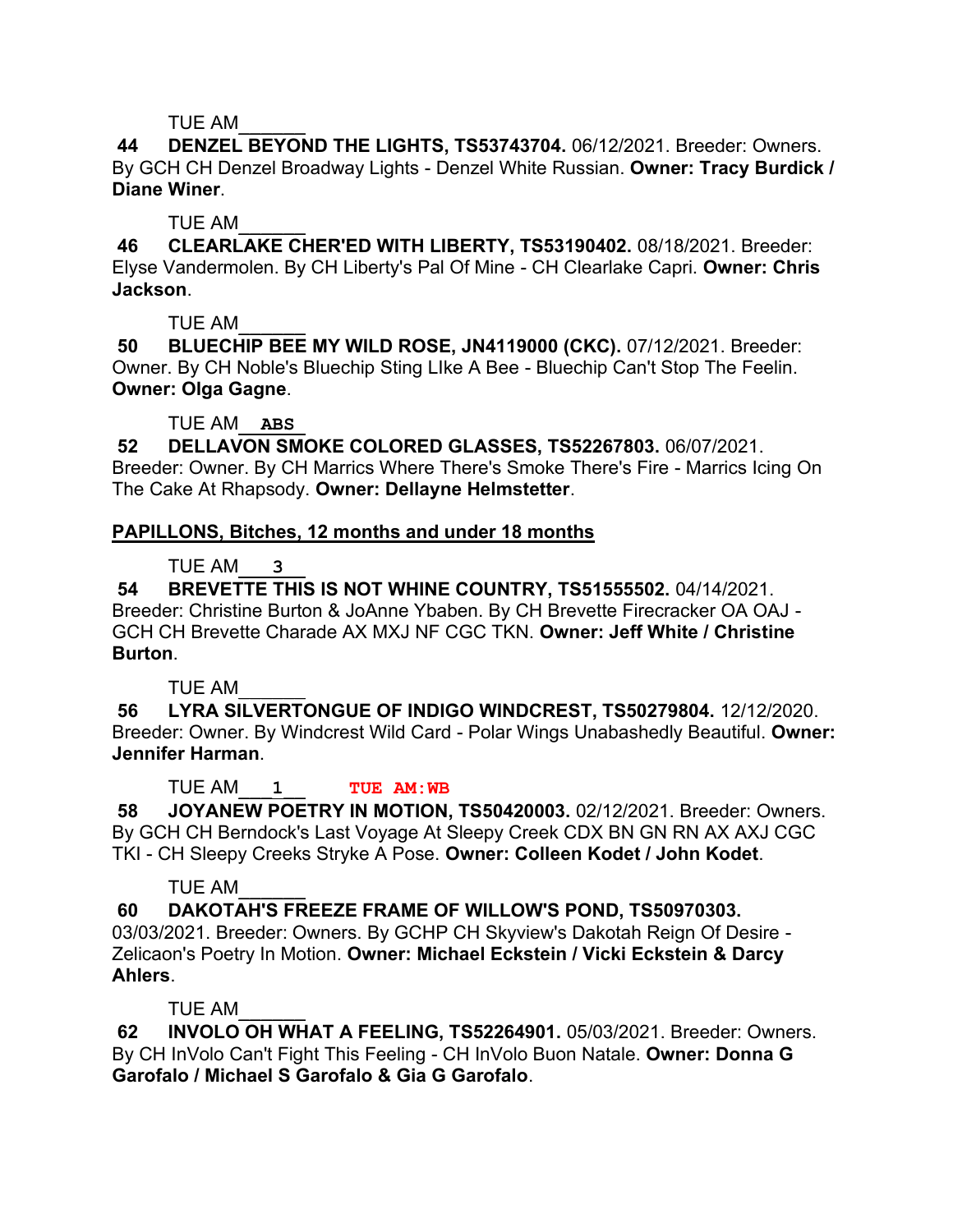TUE AM\_\_\_**2**\_\_

**64 INSIGNIA PERFECT SIN, TS50707002.** 04/09/2021. Breeder: Owner. By GCHB CH InVolo Fallen Angel - CH Insignia Denzel Perfectly Serious. **Owner: Nicole Laver**.

## TUE AM\_\_\_\_\_\_

**66 NANRICH TOPFITE NEVER SAY NEVER, TS52488601.** 03/02/2021. Breeder: Owners. By CH Nanrich's Peter O'Doul RN - CH Nanrich Topflitemidnitemadness. **Owner: Richard Lopaschuk / Nancy Lopaschuk & Sandra Schumacher**.

## TUE AM\_\_\_**4**\_\_

**68 DENZEL AVANT-GARDE, TS51503001.** 01/22/2021. Breeder: Owner. By CH Disyre Rich And Famous - GCH CH Denzel State Of The Art. **Owner: Tracy Burdick**.

## TUE AM\_\_\_\_\_\_

**70 INTER WIN ONLY YOU, TS52245102.** 02/04/2021. Breeder: Inessa Kirilenko. By Inter Win Elixir Of Success - Inter Win Free Flight. **Owner: Cassandra Cooper**.

## TUE AM\_\_\_\_\_\_

**72 ADAUGEO SEND IT, TS54106601.** 03/26/2021. Breeder: Owner. By GH Copella La Ren Irresistible Attraction By Adora - CH Adaugeo In All Her Finery. **Owner: Danae Fayard**.

TUE AM\_\_**ABS**\_

**74 WILDFIRE AFTERNOON TEA, TS50037602.** 01/07/2021. Breeder: Owners. By CH InVolo Can't Fight This Feeling - CH Wildfire Spill The Tea. **Owner: Angela Pickett / Cheslie Pickett**.

# TUE AM\_\_\_\_\_\_

**76 SPOTLIGHT LADY OF THE PEARLLIGHT PH, TS50975002.** 12/07/2020. Breeder: Owners. By Animato Annacott Lone Star - CH Spotlight Rejoice In Luna Pearl PH CGC. **Owner: Kim Barbolini / Kim Wielosznski**.

# **PAPILLONS, Amateur Owner Handler Bitches**

# TUE AM\_\_\_**1**\_\_

**78 CASA BELLA'S FIRE N ICE MAPS, TS49350101.** 11/15/2020. Breeder: Carol Lauren-Schmidt & M Kimass. By GCHB CH Casa Bella's Set The World On Fire BN BN-V RA CGC TKA - GCH CH Casa Bella's Contessa Reine SCH. **Owner: Carol Lauren-Schmidt / Linda Shedd**.

# TUE AM\_\_\_**2**\_\_

**80 TOPFLITE GOING MACH SPEED ON THE AUTOBAHN OA OAJ TN, TS48347604.** 06/14/2020. Breeder: Sharon Snel & Joanie Carl. By Topflite Too Hot To Handle - CH Topflite LaLa Land. **Owner: Kay Detampel**.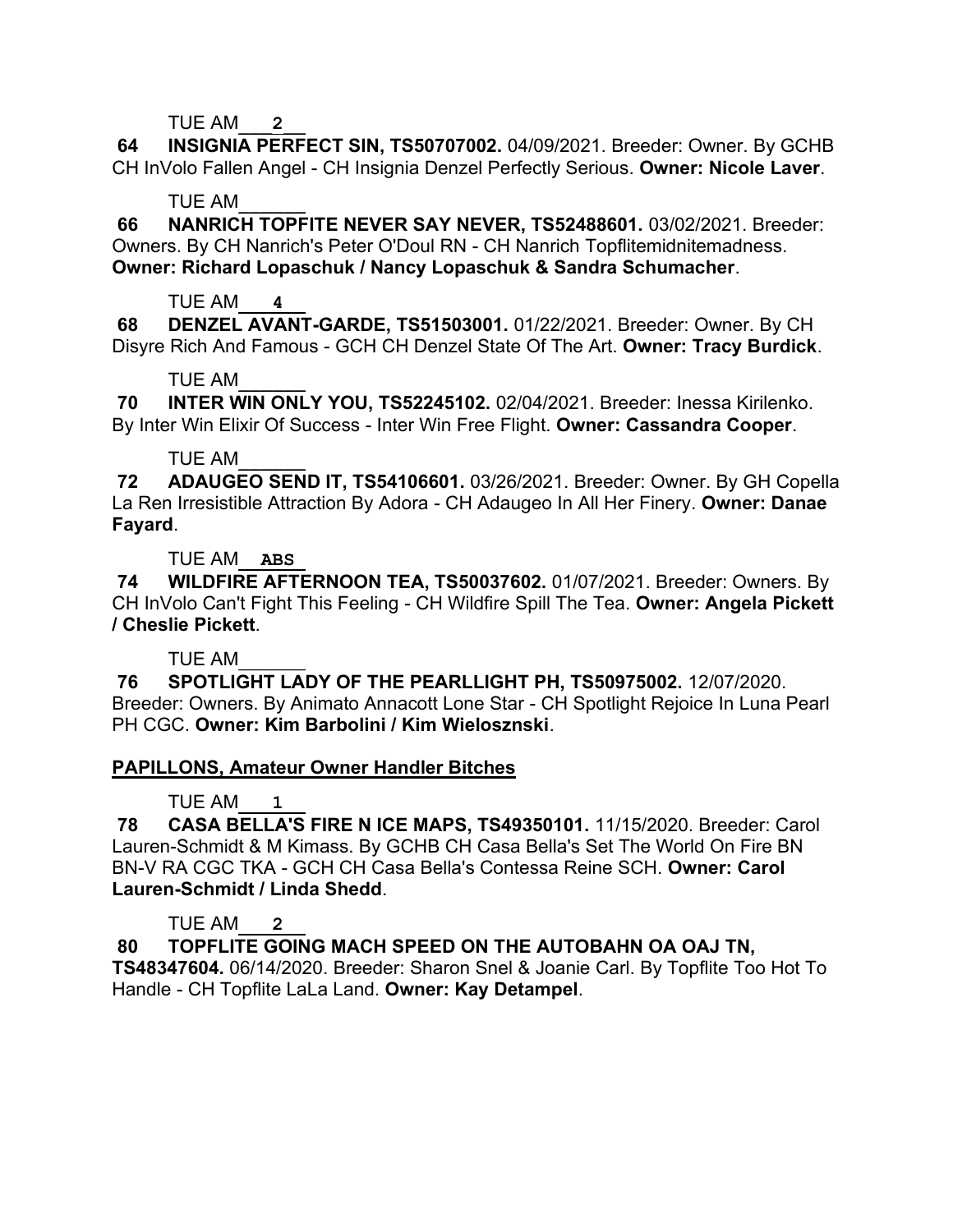## **PAPILLONS, Bred By Exhibitor Bitches - Puppy**

# TUE AM\_\_\_**1**\_\_

**84 CLEARLAKE HELL'S REVENGE, TS53724002.** 09/29/2021. Breeder: Elyse Vandermolen & Sharon Newcomb. By GCH CH Domino's High Voltage - CH Clearlake Fanny's Your Aunt. **Owner: Travis Woodward / Elyse Vandermolen**.

## TUE AM\_\_\_\_\_\_

**86 DAKOTAH MAP MAKE IT REIGN AT TWIGHLIGHT, TS52641201.** 08/07/2021. Breeder: Darcy Ahlers, Alberta Klein & Chris Ann Moore. By GCHP CH Skyview's Dakotah Reign Of Desire - GCH CH Zelicaon's Majical Dakotah Wind. **Owner: Matthew Kimmes / Darcy Ahlers**.

## TUE AM\_\_\_**3**\_\_

**92 BIZZY BEE DE ATALA, TS52760601.** 10/01/2021. Breeder: Owner. By CH Silvermorning's Lasting Impression - HoneyKyst La Vida Loca. **Owner: Cassandra Cooper**.

## TUE AM\_\_\_\_\_\_

**94 SKYTRY'S PRECOCIOUS I WANT YOU TO WANT ME, TS52693003.**  06/15/2021. Breeder: Owners. By CH SkyTry's There Hs Never Lived A More Loyal Squire - SkyTry's Precocious Riverdale Raven Beauty. **Owner: Joanne Glawson / Skylar Amanda Lane Glawson**.

## TUE AM\_\_\_**2**\_\_

**98 PLAYTYME'S GO ZIPPIN FAST, TS53029401.** 08/18/2021. Breeder: Owners. By GCH CH PlayTyme's Burnin Rubber - PlayTyme's Backstage Pass. **Owner: Tammy DeWitt / Cherish VanderVoord**.

# TUE AM\_\_\_**4**\_\_

**102 DENZEL GLITTERING LIGHTS, TS53743705.** 06/12/2021. Breeder: Owners. By GCH CH Denzel Broadway Lights - Denzel White Russian. **Owner: Tracy Burdick / Diane Winer**.

## TUE AM\_\_**ABS**\_

**104 FAIRYTAIL'S PRINCESS SWEET POTATO, TS53461701.** 07/10/2021. Breeder: Kayleigh & Christine Malone. By Golden Leaf's Kingpin - Nala Iz Tsnyanskoi Ohoty. **Owner: Kayleigh Malone / Sarah Rylander**.

# TUE AM\_\_**ABS**\_

**106 WILDFIRE ON THE SPOT, TS53073101.** 07/11/2021. Breeder: Owners. By CH Wildfire Connect The Dots - Wildfire TIcket To Paradise. **Owner: Angela Pickett / Cheslie Pickett**.

## TUE AM\_\_\_\_\_\_

**108 INVOLO HEAL THE WORLD, TS53768102.** 08/07/2021. Breeder: Donna G, Michael S & Gia G Garofalo. By GCHP CH InVolo The King Of Pop - CH InVolo The Devil Is In The Details. **Owner: Donna G Garofalo / Michael S Garofalo & Gia G Garofalo**.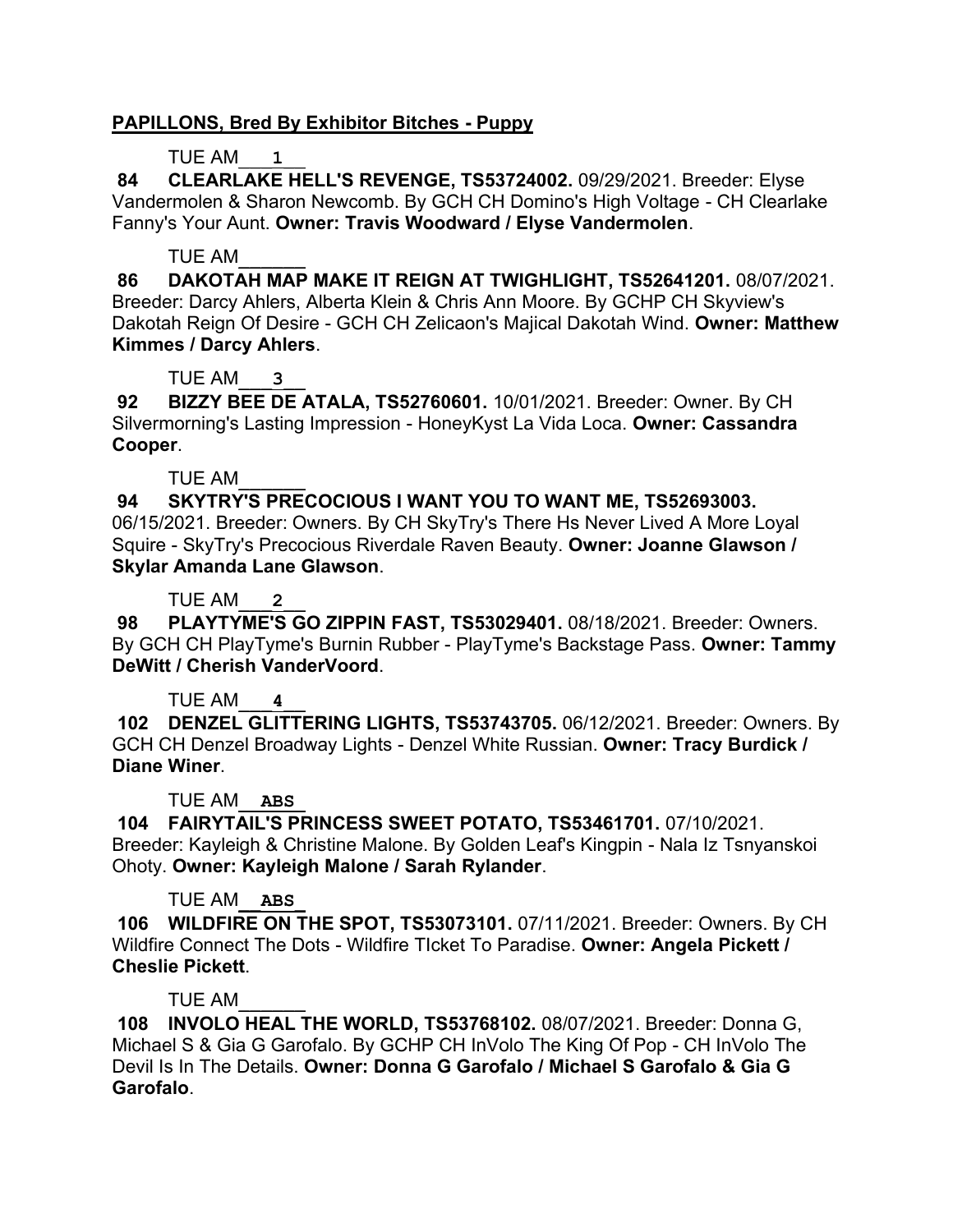### **PAPILLONS, Bred By Exhibitor Bitches**

### TUE AM\_\_\_\_\_\_

**110 CASA BELLA'S GIRLS ON FIRE, TS51502904.** 05/08/2021. Breeder: Owner & Harold Schmidt. By GCH CH Casa Bella's Great Expectations - CH Casa Bella's Girls Got Tude By Skies. **Owner: Carol R Lauren-Schmidt**.

### TUE AM\_\_\_\_\_\_

**114 JESSARAE'S IF THE TIARA FITS, TS46383001.** 03/29/2020. Breeder: Owner & Diana Sayre. By GCH CH Jessarae's Diamond Solitaire AX MXJ NF - CH Disyre Rodeo Queen. **Owner: Jessica Isenbarger**.

#### TUE AM\_\_\_\_\_\_

## **116 SKYTRY'S SUPERNATURAL FAIRYTALE PRINCESS WITH HEART,**

**TS48703504.** 11/07/2020. Breeder: Owners. By SkyTry's Supernatural Teddy Bear's Rare Heart - SkyTry's Squirrelly Little Demon By Monarch. **Owner: Joanne Glawson / Skylar Amanda Lane Glawson**.

### TUE AM\_\_\_**1**\_\_

**122 INSIGNIA RHAPSODY IN BLUE, TS45286004.** 09/23/2019. Breeder: Owner. By GCHB CH Denzel In Dress Blues - Polarwings Gossip Girl. **Owner: Nicole Laver**.

### TUE AM\_\_\_**3**\_\_

**124 INVOLO HIGH ON BELIEVING, TS45125901.** 08/16/2019. Breeder: Owners. By GCHP CH InVolo Wanna Be Startin' Somethin' - CH InVolo Hooked On A Feeling. **Owner: Donna G Garofalo / Michael S Garofalo & Gia G Garofalo**.

## TUE AM\_\_\_**4**\_\_

**126 LIBERTY'S ALL THE BUZZI, TS42897501.** 04/01/2019. Breeder: Owner. By GCH CH Marquis Here There Be Dragons - CH Liberty's Persian Queen. **Owner: Chris Jackson**.

## TUE AM\_\_\_\_\_\_

**130 STARSTRUCK I BELIEVE, TS49627102.** 07/02/2020. Breeder: Owners. By GCH CH Starstruck Rebel Rouser - GCH CH Starstruck Bold As Brass. **Owner: Rosemarie Williamson / George Williamson**.

## TUE AM\_\_\_**2**\_\_

**132 SERNA-STEDT MISTY GALORE, TS51723801.** 02/27/2021. Breeder: Owner. By GCH CH Domino's Hi My Name Is Gary - CH MGL-Isle Genuine RIsk Of VW At Serna-Stedt. **Owner: June Peterson**.

## TUE AM\_\_\_\_\_\_

**136 ADAUGEO ELIDAS OH WHAT FUN, TS51783701.** 12/20/2020. Breeder: Owner. By Adaugeo Scottish Highland Warrior - Adaugeo Fairest Of Them All At Elidas. **Owner: Danae Fayard**.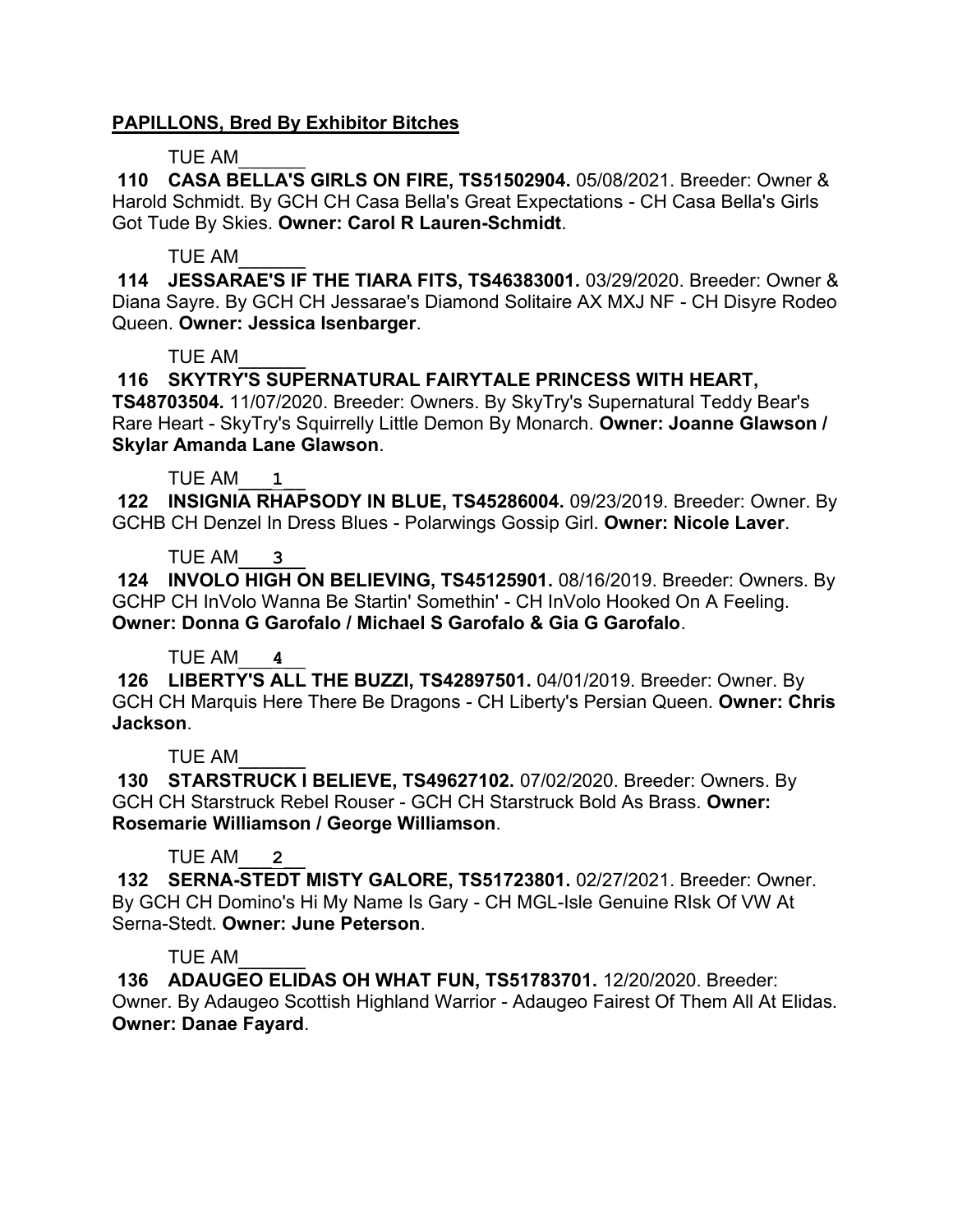## **PAPILLONS, American Bred Bitches**

## TUE AM\_\_\_**4**\_\_

**81 MARRICS SWEET TREAT, TS46847201.** 03/24/2020. Breeder: Marcy Wyrens. By CH Dreampaps' Jean-Sauville With Valkyre - Marrics Mission Moment II. **Owner: Marcy Wyrens / Hadrian Towell**.

# TUE AM\_\_\_**2**\_\_

**118 SKYTRY'S PRECOCIOUS WITCH HUNTING BEAUTY, TS48897201.**  10/28/2020. Breeder: Owners. By CH Marrics Smoke N Mirrors - SkyTry's Precocious Riverdale Raven Beauty. **Owner: Joanne Glawson / Skylar Amanda Lane Glawson**.

## TUE AM\_\_\_**1**\_\_

**138 MARQUIS SUGAR AND SPICE AND EVERYTHING NICE, TS47742901.**  06/02/2020. Breeder: Owners. By CH Marquis Superbowl MVP - CH Cadaga Marquis Out Of The Box. **Owner: Paula Ray / Kevin Ray**.

TUE AM\_\_\_**3**\_\_

**140 COQUINA'S GISELLE, TS48144304.** 05/19/2020. Breeder: Owners. By GCH CH Hart's Charisma And Good Looks At Risgae - GCHB CH Coquina's Divine Destiny. **Owner: Arlene A Czech / Mary Jo Korpi**. **Agent: Renee Rosamilia**.

## **PAPILLONS, Open Bitches Drop Ear**

TUE AM\_\_\_**2**\_\_

**142 FAIRYTAIL'S REBEL SOUL PH, TS47188402.** 04/23/2020. Breeder: Owner & Christine Malone. By CH Fairytail's Prince Of Panache - Fairytaill's Devil In A Satin Dress. **Owner: Kayleigh Malone**.

## TUE AM\_\_\_**1**\_\_

**144 SPOTLIGHT MISS MOTH PH, TS50975001.** 12/07/2020. Breeder: Owners. By Animato Annacott Lone Star - CH Spotlight Rejoice In Luna Pearl PH CGC. **Owner: Kim Barbolini / Kim Wielosznski**.

## **PAPILLONS, Open Bitches Erect Ear**

TUE AM\_\_**ABS**\_

**101 SLEEPY CREEK LUCK OF THE IRISH, TS46187003.** 03/18/2020. Breeder: Candy Janke, Hannah Ralston & Kendall Fabisialk. By Cadaga Ossric - CH Sleepycreek's Diamonds N Pearls CDX BC RA AX OAJ. **Owner: Diana Kerew-Shaw**.

## TUE AM\_\_\_\_\_\_

**148 PULAMIMI PUT ON THE RED LIGHT, TS43798501.** 10/02/2019. Breeder: Allison Rose Bacelli. By CH Zhemchuzhnny Dozhd'Anri - Pulamimi Fairy Fountain. **Owner: Kerrie A Hoover / Allison Rose Bacelli & Randy Hoover**.

## TUE AM\_\_\_\_\_\_

**152 JESSARAE'S SAY IT WITH DIAMONDS, TS46383002.** 03/29/2020. Breeder: Owner & Diana Sayre. By GCH CH Jessarae's Diamond Solitaire AX MXJ NF - CH Disyre Rodeo Queen. **Owner: Jessica Isenbarger**.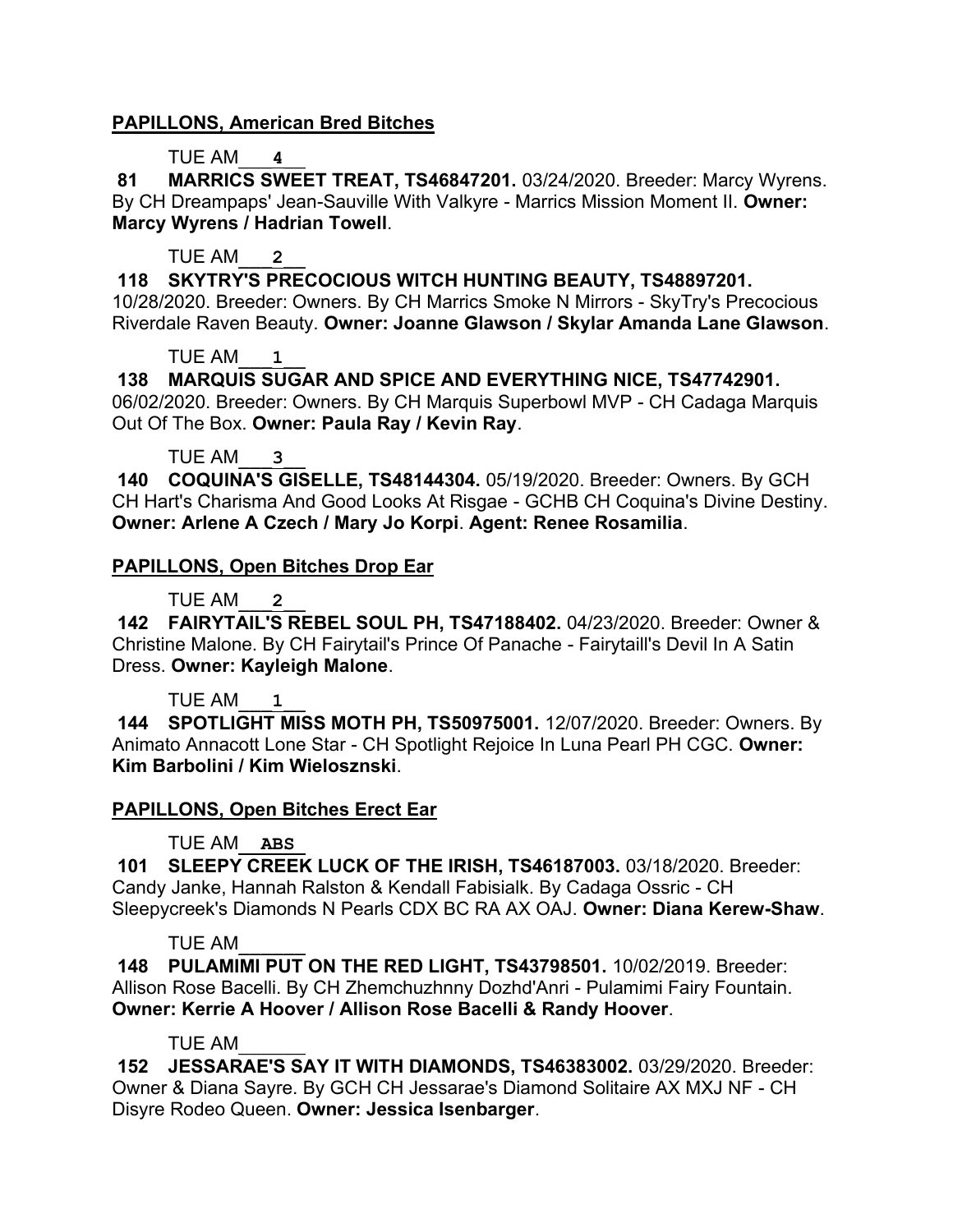TUE AM\_\_\_**1**\_\_

**156 INSIGNIA JITTERBUG JADE, TS45286005.** 09/23/2019. Breeder: Owner. By GCHB CH Denzel In Dress Blues - Polarwings Gossip Girl. **Owner: Nicole Laver**.

TUE AM\_\_\_**4**\_\_

**158 DENZEL THE SHOWOFF, TS50931302.** 01/12/2021. Breeder: Owner. By CH Denzel Surround Sound - CH Denzel Insignia Steal The Show. **Owner: Tracy Burdick**.

TUE AM\_\_\_**3**\_\_

**160 MARQUIS DECADENT BOX OF CHOCOLATES, TS47742903.** 06/02/2020. Breeder: Owners. By CH Marquis Superbowl MVP - CH Cadaga Marquis Out Of The Box. **Owner: Paula Ray / Kevin Ray**.

TUE AM\_\_\_\_\_\_

**162 BLUECHIP LAILA ALI, HS4036113 (CKC).** 09/13/2020. Breeder: Owner. By Bluechip Rumble In The Jungle - Bluechip Panda Pizzazz. **Owner: Olga Gagne**.

## TUE AM\_\_**ABS**\_

**164 PULAMIMI BOHEMIAN RHAPSODY, TS42171501.** 03/22/2019. Breeder: Allison Bacelli. By CH Houm Tet A Tet Maestro - Pulamimi Fairy Fountain. **Owner: Doris Molin / Allison Bacelli**.

TUE AM\_\_\_**2**\_\_

**166 GOLDENBAY MIRA PERFECT DELIGHT, TS20442202.** 01/10/2014. Breeder: Pat Porreca & Barbara Gossett. By CH Wildways Perfect Storm - Kirin Dalia's Delight. **Owner: Karen Reed**. **Agent: Barbara Gossett**.

\*\*\*\*\*\*\*\*\*\*\*\*\*\*\*\*\*\*\*\*\* BITCH POINT SCHEDULE \*\*\*\*\*\*\*\*\*\*\*\*\*\*\*\*\*

AKC Division 5 Point Schedule Effective May 10, 2022 for Papillons 1 Point: 2 Bitches / 2 Points: 6 Bitches / 3 Points: 9 Bitches / 4 Points: 10 Bitches / 5 Points: 13 Bitches

**AM TUESDAY Winners Bitch\_58\_ Reserve\_\_42\_ Points\_5\_\_ Bitches\_\_59\_**

**Veteran Classes and Best of Breed** *- Event #2022208320* **1:15 PM AM TUESDAY, MAY 24, 2022 Ring 1** Judge: **Mrs. Vicki Seiler-Cushman** 54 Entries

# **PAPILLONS, Veteran Dogs, 7-10 yrs**

TUE AM\_\_\_**2**\_\_

**125 CH JESSARAE'S BACKSTAGE PASS, TS26000401.** 02/09/2015. Breeder: Owner & Paula Ray. By GCH CH Lafford Fly Me Too Farleysbane - GCH CH MACH Jessarae's NYC Style MX MXB MXJ MJB NF. **Owner: Jessica Isenbarger**.

TUE AM\_\_\_**3**\_\_

**129 CH WINDCREST WILDCARD RE OA OF OAJ CA SIN SCN CGC TKA, TS23181501.** 08/13/2014. Breeder: Marcia McDiarmid. By Windcrest Echo In The Moonlight - Windcrest Miracle On Wing. **Owner: Jennifer Harman**.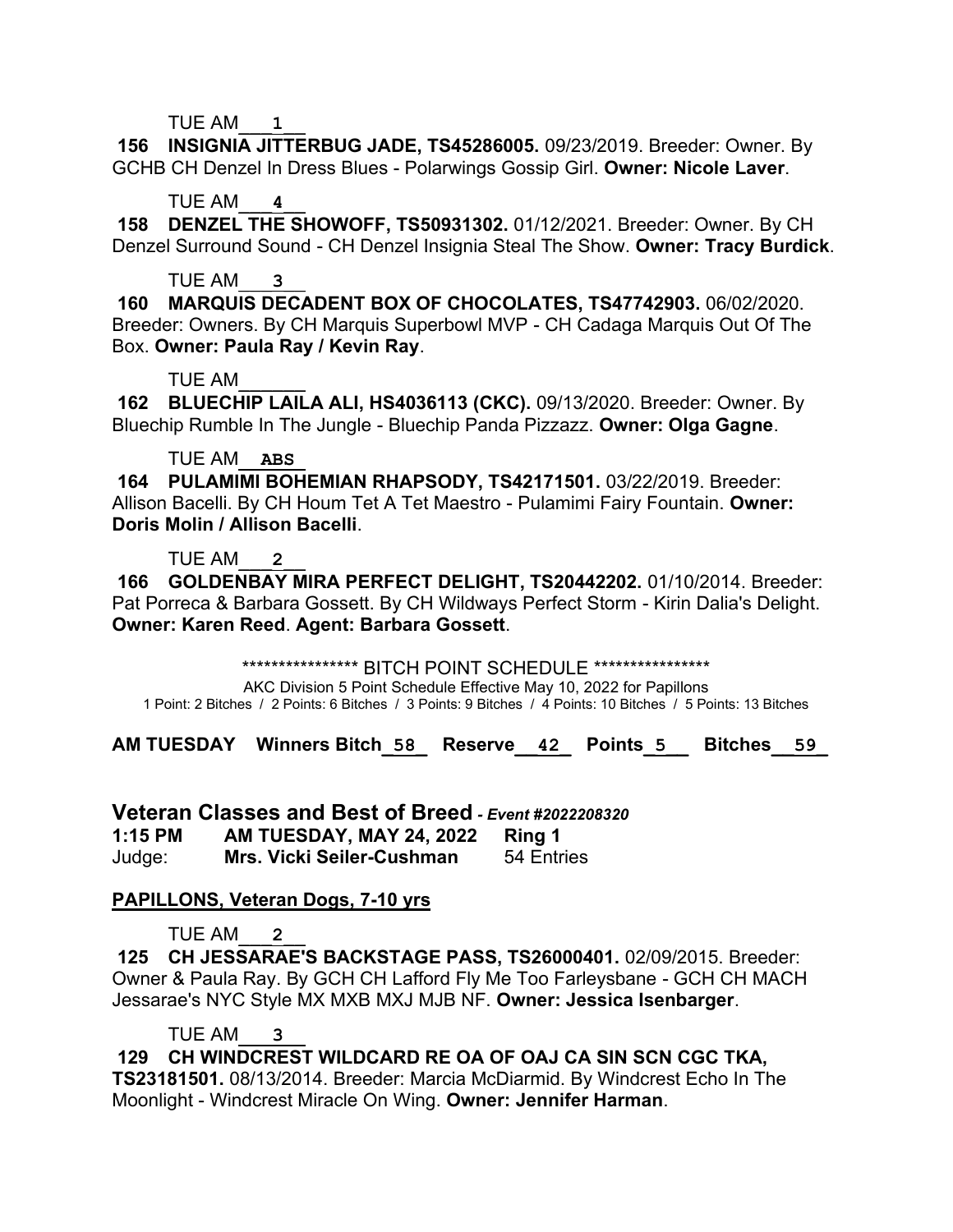### TUE AM\_\_**ABS**\_

**131 GCHP CH VALIFYRE FREESPIRIT ICY SPARKS, TS26540001.** 12/27/2013. Breeder: Kelley & Case Laan, Mary B WHite & RIchard Worden. By GCH CH Marron's Tommy Hilfiger - CH Freespirits Valifyre I Factor. **Owner: Kelley L Laan / Case H J Laan**.

#### TUE AM\_\_**ABS**\_

**133 GCHB CH CANDELLA WISH UPON A STAR AT DISYRE, TS19313302.**  09/07/2013. Breeder: Carol Ochs. By GCH CH Disyre Livin' In Luxury - GCH CH Candella Will O'Wisp. **Owner: Diana Sayre**.

TUE AM\_\_\_**1**\_\_ **TUE AM:AOM**

**187 GCHP CH SIR NEWTON, TS25673801.** 03/02/2015. Breeder: Marigie Riccomini. By GCH CH Shogin's Prince Of Mayhem On Silkwings - Monarch's Lady Tonette. **Owner: Katherine Mims**. **Agent: Ellen Perry**.

### **PAPILLONS, Veteran Bitches, 7-10 yrs**

### TUE AM\_\_\_**1**\_\_

**192 PNAC GCH CH MACH3 PACH2 STARSTRUCK PREDICT MY FUTURE PJD BCAT DJ DS, TS24751601.** 11/27/2014. Breeder: Owner. By CH MACH5 StarStruck Moonshadow Chinak XF PAD PJD - GCH CH MACH3 StarStruck Remember My Name. **Owner: Andrea Samuels**.

TUE AM\_\_\_**2**\_\_

**194 GCH CH FLAMBEAU'S AVELAINE OF TOPFLITE OA AXJ RATH CGC TKI FDC, TS18770803.** 08/07/2014. Breeder: M Keith Macaluso, Erin A Moore & Sandra I Schumacher. By CH Arkeno Topflite High Proflite - Metit Topflite Happy Hour. **Owner: Donna K Calvert**.

TUE AM\_\_\_**4**\_\_

**196 GCH CH REMANI'S WIN IN THE WIL-OHS CGC, TS10940801.** 06/03/2012. Breeder: Danni & Emile Peterson & Claudia Clark. By CH Micfriends I Wil - Pinpap's Natalie. **Owner: Danni Peterson / Linda Volcek**.

TUE AM\_\_\_**3**\_\_

**198 CH LIBERTY'S PERSIAN QUEEN, TS16209402.** 03/31/2013. Breeder: Owner. By CH Liberty's Electric Personality - Liberty's Read Em Their Rights. **Owner: V Chris Jackson**.

## **PAPILLONS, Veteran Bitches, 7-10 yrs**

TUE AM\_\_\_**1**\_\_

**200 CH MACH8 STARSTRUCK EVERYONE KNOWS MY NAME, TS30005702.**  12/21/2010. Breeder: Andrea Samuels. By CH Ringland's Legacy's Story - NAC CH MACH StarStruck Sparkle Plenty XF. **Owner: Jane Snider**.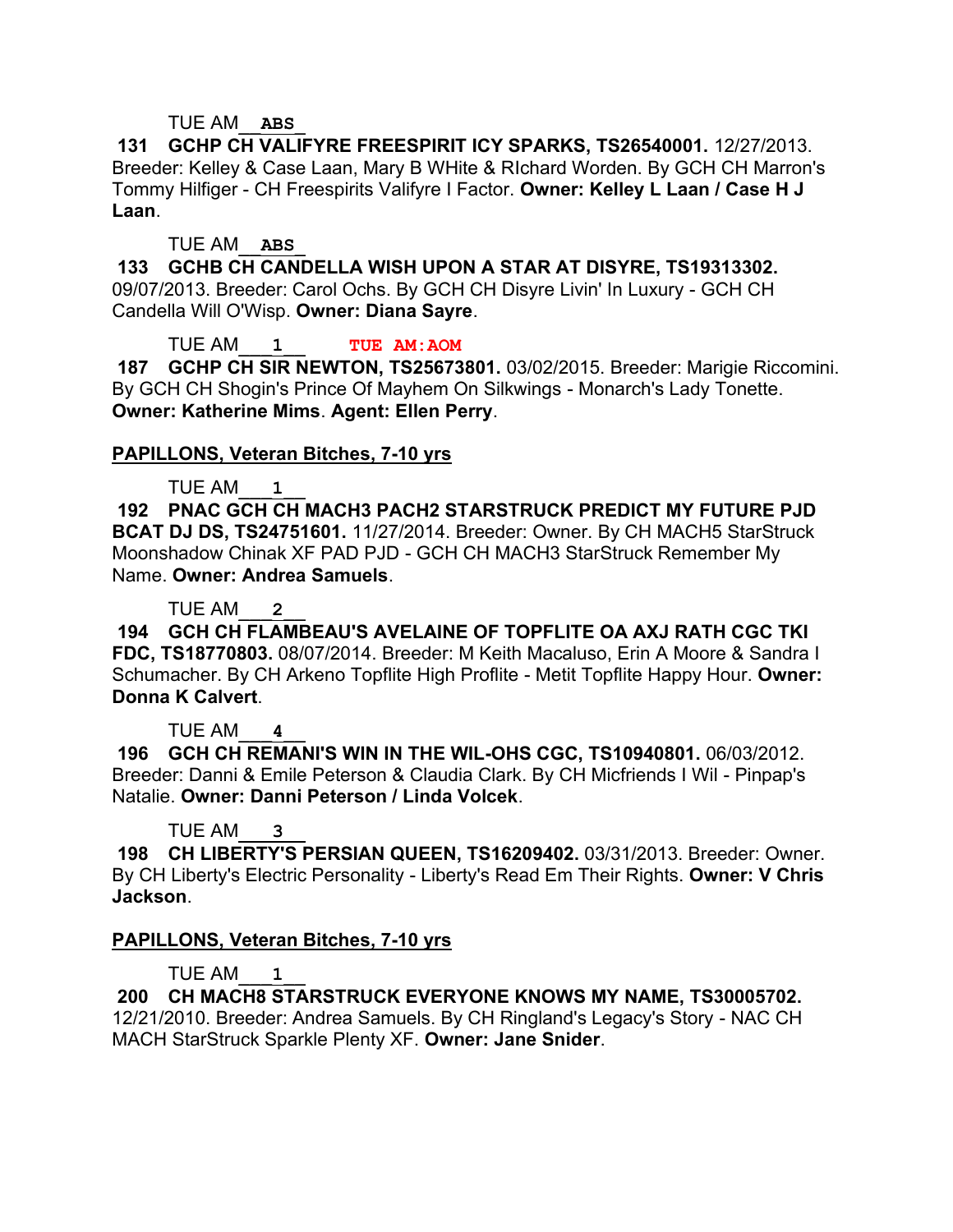## **PAPILLONS - Best of Breed Competition**

**AM TUESDAY Transfers to Best of Breed \_\_\_\_\_\_**

### TUE AM\_\_**ABS**\_

**135 CH MILBU BEST VALENTINES DAY, TS38975901.** 02/14/2018. Dog. Breeder: Milda Busa. By Lafford Flyin Solo To Burghbridge - Milbu Home-Bred Gene. **Owner: Gary Colucci / Lynda Neff**.

TUE AM\_\_\_\_\_\_

**137 GCH CH STARSTRUCK THE KING'S FORTUNE, TS39460803.** 07/12/2018. Dog. Breeder: Owners. By GCH CH Hallmark's King Alekzandr The Great - PNAC GCH CH MACH3 PACH2 StarStruck Predict The Future PJD BCAT DJ DS. **Owner: Andrea Samuels**.

TUE AM\_\_\_\_\_\_

**141 GCH CH RIESA'S JACK OF ALL TRADES, TS51329801.** 01/24/2021. Dog. Breeder: Doug Kelly, Mardell Leppington & Darlene Kelly. By CH Krystal Rock Solid Bet - CH Riesa's Bizzy Bee V Riffraf. **Owner: Joy Carpenter / Linda Foiles & Darlene Kelly**.

TUE AM\_\_\_\_\_\_

**143 GCH CH PLAYTYME'S BURNIN RUBBER, TS47165301.** 05/01/2020. Dog. Breeder: Cherish VanderVoord & Tammy DeWitt. By CH Playtyme's Tangled In Starquest - CH Vilarden's Voile De Fleur. **Owner: Cherish VanderVoord / Tammy DeWitt & Susan Edwards**.

## TUE AM\_\_\_\_\_\_

**145 GCHB CH SALATINO THE HIGHWAYMAN, TS40794701.** 08/22/2018. Dog. Breeder: Owners. By GCHB CH Desiree Sun Kissed Sailor - GCHB CH Salatino La Mariee En Noir. **Owner: Susan Bleckley / Ash Oldfield, Claudio Gornati & Rochester Oliveira**.

## TUE AM\_\_**BOS**\_

**147 GCHB CH WINGSSONG THIS COULD BE LOVE, TS32017001.** 05/04/2016. Dog. Breeder: Owners. By GCHP CH Wingssong Singular Sensation - CH Wingssong Valentine. **Owner: Chris Jones / Pat Jones**.

## TUE AM\_\_**AOM**\_

**149 GCH CH COPELLA LA REN IRRESISTIBLE SPARK, TS36708901.**  10/17/2017. Dog. Breeder: Paula Cox & Janis McLaren. By GCHP CH avalifyre Freespirit Icy Sparks - GCH CH Copella La Ren Simply Irresistible. **Owner: Madeline Mosing / Paula Cox & Janis McLaren**. **Agent: Brian Livingston**.

#### TUE AM\_\_\_\_\_\_

**151 CH CLEARLAKE MGL-ISLE NESTLE QUIK OF VW, TS44929001.** 10/01/2019. Dog. Breeder: Elyse Vandermolen & Sharon Newcomb. By GCHP CH MGL-Isle Royal Ransom Of VW - GCH CH Clearlake Wilmerdean. **Owner: S Stemmiller / B M & R L Winthers, C Peel & E Vandemolen**. **Agent: Judi Hartell**.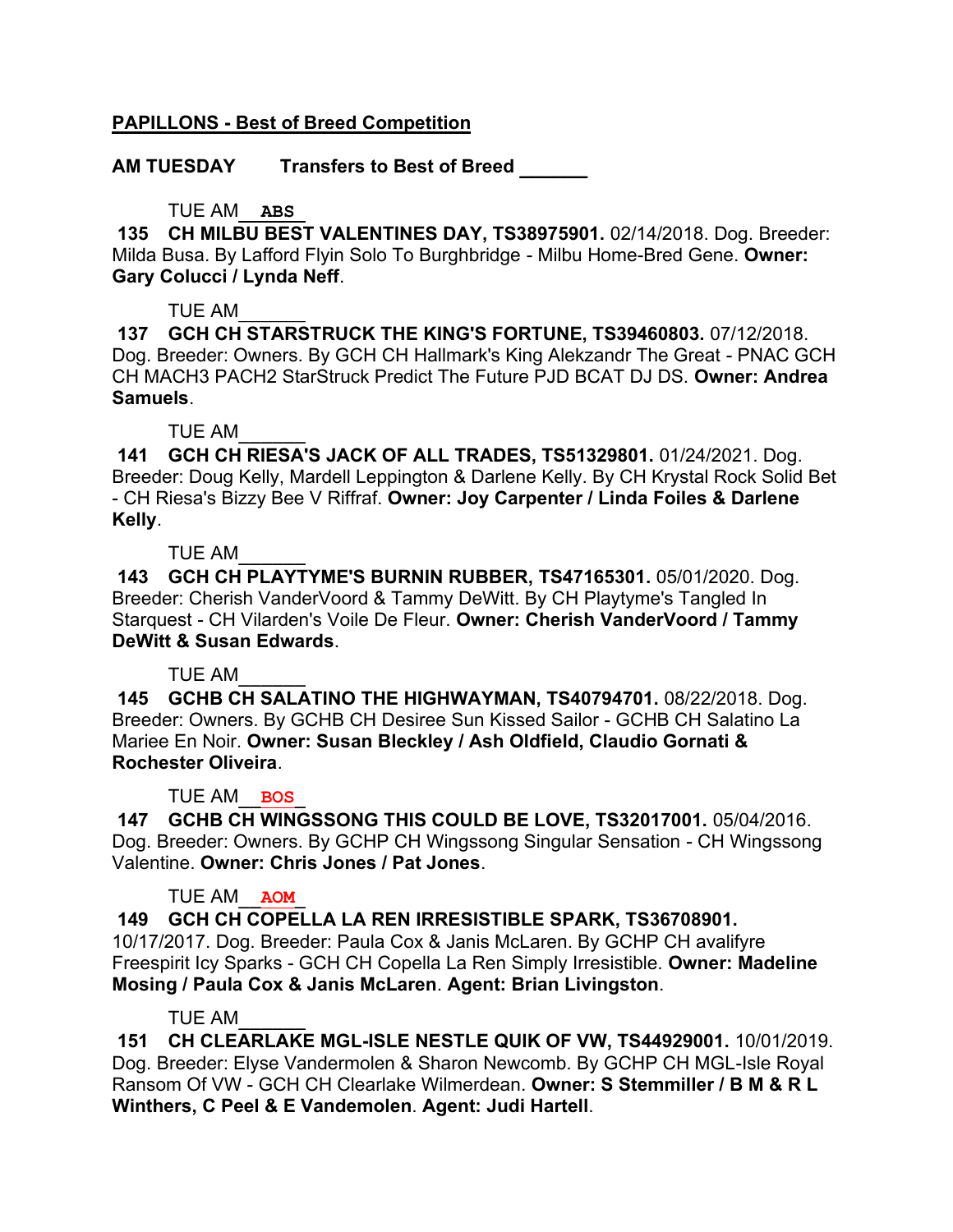#### TUE AM\_\_\_\_\_\_

**153 SILVERMORNING'S LASTING IMPRESSION, TS43081001.** 05/06/2019. Dog. Breeder: Monica Palmero. By Semicvetik Young Favorite - Silvermorning's Exquisite Aristocrat. **Owner: Cassandra Cooper**.

### TUE AM\_\_\_\_\_\_

**155 CH PATUXENT FULIGIN WINGED MESSENGER DCAT, TS47629004.** 

08/16/2020. Dog. Breeder: Letty McNulty. By Patuxent's Swift Justice MX MXJ OF - Patuxent's Spirit In The Sky OA AXJ. **Owner: Jennie Larkin**.

## TUE AM\_\_\_\_\_\_

**157 GCHG CH BREVETTE BLACKJACK, TS37299801.** 12/03/2017. Dog. Breeder: JoAnne Ybaben. By GCHB CH Crown Jewel Draco It's In The Cards - GCH CH Brevette Fer Sure, Really. **Owner: Susan Vernon / JoAnne Ybaben**.

### TUE AM\_\_**AOM**\_

**159 GCH CH CLEARLAKE WILLS, TS34686601.** 03/25/2017. Dog. Breeder: Owners. By GCH CH Clearlake On The Road Again - CH Riff Raff's Razzle Dazzle. **Owner: Elyse Vandermolen / Sharon Newcomb**.

## TUE AM\_\_\_\_\_\_

**163 CH WILLOW'S POND RHYTHM OF THE REIGN OF DAKOTAH, TS50970302.**  03/03/2021. Dog. Breeder: Owners. By GCHP CH Skyview's Dakotah Reign Of Desire - Zelicaon's Poetry In Motion. **Owner: Michael Eckstein / Vicki Eckstein & Darcy Ahlers**.

## TUE AM\_\_**ABS**\_

**165 GCHB CH LANDD SHOOTING STAR, TS45190202.** 12/01/2019. Dog. Breeder: Linda Knight. By GCHS CH Zelicon Butch Cassidy At Draco - GCHS CH CH CH Startymes Dont Stop Believin At Draco. **Owner: Deedy Sorenson / Larry Sorenson & Paige Fink**.

#### TUE AM\_**SelD**\_

**167 GCH CH INVOLO FALLEN ANGEL, TS34194201.** 01/07/2017. Dog. Breeder: Donna G, Michael S & Gia G Garofalo. By CH InVolo The Guardian - CH InVolo Mostra Tappo. **Owner: Donna G Garofalo / Michael S & Gia G Garofalo & Sally Wiley**.

#### TUE AM\_\_**AOM**\_

**169 CH INSIGNIA BLUES TRAVELER, TS45286003.** 09/23/2019. Dog. Breeder: Owner. By GCHB CH Denzel In Dress Blues - Polarwings Gossip Girl. **Owner: Nicole Laver**.

## TUE AM\_\_\_\_\_\_

**171 CH LIBERTY'S PAL OF MINE, TS44494001.** 09/19/2019. Dog. Breeder: Owner. By CH Domino's Father Knows Best - Cadaga's Extraordinaire. **Owner: Chris Jackson**.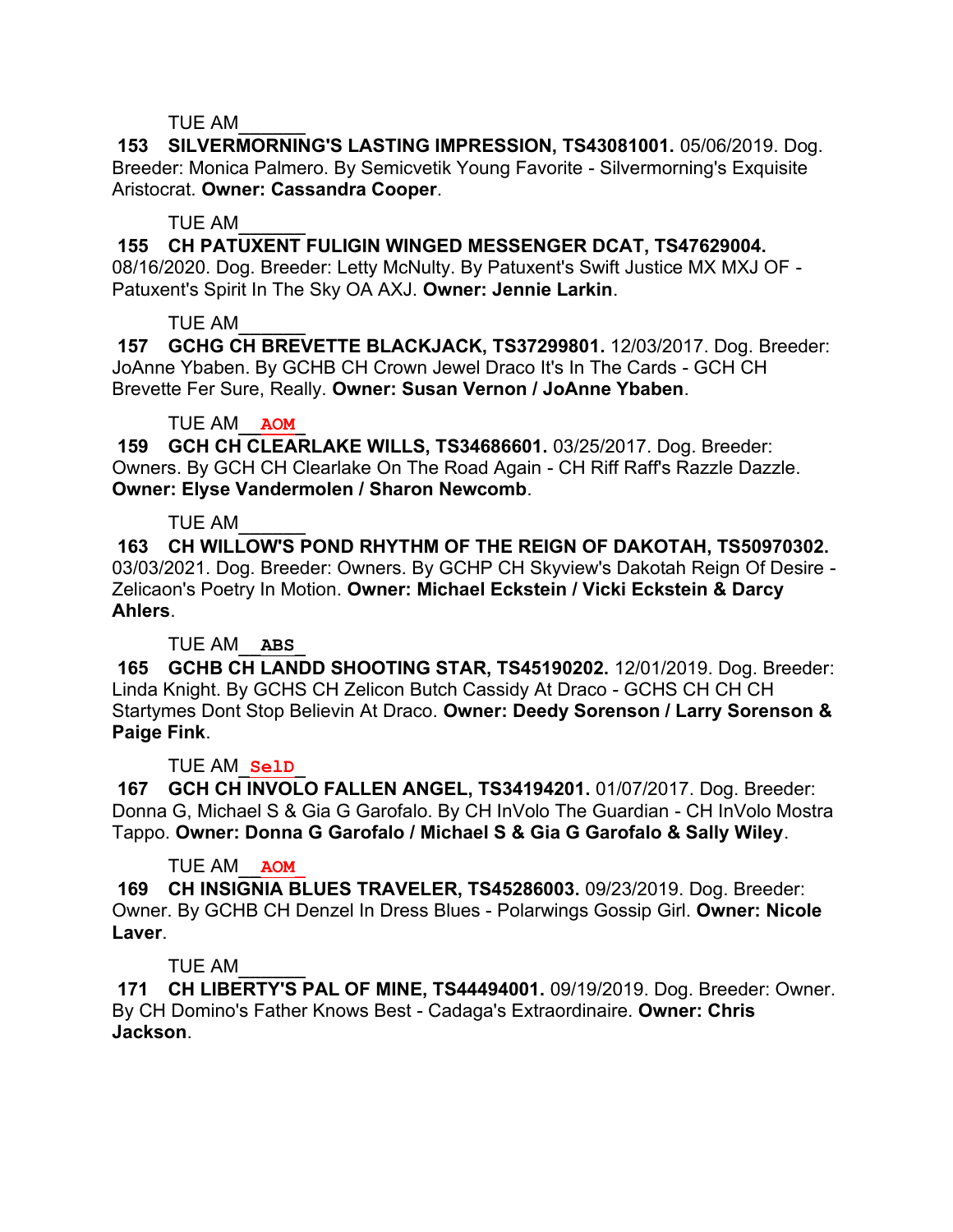### TUE AM\_\_\_\_\_\_

**173 GCH CH MARRICS WHERE THERE'S SMOKE THERE'S FIRE, TS42704201.**  06/24/2019. Dog. Breeder: Owner. By CH Marrics Smoke N Mirrors - GCH CH Marrics Playing With FIre. **Owner: Marcy Wyrens**.

### TUE AM\_\_\_\_\_\_

**175 CH COQUINA'S GALLANT LAD, TS48144303.** 05/19/2020. Dog. Breeder: Owners. By GCH CH Hart's Charisma And Good Looks At Risgae - GCHB CH Coquina's Divine Destiny. **Owner: Arlene A Czech / Mary Jo Korpi**. **Agent: Renee Rosamilia**.

## TUE AM\_\_\_\_\_\_

**177 CH NANKEN COWBOY MAGIC, TS46842203.** 06/08/2020. Dog. Breeder: Nana Ridgeway. By CH Animato Annacott Lone Star - CH Nanken Icing On The Cake. **Owner: Nana Ridgeway / June Peterson**.

### TUE AM\_\_\_\_\_\_

**179 GCHS CH MCK NORTHLAND'S SOMETHING JUST LIKE THIS, TS34580901.**  06/26/2017. Dog. Breeder: Karen Lawrence. By GCH CH James Bond Von Den Kolibris AX AXJ - MCK Midnight Star. **Owner: Eva Phillippi / Kevin Phillippi**.

### TUE AM\_\_\_\_\_\_

**181 GCH CH FAIRYTAIL'S SMOKING GUN, TS50684602.** 11/23/2020. Dog. Breeder: Owner & Christine Malone. By Belladonna N'Fairytail's Colt Classic - Fairytaill's Devil In A Satin Dress. **Owner: Kayleigh Malone**.

## TUE AM\_\_\_\_\_\_

**185 GCHG CH FENICE BOO-DAH IN THE STARZ, TS40733401.** 07/13/2018. Dog. Breeder: Ellen Akers-Perry & Matthew Perry. By GCHP CH Sir Newton - CH Fenice Sette Volte Bene. **Owner: Ellen Akers-Perry / Matthew Perry & Katherine Mims**.

## TUE AM\_\_\_\_\_\_

**212 LIVEWIRE-ETS DOWN & DIRTY!, TS45836404.** 12/02/2019. Bitch. Breeder: Julie Sandoval & Michelle Anthony. By Livewire-ETS Uptown Punk - Inter Win Now And Forever. **Owner: Brenda B Kautz**.

## TUE AM\_\_\_\_\_\_

**214 GCHS CH RUNWAY'S SOUTHERN CHARM AT DOUBLE R, TS39080701.**  06/08/2018. Bitch. Breeder: Julia King. By GCH CH Draco Runway Triple Threat At Adaugeo - CH Quillo 'N Runway A Story In The Making. **Owner: Georgianna V Renouard**.

## TUE AM\_\_\_\_\_\_

**216 GCH CH DESIREE INCREDIBLE MISS DIOR, TS45477401.** 12/18/2019. Bitch. Breeder: Owner. By CH Brevette Kid Incredible - CH Connections Siljans Sweet Surprise. **Owner: Maureen McGrath**. **Agent: Susan Bleckley**.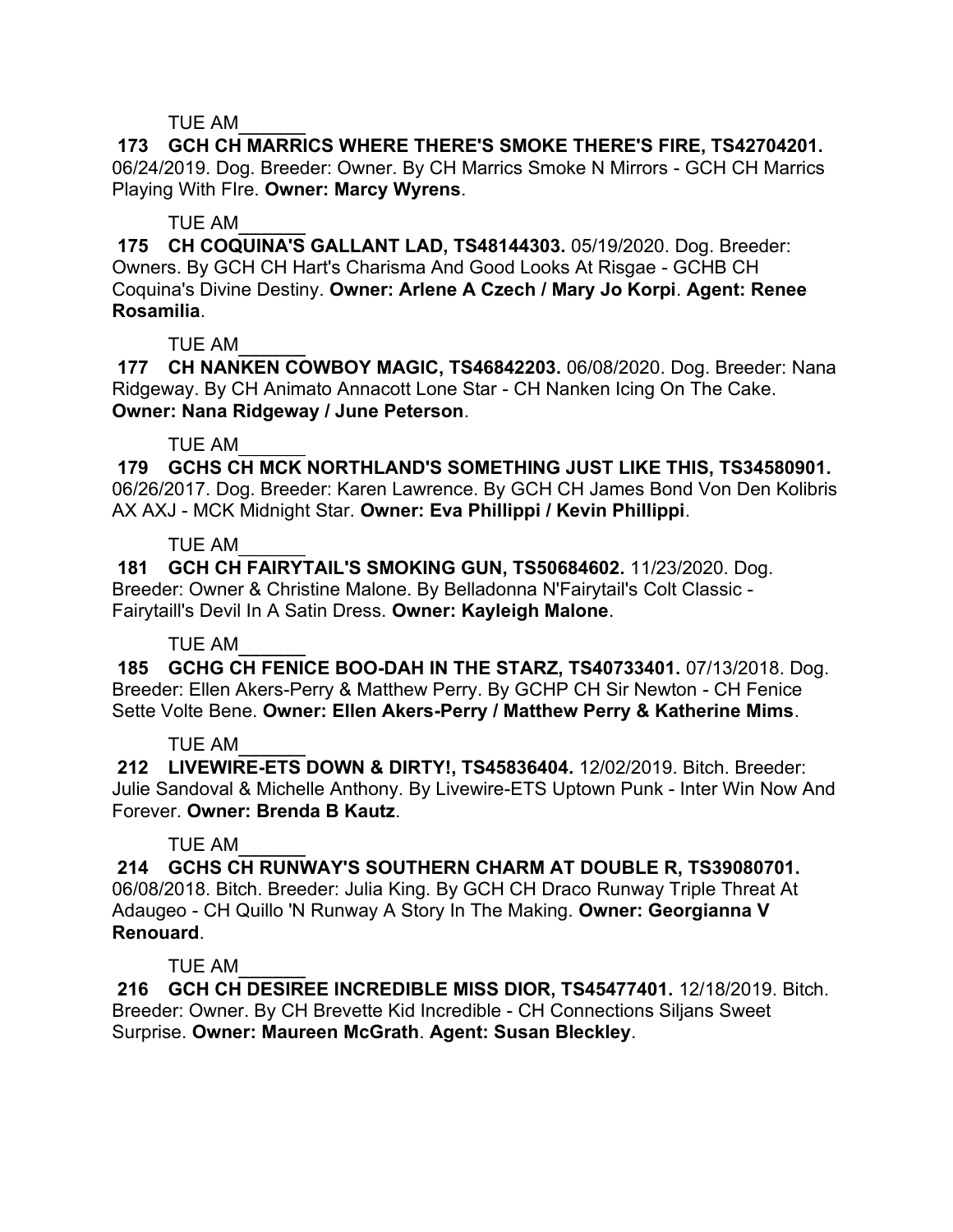### TUE AM\_\_**ABS**\_

**218 GCHS CH KIRIN FUN AND GAMES, TS46297004.** 02/03/2020. Bitch. Breeder: Barbara Gossett. By GCHB CH Nighfire's Unique But Real - Goldenbay A Girl Just Wants To Have Fun. **Owner: Marilyn McNamara**. **Agent: Christa Cook**.

#### TUE AM\_\_\_\_\_\_

**220 CH CLEARLAKE WYNLEA, TS49341103.** 09/19/2020. Bitch. Breeder: Elyse Vandermolen & Sharon Newcomb. By GCH CH Domino's High Voltage - GCH CH Clearlake WIlmerdean. **Owner: Corlyn Burkett / Keith & Elyse Vandermolen**.

### TUE AM\_\_\_\_\_\_

**222 CH PASSIONPAPS GAME CHANGER, TS49476501.** 01/19/2020. Bitch. Breeder: Denise Reid. By CH Passionpaps Infamous Adventur - CH Namaste Passionpaps Game Of Hearts. **Owner: Jane Snider / Jerrilin Naylor**.

### TUE AM\_**SelB**\_

**224 GCH CH POLARIS PLYUS ISOLDA, TS51895501.** 10/11/2020. Bitch. Breeder: Larisa Popova. By Bluksvan Reggi V Nochi - Svetanio Ovacia Prima. **Owner: Dorothy Anderson / Chandi Heffner**.

## TUE AM\_\_\_\_\_\_

**226 GCH CH DISYRE MUSIC TO MY EARS, TS49424802.** 11/05/2020. Bitch. Breeder: Diana Sayre. By GCHB CH Candella Wish Upon A Star - GCH CH Disyre Joyful Music. **Owner: Hillary B Hunter / Diana Sayre**.

TUE AM\_\_\_\_\_\_

**228 CH BREVETTE BUT FIRST, CHAMPAGNE CGC TKN, TS45119201.**  09/25/2019. Bitch. Breeder: Christine Burton & JoAnne Ybaben. By CH Brevette Firecracker NA NAJ - GCH CH Brevette Charade AX MXJ NF CGC TKN. **Owner: Tylia** 

## **Tietje / JoAnne Ybaben**.

## TUE AM\_\_**BOB**\_\_

**232 GCHS CH BLOOM AN GLOW IN THE DARK, TS30994102.** 01/28/2016. Bitch. Breeder: Annette Blomquist & Candace Blomquist. By GCHP CH Valifyre Freespirit Icy Sparks - GCH CH Bloom An I Will Rise. **Owner: Madeline Mosing / Annette Blomquist**. **Agent: Brian Livingston**.

## TUE AM\_\_**ABS**\_

**234 GCH CH LANDD WINTER MELODY, TS49080001.** 10/12/2020. Bitch. Breeder: Owners. By GCH CH Passionpaps Draco Invicncible - GCH CH Draco Last Dance. **Owner: Deedy Sorenson / Larry Sorenson**.

#### TUE AM\_\_\_\_\_\_

**236 GCH CH WINGHAVEN LOVE IS LIKE A BUTTERFLY, TS48190201.** 

07/28/2020. Bitch. Breeder: Owner. By Emerald Garden Robbie Burns Of Winghaven - GCHS CH Zelicaon Play To Win For Winghaven. **Owner: Elizabeth Shonts**.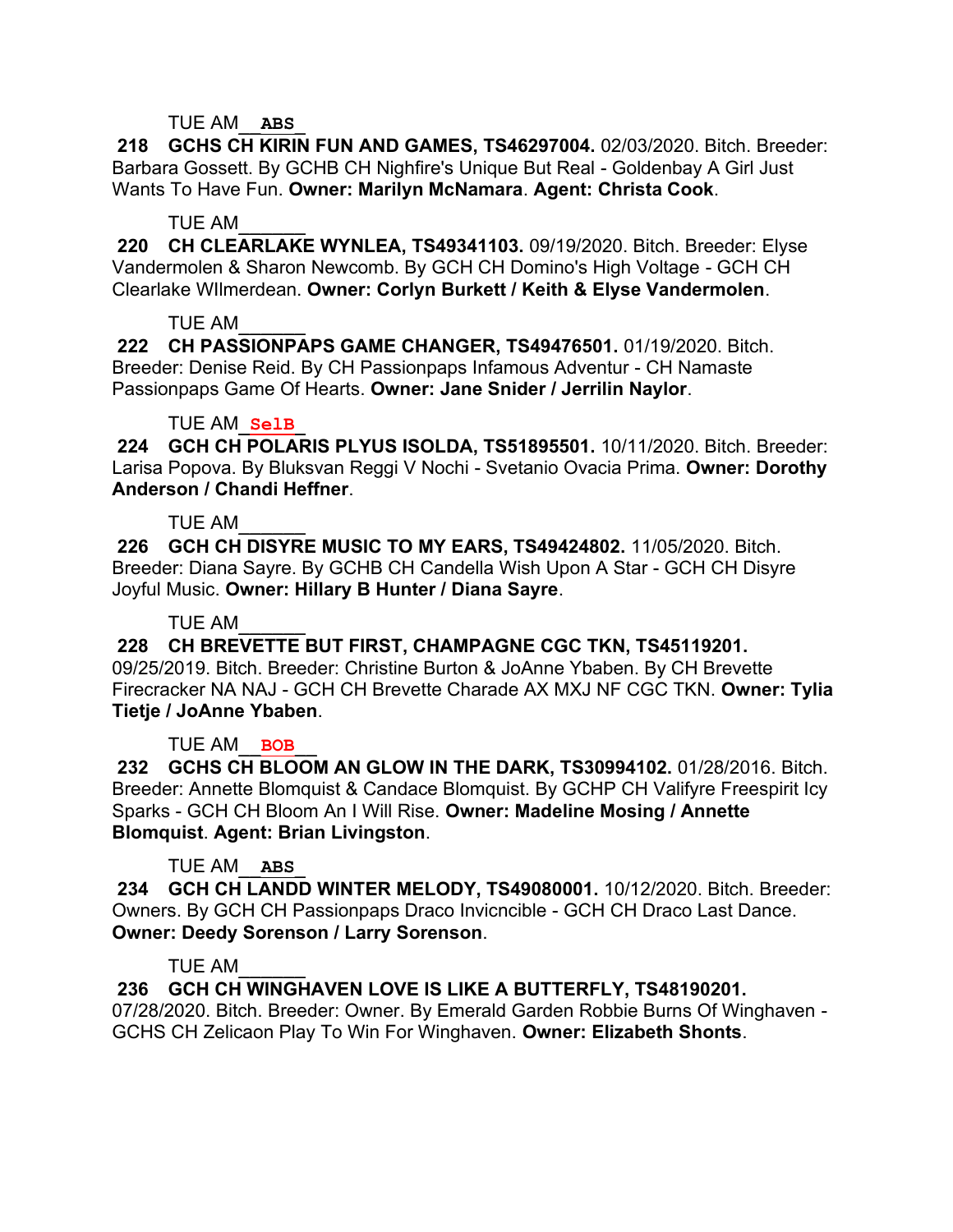### TUE AM\_\_\_\_\_\_

**238 GCHS CH COQUINA'S DIVINE DESTINY, TS39644101.** 07/10/2016. Bitch. Breeder: Owners. By GCHS CH Coquina's Yippee Ki Yay - GCHS CH Coquina's Victorian Lady Of Hallmark. **Owner: Arlene A Czech / Mary Jo Korpi**. **Agent: Renee Rosamilia**.

### TUE AM\_\_**AOM**\_

**240 CH WILDFIRE GLITTER IN THE AIR, TS42923601.** 05/30/2019. Bitch. Breeder: Owners. By CH Wildfire Cosmic Hallelujah - CH Wildfire Ticket To Ride. **Owner: Angela Pickett / Cheslie Pickett**.

## TUE AM\_\_**ABS**\_

**242 CH CADGETS HIGH CALIBER, TS47208503.** 05/26/2020. Bitch. Breeder: Owner. By GCHP CH Skyview's Dakotah Reign Of Desire - CH Cadgets Soul Of Athena. **Owner: Gayle King**.

### TUE AM\_\_\_\_\_\_

**244 GCH CH MUSTANGS I DON'T WANT TO BE AFRAID OF BEING ALIVE, TS33114801.** 09/19/2016. Bitch. Breeder: Owner. By GCH CH Monarchs Mustang American Thunder - Monarchs Mustang She'Za Money Pit. **Owner: Laura J Jones**.

### TUE AM\_\_**ABS**\_

**246 GRANDEMAISON HIGHFALUTIN, TS49077002.** 09/11/2020. Bitch. Breeder: Owner. By GCH CH Domino's High Voltage - GCH CH Grandemaison Crested Butte Mountain High. **Owner: Martha Greathouse**.

## TUE AM\_\_\_\_\_\_

**248 CH FENICE HIGH FALUTIN', TS53284801.** 05/28/2021. Bitch. Breeder: Owners. By CH Fenice Astronomical - CH Fenice Starz Voodoo Queen Of New Orleans. **Owner: Ellen Perry / Matthew Perry**.

## TUE AM\_\_\_\_\_\_

**250 CH MILBU HAPPY HOUR, TS46896401.** 10/13/2019. Bitch. Breeder: Milda Busa. By Bilicci's Join The Team - Milbu Antonelle. **Owner: Stephanie Matthews**. **Agent: Ellen Perry**.

## TUE AM\_\_**ABS**\_

**252 GCHS CH MACH6 AERILEE'S KITTO KATSU MXS2 MJS2 OF BCAT CGC TKN, TS32004002.** 08/26/2016. Bitch. Breeder: Julie Kay Currier. By CH Livewire-Ets Lewd'N Lascivious NAJ - CH MACH2 Aerilee's Sparkling Treasure MXS MJG T2B. **Owner: Lindsey Rae Barrows / Julie Kay Currier**.

#### TUE AM\_\_**ABS**\_

**254 GCHB CH DISYRE DREAMS OF FAME, TS40843001.** 08/03/2018. Bitch. Breeder: Owner. By GCH CH Denzel Overnight Success - GCHB CH Stepping Up The Dream. **Owner: Diana Sayre**.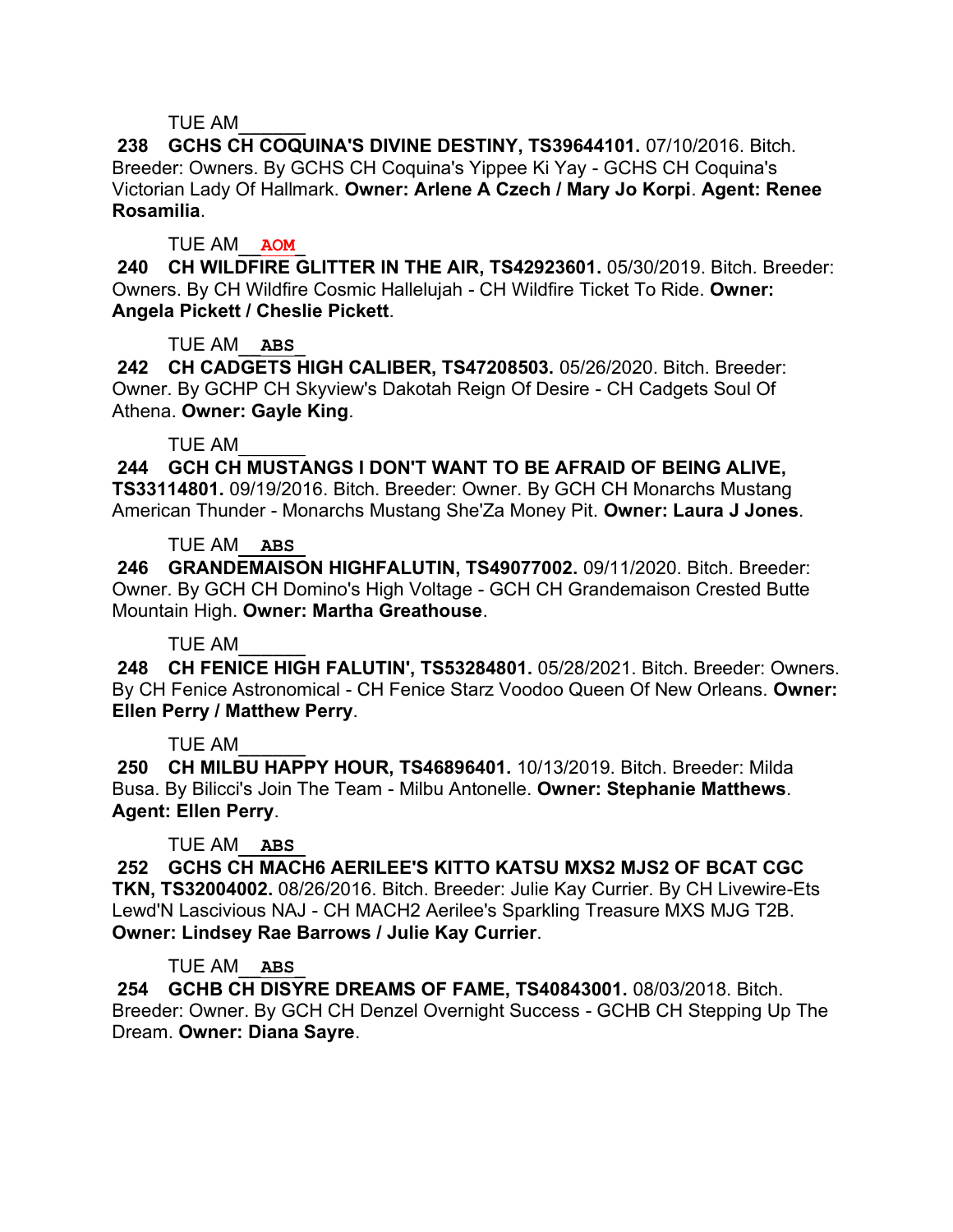#### **AM TUESDAY**

**Best of Breed\_232\_ Best of Winners\_\_87\_\_ Best of Opposite Sex\_147\_ Select Dog\_167\_ Select Bitch\_224\_ Award of Merit\_149\_159\_169\_187\_240\_ Best Puppy from the Regular Classes\_\_42\_\_ Best Bred By Exhibitor\_\_45\_\_**

**BB GCh: 5 BOS GCh: 5 SelD GCh: 5 SelB GCh: 5**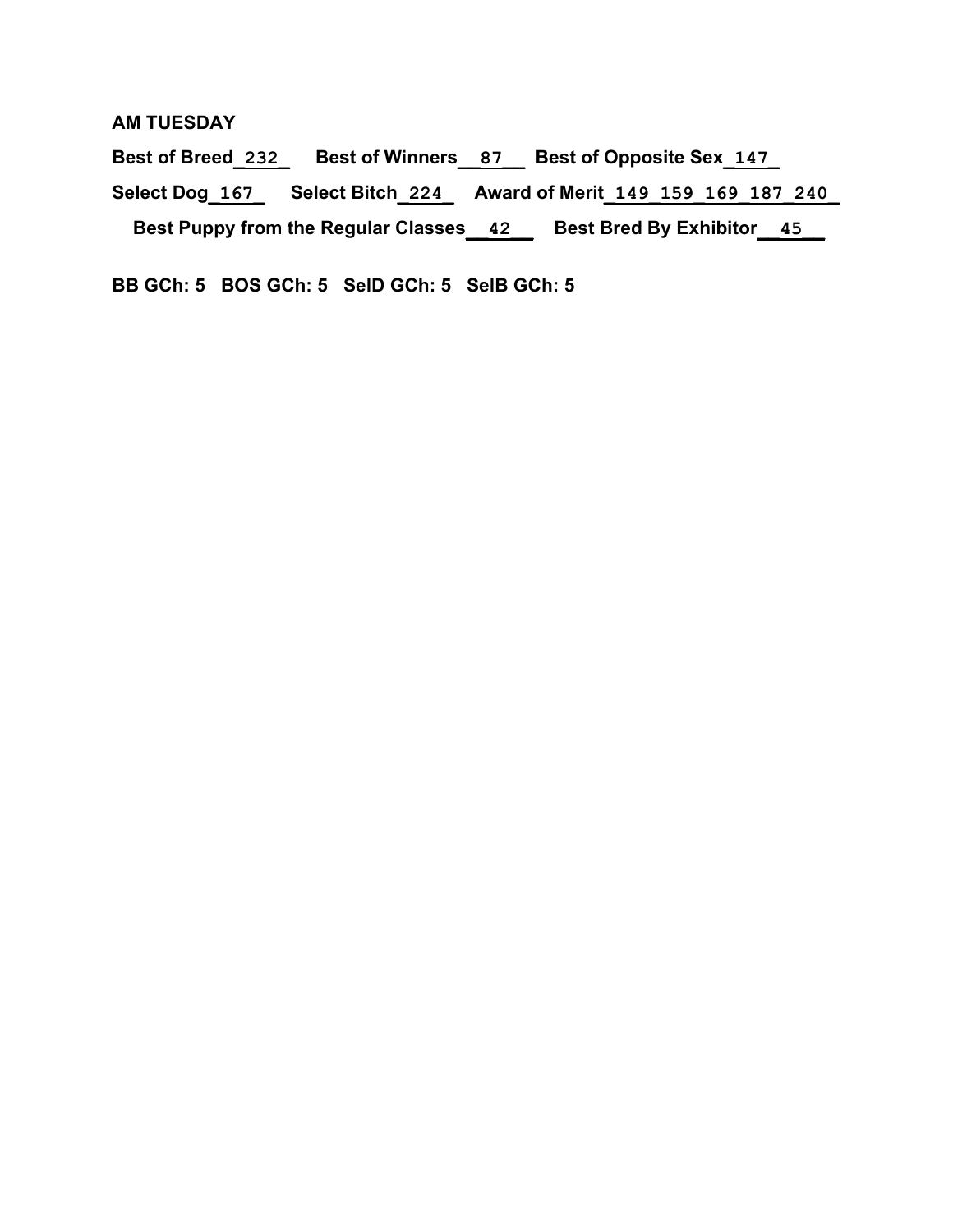**Obedience Trial** *- Event #2022208323* **AM TUESDAY, MAY 24, 2022 Ring 2** Judge: **Mrs. Shirley A Spall** 35 Entries **Entry: 35 Competition: 34**

#### **Novice Class B**

TUE AM\_\_\_**2**\_\_ TUE AM:Q 182

**O 195 GCHB CH CASA BELLA'S SET THE WORLD ON FIRE BN RA BN-V CGC ACT1 TKA, TS38208801.** 03/24/2018. Breeder: Carol Lauren-Schmidt & Harold Schmidt. By GCH CH Casa Bella's Great Expectations RI ACT2 CGCA TKA - CH Casa Bella's Girls Got Tude By Skies BN-V RI CGCA TKN. **Owner: Carol Lauren-Schmidt / Daisy Morris, Beth Shonts & Lauren Soderberg**. Dog, PAPILLON.

TUE AM\_\_**ABS**\_

**O 301 REGALOAKE'S IT'S ALL ABOUT ME BN RI NA OAJ SHDN TKI, TS39261401.**  04/03/2018. Breeder: Lynn Doel. By CH Heaven Sent Luggs To Regaloake - CH Heaven Sent Miss L-E TO Regaloake. **Owner: Deborah Gatchell**. Dog, PAPILLON.

TUE AM\_\_\_**1**\_\_ TUE AM:Q 186 **O 302 QUILLO REMINGTON STEELE BN RAE, TS34112001.** 03/05/2017. Breeder: Mary J Hakel. By GCHS CH Flinters Ain't He A Rebel - GCH CH Quillo Coming Attractions At Jo-Bee. **Owner: Regina Diran**. Dog, PAPILLON.

#### **AM TUESDAY**

**1st \_302\_ 2nd \_195\_ 3rd \_\_\_ 4th \_\_\_\_** 

#### **Open Class A**

TUE AM\_\_\_**2**\_\_ TUE AM:Q 180.5 **O 211 GCHS CH VALENTINO BY MONARCH CD PCD BN RAE FDC MX MXJ NF T2B2 THD RATN CGCA TKP, TS10841901.** 02/29/2012. Breeder: Margie Riccomini. By CH Monarch's Mighty Titus by Sandel - Monarch Blossom Queen. **Owner: Carol Lauren-Schmidt / Lauren Soderbert & Audra Lynn**. Dog, PAPILLON. Jump Height: 10"

TUE AM\_\_**NQ**\_\_ TUE AM:NQ **O 304 CH SLEEPYCREEKS CUP OF JOE CD MX MXJ, TS39870502.** 10/01/2018. Breeder: Candy Janke & Hannah Ralston. By CH La Ren Adali Raising Ruckus - CH Sleepycreek's Diamonds N Pearls CDX. **Owner: Candy Janke / Kendal Fabsiak**. Dog, PAPILLON. Jump Height: 10"

TUE AM\_\_**NQ**\_\_ TUE AM:NQ **O 305 MACH TOPFLITE NONRICH SHAKIN NOT STIRRED CD BN MX MXJ CGC TKI, TS42023905.** 02/23/2019. Breeder: Owner, Dick & Nandy Lopaschuk & Sandra Schumacher. By CH MACH5 Topflite Vega Hear Me Roar - CH Nonrich Topflite Skip The LImit. **Owner: Kay Detampel**. Dog, PAPILLON. Jump Height: 10"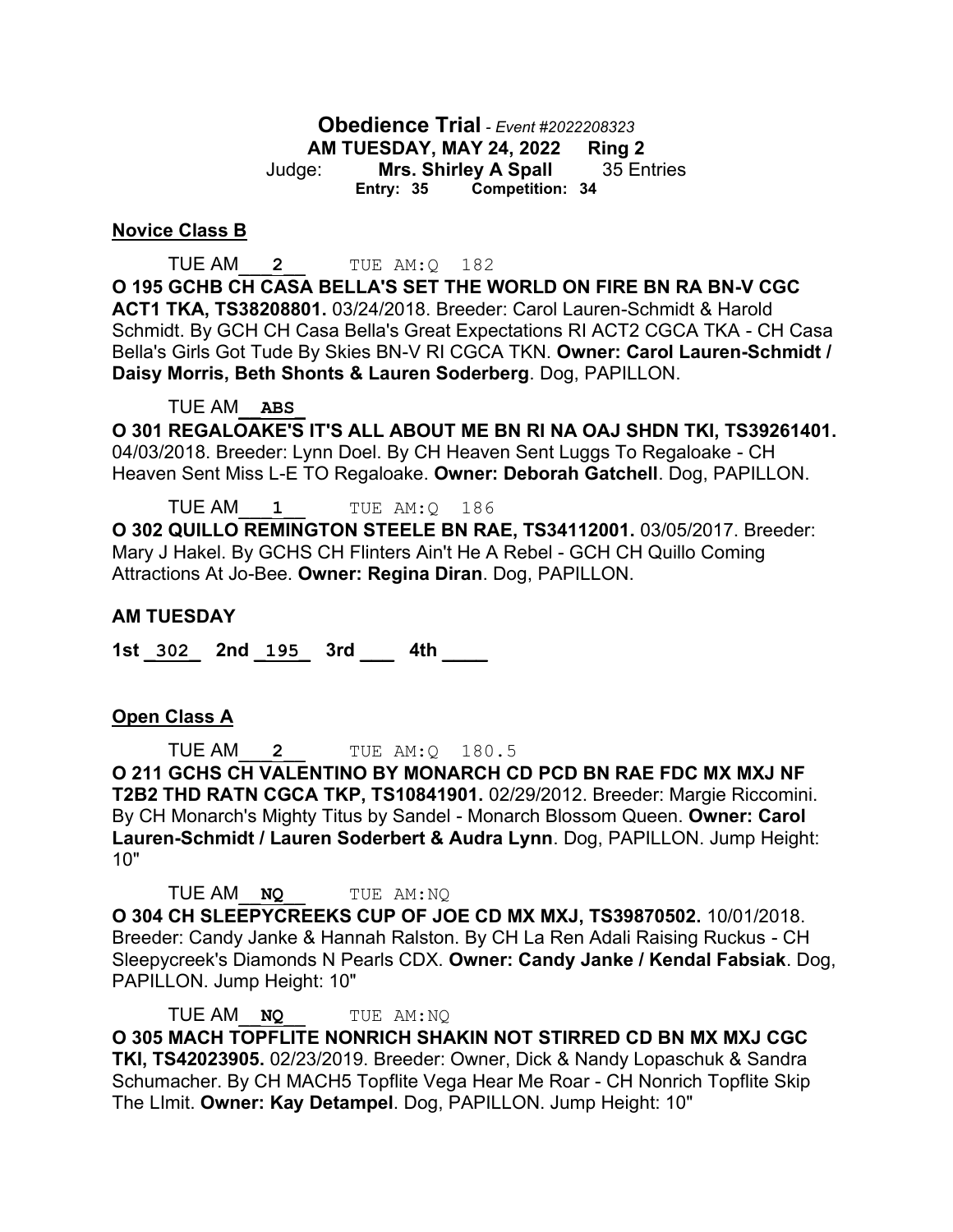## TUE AM\_\_\_**1**\_\_ TUE AM:Q 180.5

**O 306 CH LOTEKI TURN UP THE HEAT CD PCD RI, TS40668602.** 08/24/2018. Breeder: Lou Ann King. By CH Blesk Fortuni Evan - GCH CH Loteki In The Heat Of The Night. **Owner: Mary Gail Holcombe**. Bitch, PAPILLON. Jump Height: 10"

TUE AM\_\_**NQ**\_\_ TUE AM:NQ

**O 307 MACH TOPFLITE NANRICH MINT JULEP CD BN RE MX MXJ MJB OF ACT1 CGC TKI, TS42023903.** 02/23/2019. Breeder: Kay De Tampel, Richard Lopaschuk, Nancy Lopaschuk & Sandra L Schumacher. By CH MACH6 Topflite Vega Hear Me Roar - Nanrich Topflite Sky's The Limit. **Owner: Linda Repphun / Sandra L Schumacher & Kay DeTampel**. Bitch, PAPILLON. Jump Height: 8"

TUE AM\_\_**NQ**\_\_ TUE AM:NQ **O 308 CH MARQUIS INSIDE INFORMATION CD PCD BN RAE OA AXJ CGCA CGCU TKN, TS04934201.** 03/07/2011. Breeder: Kevin & Paula Ray. By CH Marquis The Good Life - Marquis Royal Providence. **Owner: Kathy Knuckles / Stacy Newton**. Dog, PAPILLON. Jump Height: 8"

#### **AM TUESDAY**

**1st \_306\_ 2nd \_211\_ 3rd \_\_\_ 4th \_\_\_\_** 

### **Open Class B**

TUE AM\_\_\_**3**\_\_ TUE AM:Q 187.5 **O 309 MACH TOPFLITE LOVE IN MOTION UD PCD BN GN RE MXB MJS XF T2B CGCA TKP, TS36116903.** 06/10/2017. Breeder: Sandra L Schumacher. By CH Marquis Court's Set Fire To THe Reign - CH Top Flite Money In Motion. **Owner: Linda Repphun**. Bitch, PAPILLON. Jump Height: 12"

TUE AM\_\_\_**2**\_\_ TUE AM:Q 197.5 **O 310 LOTEKI RAFFICA DI VENTO, TS03002804.** 11/19/2010. Breeder: Lou Ann King. By Chanceux Capo Di Tutti Capo - Loteki The Wind In My Hair. **Owner: Mary Waller**. Dog, PAPILLON. Jump Height: 10"

TUE AM\_\_\_**1**\_\_ TUE AM: Q 198.5 **HIT**

**O 311 OTCH5 DENZEL INSIGNIA TAKE ME SERIOUSLY UDX9 OGM BN, TS32006203.** 05/26/2016. Breeder: Nicole Laver & Tracy Burdick. By CH Allistar Denzel Take The Stage - CH Denzel Can't Be Serious. **Owner: Eugene Morris**. Dog, PAPILLON. Jump Height: 10"

TUE AM\_\_**NQ**\_\_ TUE AM:NQ **O 314 OTCH DOMINO OAKHILLS CALIFORNIA POPPY UDX5 OGM PUTD VER CGCU TKI, TS25922301.** 05/06/2015. Breeder: Sandy Vallaincourt & L Temperato. By GCH CH Domino On The Money - CH Domino's Diamond Jubilee. **Owner: Hillary B Hunter**. Bitch, PAPILLON. Jump Height: 10"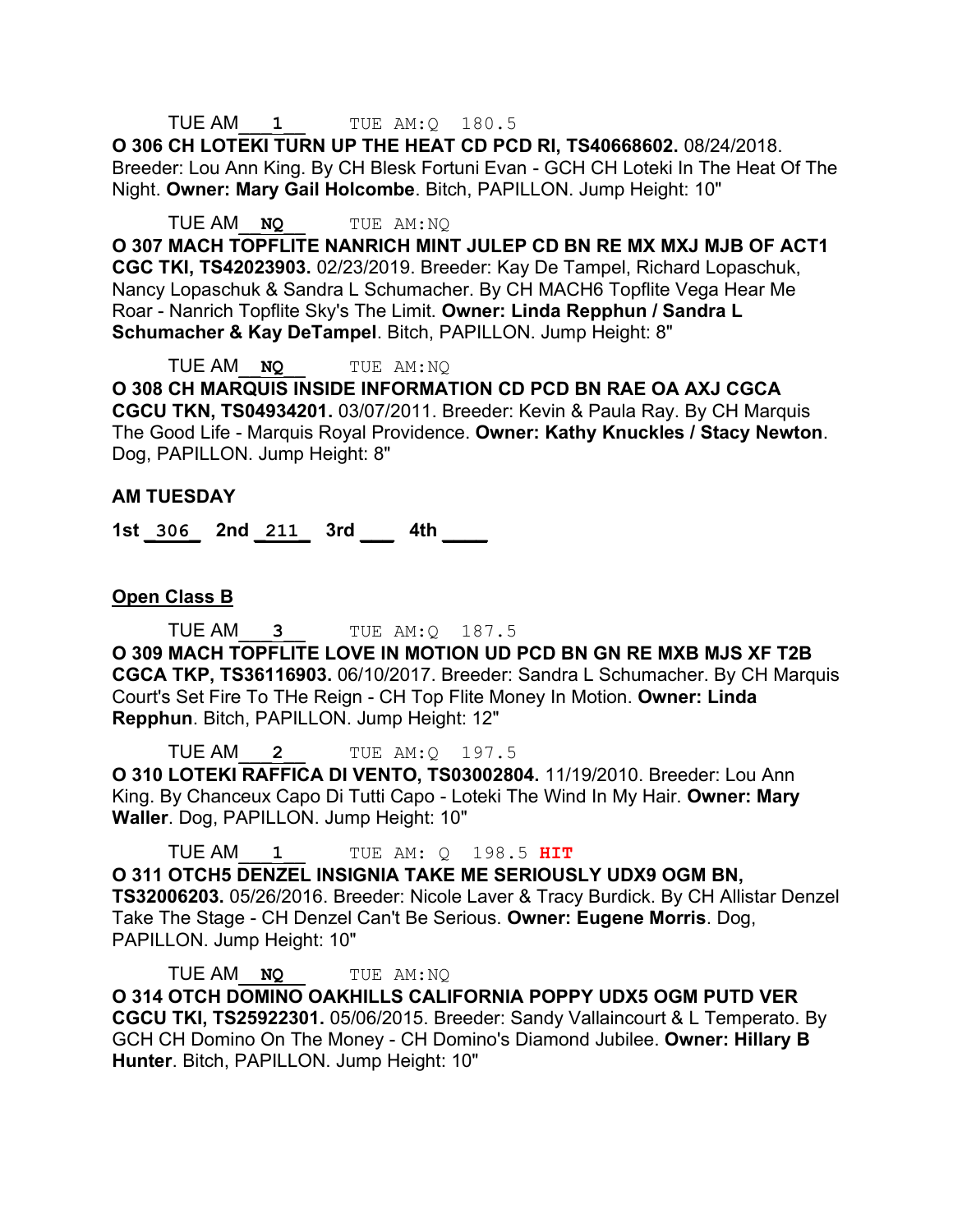### TUE AM\_\_\_**4**\_\_ TUE AM:Q 183

**O 316 BERNDOCK'S LET 'ER RIP UD BN RI MX MXJ MJB XF ACT2 CGC TKN, TS31880002.** 09/14/2016. Breeder: Angela Worzalla. By GCH CH Ashlor's Smooth Sailing UD RE AX AXJ - ET's Living In The Berndocks. **Owner: Kathy Schuh**. Bitch, PAPILLON. Jump Height: 10"

TUE AM\_\_**NQ**\_\_ TUE AM:NQ

**O 318 CH MACH6 TOPFLITE VEGA HEAR ME ROAR UD MJG MXC NF CGC TKP, TS23088501.** 06/13/2014. Breeder: Sandy Schumacher & Vicki Olsen. By CH Topflite Meet Tee Time - CH Vega Starlite Petite Angel. **Owner: Kay Detampel**. Dog, PAPILLON. Jump Height: 10"

#### **AM TUESDAY**

**1st \_311\_ 2nd \_310\_ 3rd \_309\_\_ 4th \_\_316\_\_** 

#### **Utility Class A**

TUE AM\_\_**EXC**\_

**O 315 PRINCESS SOPHIA OF SUMMERVIEW HILLS, TS40793403.** 11/23/2018. Breeder: Deborah Lee Telemeco. By Tony T's Nicole Bello - Li'l Miss Gypsy Bumblebee. **Owner: Marlene Binder**. Bitch, PAPILLON. Jump Height: 10"

TUE AM\_\_**NQ**\_\_ TUE AM:NQ

**O 319 CH SLEEPYCREEKS DIAMONDS N PEARLS CDX, TS27044401.** 08/21/2015. Breeder: Candy Janke. By GCH CH Namaste Mission TO Civilize - CH Sleepycreeks Sailormans Image CDX. **Owner: Candy Janke / Hannah Ralston**. Bitch, PAPILLON. Jump Height: 10"

#### **AM TUESDAY**

**1st \_\_\_\_ 2nd \_\_\_\_ 3rd \_\_\_ 4th \_\_\_\_** 

**Utility Class B**

TUE AM\_\_**NQ**\_\_ TUE AM:NQ

**(O 309) MACH TOPFLITE LOVE IN MOTION UD PCD BN GN RE MXB MJS XF T2B CGCA TKP, TS36116903.** 06/10/2017. Breeder: Sandra L Schumacher. By CH Marquis Court's Set Fire To THe Reign - CH Top Flite Money In Motion. **Owner: Linda Repphun**. Bitch, PAPILLON. Jump Height: 12"

TUE AM\_\_\_**2**\_\_ TUE AM:Q 195.5

**(O 310) LOTEKI RAFFICA DI VENTO, TS03002804.** 11/19/2010. Breeder: Lou Ann King. By Chanceux Capo Di Tutti Capo - Loteki The Wind In My Hair. **Owner: Mary Waller**. Dog, PAPILLON. Jump Height: 10"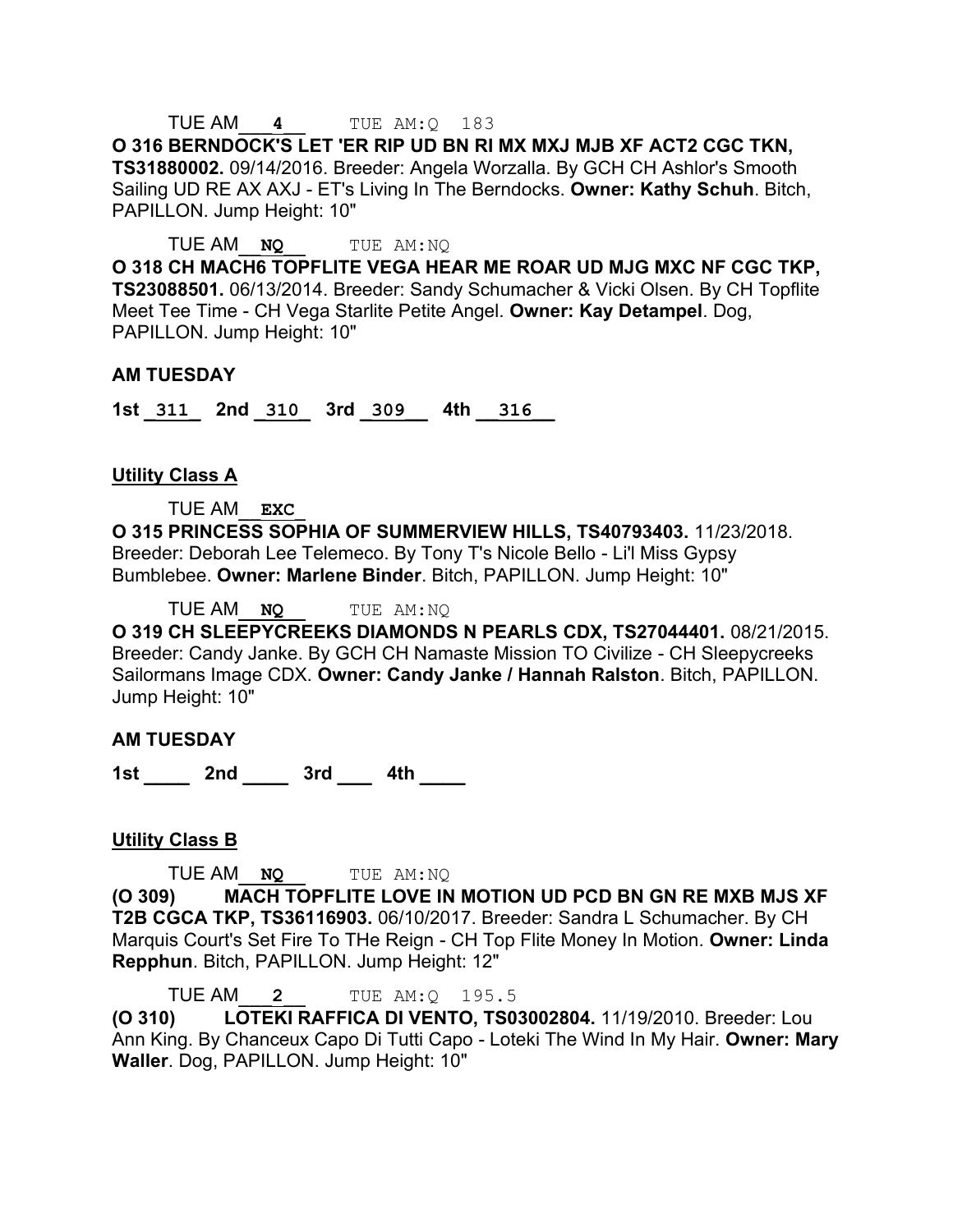#### TUE AM\_\_\_**1**\_\_ TUE AM: Q 196 **HCS**

**(O 311) OTCH5 DENZEL INSIGNIA TAKE ME SERIOUSLY UDX9 OGM BN, TS32006203.** 05/26/2016. Breeder: Nicole Laver & Tracy Burdick. By CH Allistar Denzel Take The Stage - CH Denzel Can't Be Serious. **Owner: Eugene Morris**. Dog, PAPILLON. Jump Height: 10"

TUE AM\_\_**NQ**\_\_ TUE AM:NQ

**(O 312) CH MACH6 TOPFLITE VEGA HEAR ME ROAR UD MJG MXC NF CGC TKP, TS23088501.** 06/13/2014. Breeder: Sandy Schumacher & Vicki Olsen. By CH Topflite Meet Tee Time - CH Vega Starlite Petite Angel. **Owner: Kay Detampel**. Dog, PAPILLON. Jump Height: 10"

TUE AM\_\_\_**4**\_\_ TUE AM:Q 189

**O 313 PILOT'S GOOD FLIGHT UD TD, TS37818902.** 02/18/2018. Breeder: Don Bauer & Mrs. Marilyn Bauer. By CH Pilot Caprices Chuck Yeager - GCH CH Pilot Lockheed Electra. **Owner: Cathy Parker**. Dog, PAPILLON. Jump Height: 10"

TUE AM\_\_\_**3**\_\_ TUE AM:Q 191.5

**(O 314) OTCH DOMINO OAKHILLS CALIFORNIA POPPY UDX5 OGM PUTD VER CGCU TKI, TS25922301.** 05/06/2015. Breeder: Sandy Vallaincourt & L Temperato. By GCH CH Domino On The Money - CH Domino's Diamond Jubilee. **Owner: Hillary B Hunter**. Bitch, PAPILLON. Jump Height: 10"

TUE AM\_\_**NQ**\_\_ TUE AM:NQ

**(O 316) BERNDOCK'S LET 'ER RIP UD BN RI MX MXJ MJB XF ACT2 CGC TKN, TS31880002.** 09/14/2016. Breeder: Angela Worzalla. By GCH CH Ashlor's Smooth Sailing UD RE AX AXJ - ET's Living In The Berndocks. **Owner: Kathy Schuh**. Bitch, PAPILLON. Jump Height: 10"

#### **AM TUESDAY**

**1st \_311\_ 2nd \_310\_ 3rd \_314\_\_ 4th \_313\_\_\_** 

**AM TUESDAY**

**High Score in Regular Obedience Classes\_311\_ High Combined Score in Open & Utility Classes\_311\_**

#### **Preferred Open Class**

TUE AM\_\_**NQ**\_\_ TUE AM:NQ **O 320 WILDFIRE UNDENIABLE PETIT FRERE JACQUES PCD BN RI AX MXJ OF BCAT CGC TKI, TS38594504.** 02/27/2018. Breeder: Angela S Pickett & Cheslie Pickett. By Wildfire Cosmic Hallelujah - Wildfire Undercover Lover. **Owner: Elizabeth Petko**. Dog, PAPILLON. Jump Height: 10"

#### **AM TUESDAY**

**1st \_\_\_\_\_ 2nd \_\_\_\_\_ 3rd \_\_\_\_ 4th \_\_\_\_\_**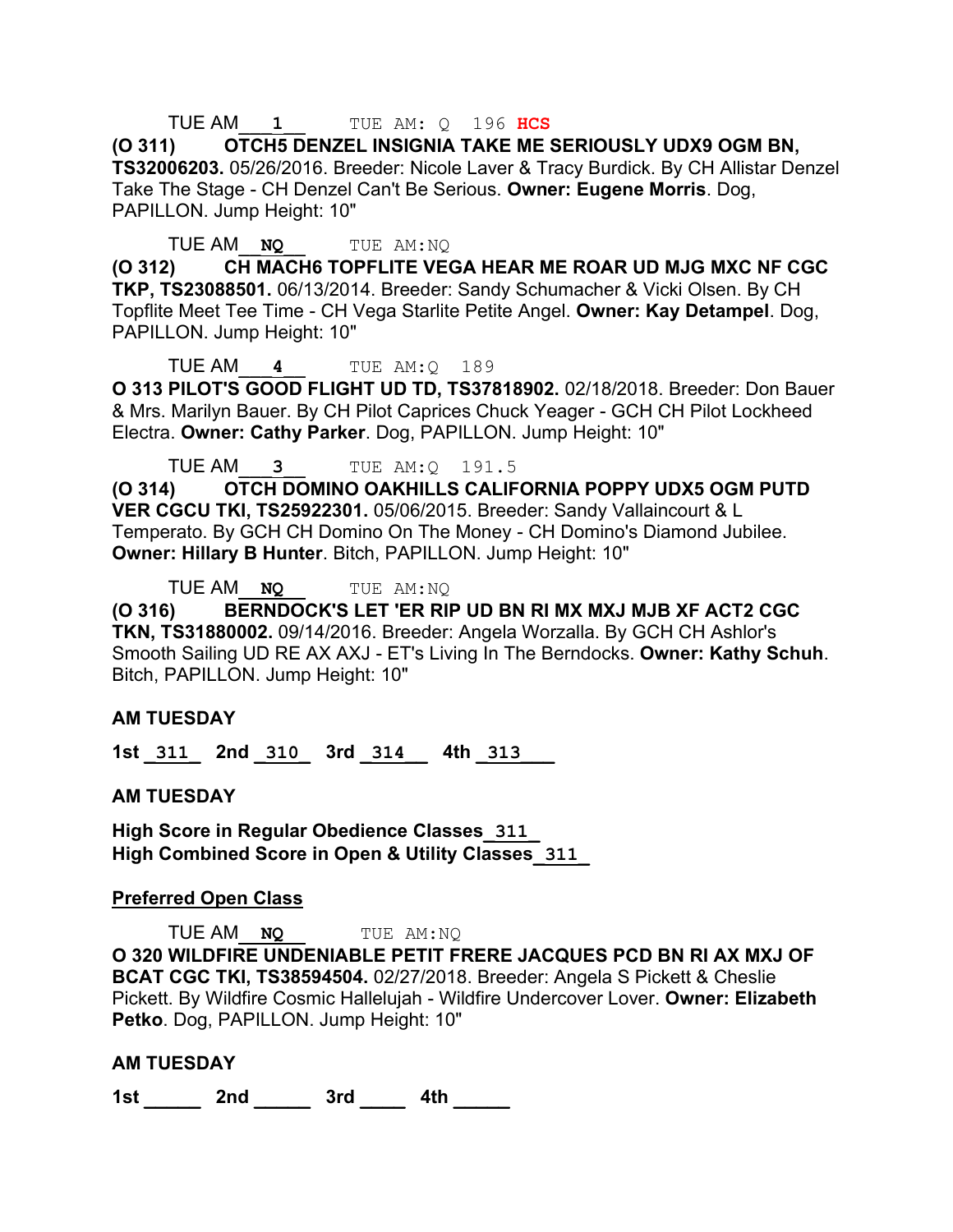#### **Beginner Novice Class A**

TUE AM\_\_**NQ**\_\_ TUE AM:NQ **O 321 CADAGA OSRIC, TS41426301.** 11/23/2018. Breeder: Deanna Clark. By CH Cadaga Lifelong's Dazzle - Deanna's Calypso's Dream. **Owner: Natalie Binder**. Dog, PAPILLON.

#### **AM TUESDAY**

**1st \_\_\_\_\_ 2nd \_\_\_\_\_ 3rd \_\_\_\_ 4th \_\_\_\_\_** 

#### **Beginner Novice Class B**

TUE AM\_\_\_**4**\_\_ TUE AM:Q 186

**(O 35) JOYANEW MUSIC FILLS THE AIR, TS50420002.** 02/12/2021. Breeder: Colleen Kodet & John Kodet. By GCH CH Berndock's Last Voyage At Sleepy Creek CDX BN GN RN AX AXJ CGC TKI - CH Sleepy Creeks Stryke A Pose. **Owner: Colleen Kodet / John Kodet & Audrey L Gartman**. Dog, PAPILLON.

TUE AM\_\_\_**3**\_\_ TUE AM:Q 190

**(O 58) JOYANEW POETRY IN MOTION, TS50420003.** 02/12/2021. Breeder: Owners. By GCH CH Berndock's Last Voyage At Sleepy Creek CDX BN GN RN AX AXJ CGC TKI - CH Sleepy Creeks Stryke A Pose. **Owner: Colleen Kodet / John Kodet**. Bitch, PAPILLON.

TUE AM\_\_\_**2**\_\_ TUE AM:Q 195

**(O 101) SLEEPY CREEK LUCK OF THE IRISH, TS46187003.** 03/18/2020. Breeder: Candy Janke, Hannah Ralston & Kendall Fabisialk. By Cadaga Ossric - CH Sleepycreek's Diamonds N Pearls CDX BC RA AX OAJ. **Owner: Diana Kerew-Shaw**. Bitch, PAPILLON.

TUE AM TUE AM: 0 184

**(O 155) CH PATUXENT FULIGIN WINGED MESSENGER DCAT, TS47629004.**  08/16/2020. Breeder: Letty McNulty. By Patuxent's Swift Justice MX MXJ OF - Patuxent's Spirit In The Sky OA AXJ. **Owner: Jennie Larkin**. Dog, PAPILLON.

TUE AM TUE AM: 0 185

**(O 226) GCH CH DISYRE MUSIC TO MY EARS, TS49424802.** 11/05/2020. Breeder: Diana Sayre. By GCHB CH Candella Wish Upon A Star - GCH CH Disyre Joyful Music. **Owner: Hillary B Hunter / Diana Sayre**. Bitch, PAPILLON.

TUE AM\_\_\_**1**\_\_ TUE AM:Q 196

**O 322 GCH CH SLEEPYCREEKS SCOTCH N WATER, TS46187001.** 03/18/2020. Breeder: Owners. By Cadaga Ossric - CH Sleepy Creek's Diamond N Pearls. **Owner: Candy Janke / Hannah Ralston**. Bitch, PAPILLON.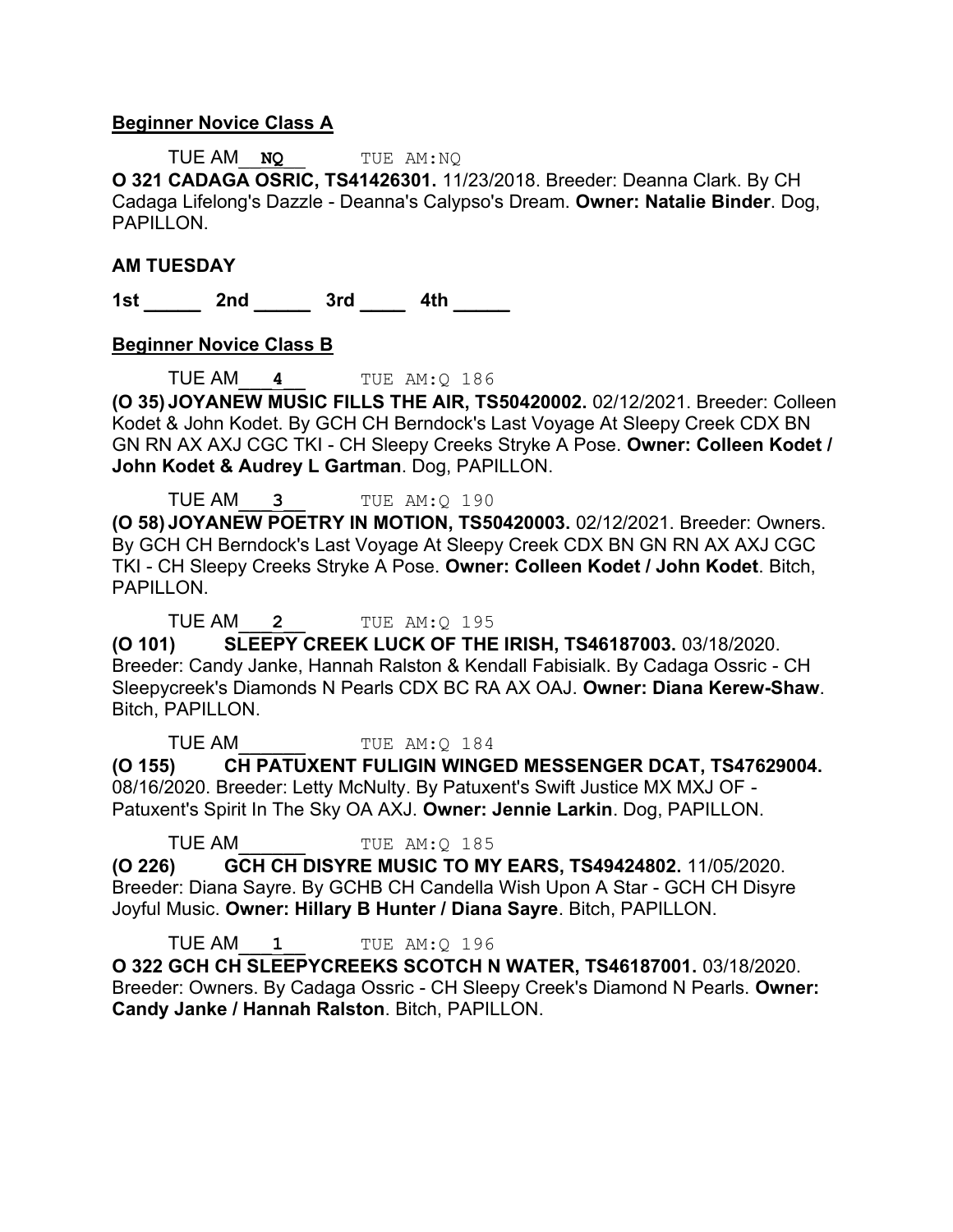# TUE AM\_\_**NQ**\_\_ TUE AM:NQ

**O 323 MARQUIS FLOAT LIKE A BUTTERFLY RN CGC CGCU, TS44542101.**  09/16/2019. Breeder: Paula Ray, Kevin Ray & Jessica Isenbarger. By Marquis The Butterfly Effect - CH Marquis Girls Night Out. **Owner: Kathy Knuckles**. Dog, PAPILLON.

#### **AM TUESDAY**

**1st \_322\_ 2nd \_101\_ 3rd \_\_58\_ 4th \_\_35\_** 

#### **Graduate Novice Class**

TUE AM\_\_**NQ**\_\_ TUE AM:NQ **(O 308) CH MARQUIS INSIDE INFORMATION CD PCD BN RAE OA AXJ CGCA CGCU TKN, TS04934201.** 03/07/2011. Breeder: Kevin & Paula Ray. By CH Marquis The Good Life - Marquis Royal Providence. **Owner: Kathy Knuckles / Stacy Newton**. Dog, PAPILLON. Jump Height: 8"

#### **AM TUESDAY**

**1st \_\_\_\_\_ 2nd \_\_\_\_\_ 3rd \_\_\_\_ 4th \_\_\_\_\_** 

#### **Graduate Open Class**

TUE AM\_\_**NQ**\_\_ TUE AM:NQ **O 324 DOMINO'S WALK ON THE WILD SIDE CDX BN RA MJB MXB OF T2B TKN, TS32670401.** 12/16/2016. Breeder: Sandra Vallancourt & Laura Temperato. By GCH CH Domino's High Voltage - CH Domino's Diamond Jubilee CDX BN RE. **Owner: Ann Bruno**. Dog, PAPILLON. Jump Height: 12"

#### **AM TUESDAY**

**1st \_\_\_\_\_ 2nd \_\_\_\_\_ 3rd \_\_\_\_ 4th \_\_\_\_\_**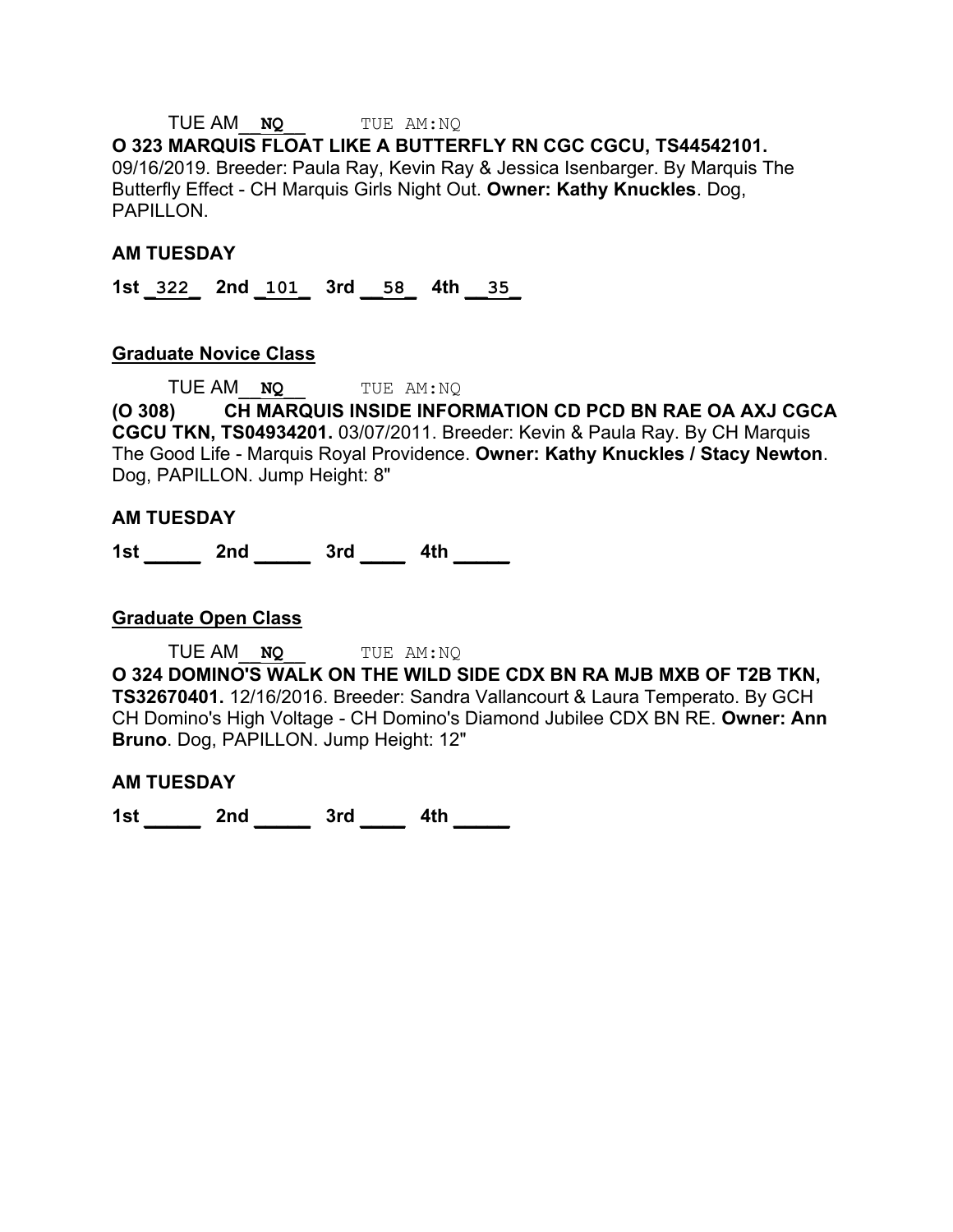**Rally Trial Classes** *- Event #2022208301* **AM TUESDAY, MAY 24, 2022 Ring 3** Judge: **Mr. Russell Hornfisher** 15 Entries **Entry: 15 Competition: 15**

#### **Rally Novice B**

**TUE AM\_\_\_1** TUE AM:Q 98

**(R 155) CH PATUXENT FULIGIN WINGED MESSENGER DCAT, TS47629004.**  08/16/2020. Breeder: Letty McNulty. By Patuxent's Swift Justice MX MXJ OF - Patuxent's Spirit In The Sky OA AXJ. **Owner: Jennie Larkin**. Dog, PAPILLON.

TUE AM\_\_\_**3**\_\_ TUE AM:Q 94

**R 402 FIREFLY'S STEEL MAGNOLIA NA NAJ CGC, TS45624802.** 02/15/2020. Breeder: Christine Hutchinson. By GCH CH Riesa's Xtra Mile To Go BCAT - Firefly's Scarlet Sage. **Owner: Camille Weber**. Bitch, PAPILLON.

TUE AM\_\_\_**2**\_\_ TUE AM:Q 95 **R 403 MACH WEENIPS NOT A CLOUD IN SIGHT MXB MJB BCAT RATN CGCA** 

**CGCU, PAL261875.** 03/06/2013. Breeder: Unknown. By Unknown - Unknown. **Owner: Denise Brandenburg-Morris**. Bitch, PAPILLON.

TUE AM\_\_\_**4**\_\_ TUE AM:Q 81

**(R 408) MARQUIS FLOAT LIKE A BUTTERFLY RN CGC CGCU, TS44542101.**  09/16/2019. Breeder: Paula Ray, Kevin Ray & Jessica Isenbarger. By Marquis The Butterfly Effect - CH Marquis Girls Night Out. **Owner: Kathy Knuckles**. Dog, PAPILLON.

#### **AM TUESDAY**

**1st \_155\_ 2nd \_403\_ 3rd \_402\_ 4th \_408\_** 

#### **Rally Intermediate**

**TUE AM\_\_\_1** TUE AM:Q 96

**R 409 A & A'S BREWED TO PERKFECTION RI AX MXJ NF CGC TKI, TS32369101.**  07/07/2016. Breeder: Ava Engel. By D'Vine's Loyal Bounty Hunter - A & A's Dancing On The Wind. **Owner: Denise Morris**. Bitch, PAPILLON.

TUE AM\_\_\_**2**\_\_ TUE AM:Q 96 **R 410 LIBERTY'S ROCKIN' MY SKINNY JEANS RN OAP AJP NFP CGC TKI, TS32150902.** 07/08/2016. Breeder: Chris Jackson. By GCH CH Marquis Put Me In Coach - Liberty's Trace Of Darkness. **Owner: Denise Brandenburg-Morris**. Bitch, PAPILLON.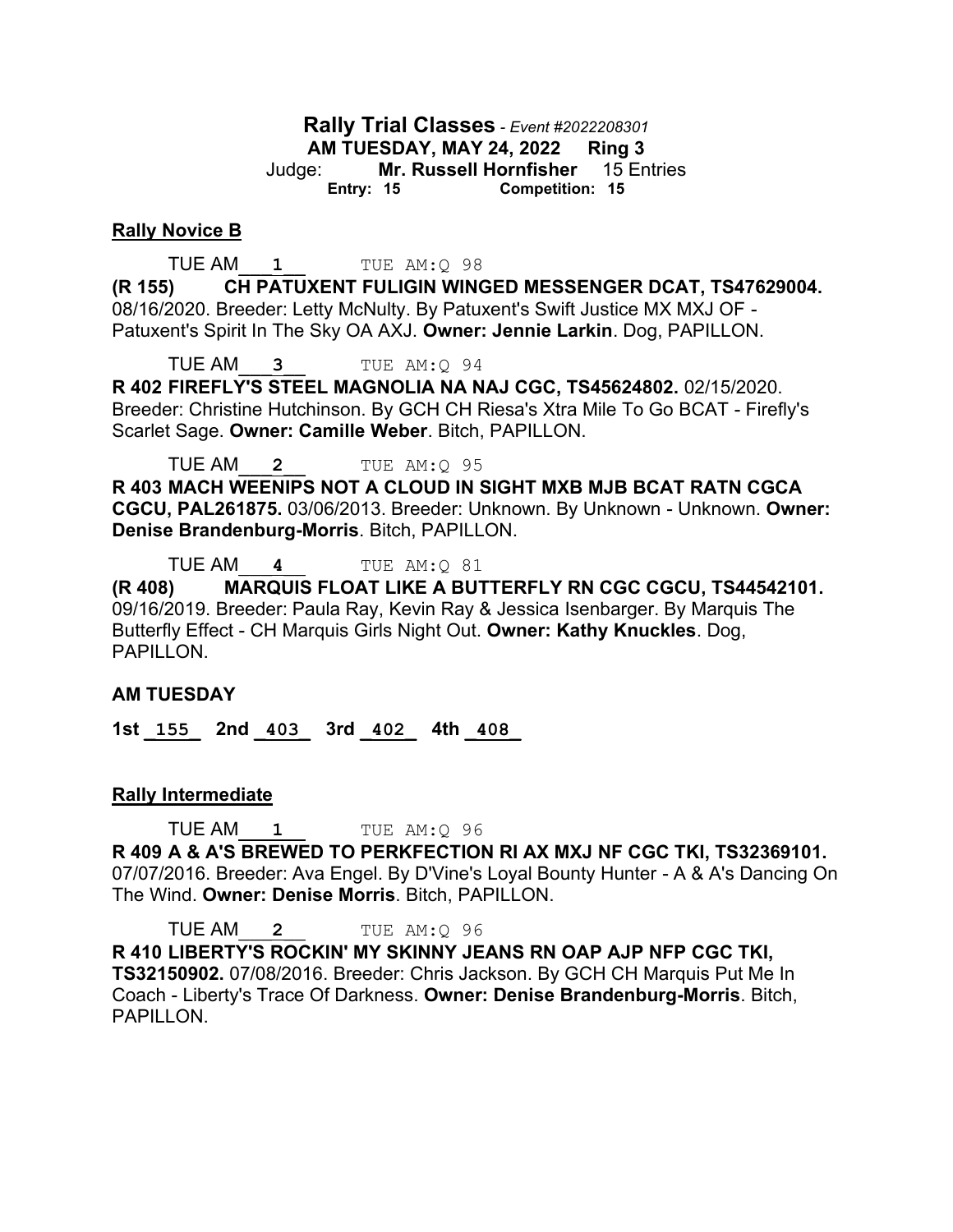TUE AM\_\_\_**3**\_\_ TUE AM:Q 81

**(R 411) CADAGA OSRIC, TS41426301.** 11/23/2018. Breeder: Deanna Clark. By CH Cadaga Lifelong's Dazzle - Deanna's Calypso's Dream. **Owner: Natalie Binder**. Dog, PAPILLON.

#### **AM TUESDAY**

**1st \_409\_ 2nd \_410\_ 3rd \_411\_ 4th \_\_\_\_\_** 

#### **Advanced B**

**TUE AM\_\_\_1** TUE AM: 0 98

**R 264 CH REMANI'S LIQUID SUNSHINE CDX BN PCD RE CGCA CGCU TKA FDC, TS31191004.** 07/10/2016. Breeder: Danni & Emilie Peterson. By CH Micfriends I Wil - Remani's Get Your Shine On. **Owner: Danni Peterson / Emilie Peterson & Linda Ruedy**. Bitch, PAPILLON. Jump Height: 8"

TUE AM\_\_\_**3**\_\_ TUE AM:Q 90

**R 413 CH KRYSTAL ANDALI SHARP DRESSED MAN RE AX OAJ CGC, TS27095302.** 08/20/2015. Breeder: Karen A Murad. By GCHG CH Andali LaRen He's Still The One - CH Krystal Circus Circus. **Owner: Julie Paige / Shellie Juden**. Dog, PAPILLON. Jump Height: 8"

TUE AM\_\_**NQ**\_\_ TUE AM:NQ

**R 414 CH FIREFLY'S MILES TO GO FOR LOVE RE MX MXJ BCAT RATCHX2 CGC, TS33224201.** 02/13/2017. Breeder: Christine Hutchinson. By GCH CH Riesa's Xtra Mile To Go BCAT - CH Marquis Court's All Dressed Up At Firefly's. **Owner: Camille Weber**. Dog, PAPILLON. Jump Height: 8"

TUE AM\_\_\_**2**\_\_ TUE AM:Q 96

**(R 415) MACH TOPFLITE NANRICH MINT JULEP CD BN RE MX MXJ MJB OF ACT1 CGC TKI, TS42023903.** 02/23/2019. Breeder: Kay De Tampel, Richard Lopaschuk, Nancy Lopaschuk & Sandra L Schumacher. By CH MACH6 Topflite Vega Hear Me Roar - Nanrich Topflite Sky's The Limit. **Owner: Linda Repphun / Sandra L Schumacher & Kay DeTampel**. Bitch, PAPILLON. Jump Height: 4"

#### **AM TUESDAY**

**1st \_264\_ 2nd \_415\_ 3rd \_413\_ 4th \_\_\_\_\_** 

#### **Excellent B**

TUE AM\_\_\_**1**\_\_ TUE AM:Q 91 **HC (R 264) CH REMANI'S LIQUID SUNSHINE CDX BN PCD RE CGCA CGCU TKA FDC, TS31191004.** 07/10/2016. Breeder: Danni & Emilie Peterson. By CH Micfriends I Wil - Remani's Get Your Shine On. **Owner: Danni Peterson / Emilie Peterson & Linda Ruedy**. Bitch, PAPILLON. Jump Height: 8"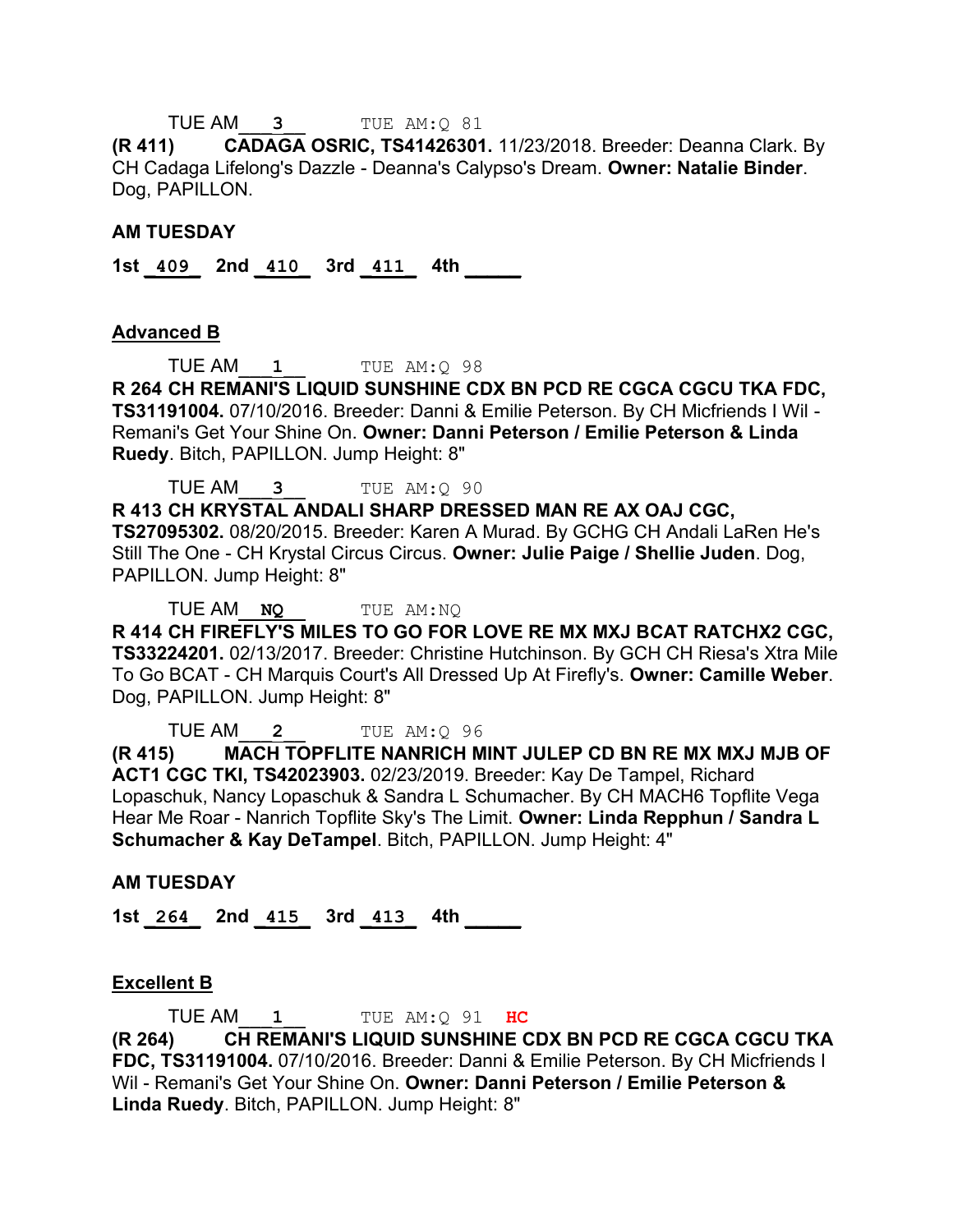TUE AM\_\_\_**2**\_\_ TUE AM:Q 79

**(R 413) CH KRYSTAL ANDALI SHARP DRESSED MAN RE AX OAJ CGC, TS27095302.** 08/20/2015. Breeder: Karen A Murad. By GCHG CH Andali LaRen He's Still The One - CH Krystal Circus Circus. **Owner: Julie Paige / Shellie Juden**. Dog, PAPILLON. Jump Height: 8"

TUE AM\_\_**NQ**\_\_ TUE AM:NQ

**(R 414) CH FIREFLY'S MILES TO GO FOR LOVE RE MX MXJ BCAT RATCHX2 CGC, TS33224201.** 02/13/2017. Breeder: Christine Hutchinson. By GCH CH Riesa's Xtra Mile To Go BCAT - CH Marquis Court's All Dressed Up At Firefly's. **Owner: Camille Weber**. Dog, PAPILLON. Jump Height: 8"

TUE AM\_\_\_**3**\_\_ TUE AM:Q 84

**(R 415) MACH TOPFLITE NANRICH MINT JULEP CD BN RE MX MXJ MJB OF ACT1 CGC TKI, TS42023903.** 02/23/2019. Breeder: Kay De Tampel, Richard Lopaschuk, Nancy Lopaschuk & Sandra L Schumacher. By CH MACH6 Topflite Vega Hear Me Roar - Nanrich Topflite Sky's The Limit. **Owner: Linda Repphun / Sandra L Schumacher & Kay DeTampel**. Bitch, PAPILLON. Jump Height: 4"

#### **AM TUESDAY**

**1st \_264\_ 2nd \_413\_ 3rd \_415\_ 4th \_\_\_\_\_** 

**AM TUESDAY**

**High Combined Score in Advanced B & Excellent B Classes\_264\_**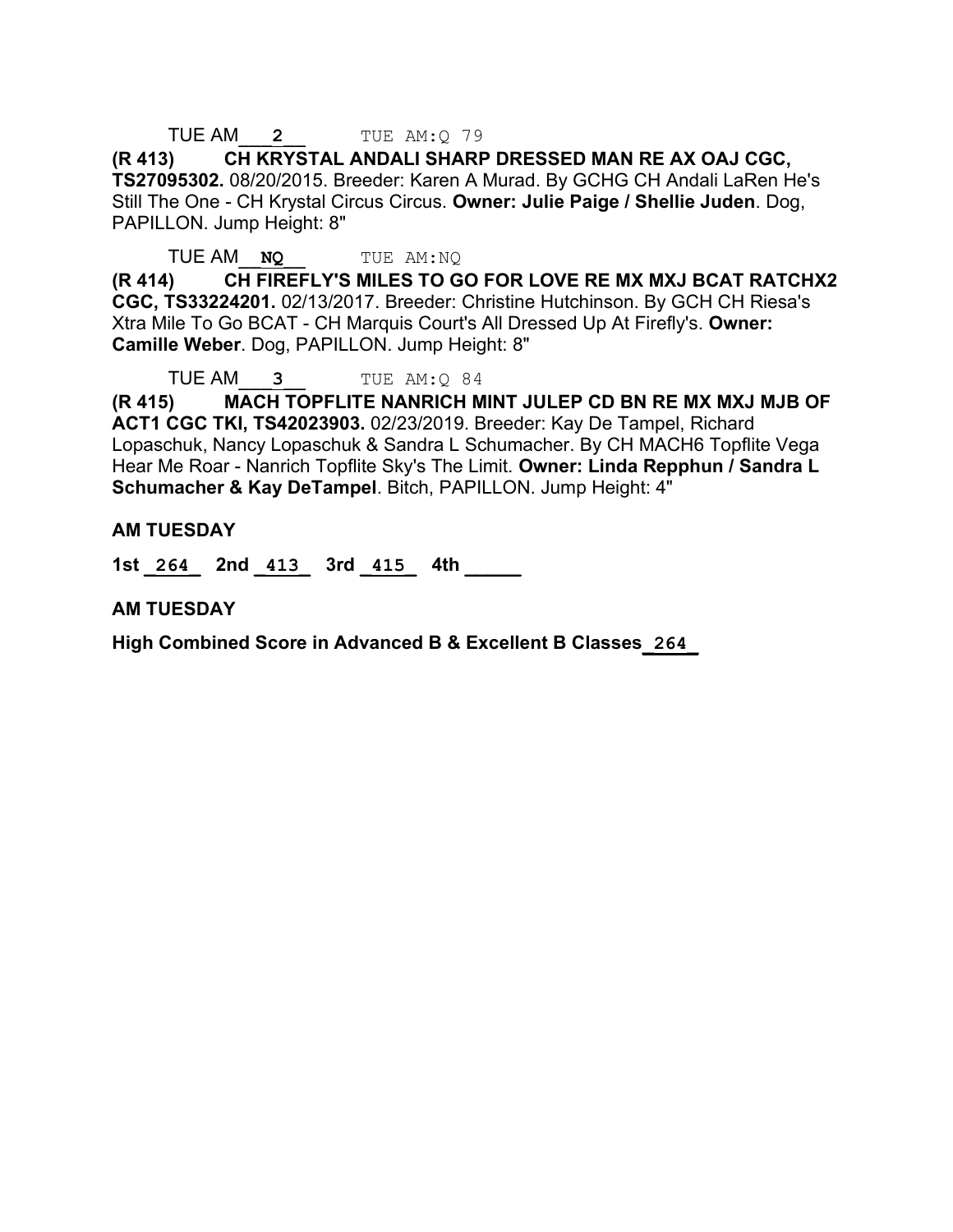**Obedience Trial** *- Event #2022208324* **PM TUESDAY, MAY 24, 2022 Ring 2** Judge: **Mrs. Shirley A Spall** 30 Entries **Entry: 30 Competition: 27**

#### **Novice Class B**

TUE PM\_\_\_**1**\_\_ TUE PM:Q 185 **O 195 GCHB CH CASA BELLA'S SET THE WORLD ON FIRE BN RA BN-V CGC ACT1 TKA, TS38208801.** 03/24/2018. Breeder: Carol Lauren-Schmidt & Harold Schmidt. By GCH CH Casa Bella's Great Expectations RI ACT2 CGCA TKA - CH Casa Bella's Girls Got Tude By Skies BN-V RI CGCA TKN. **Owner: Carol Lauren-Schmidt / Daisy Morris, Beth Shonts & Lauren Soderberg**. Dog, PAPILLON.

TUE PM\_\_**ABS**\_

**O 301 REGALOAKE'S IT'S ALL ABOUT ME BN RI NA OAJ SHDN TKI, TS39261401.**  04/03/2018. Breeder: Lynn Doel. By CH Heaven Sent Luggs To Regaloake - CH Heaven Sent Miss L-E TO Regaloake. **Owner: Deborah Gatchell**. Dog, PAPILLON.

#### TUE PM\_\_**ABS**\_

**O 302 QUILLO REMINGTON STEELE BN RAE, TS34112001.** 03/05/2017. Breeder: Mary J Hakel. By GCHS CH Flinters Ain't He A Rebel - GCH CH Quillo Coming Attractions At Jo-Bee. **Owner: Regina Diran**. Dog, PAPILLON.

#### **PM TUESDAY**

**1st \_195\_\_\_\_ 2nd \_\_\_\_\_ 3rd \_\_\_\_ 4th \_\_\_\_\_** 

#### **Open Class A**

TUE PM\_\_**NQ**\_\_ TUE PM:NQ

**O 211 GCHS CH VALENTINO BY MONARCH CD PCD BN RAE FDC MX MXJ NF T2B2 THD RATN CGCA TKP, TS10841901.** 02/29/2012. Breeder: Margie Riccomini. By CH Monarch's Mighty Titus by Sandel - Monarch Blossom Queen. **Owner: Carol Lauren-Schmidt / Lauren Soderbert & Audra Lynn**. Dog, PAPILLON. Jump Height: 10"

TUE PM\_\_**NQ**\_\_ TUE PM:NQ

**O 306 CH LOTEKI TURN UP THE HEAT CD PCD RI, TS40668602.** 08/24/2018. Breeder: Lou Ann King. By CH Blesk Fortuni Evan - GCH CH Loteki In The Heat Of The Night. **Owner: Mary Gail Holcombe**. Bitch, PAPILLON. Jump Height: 10"

TUE PM\_\_**NQ**\_\_ TUE PM:NQ

**O 307 MACH TOPFLITE NANRICH MINT JULEP CD BN RE MX MXJ MJB OF ACT1 CGC TKI, TS42023903.** 02/23/2019. Breeder: Kay De Tampel, Richard Lopaschuk, Nancy Lopaschuk & Sandra L Schumacher. By CH MACH6 Topflite Vega Hear Me Roar - Nanrich Topflite Sky's The Limit. **Owner: Linda Repphun / Sandra L Schumacher & Kay DeTampel**. Bitch, PAPILLON. Jump Height: 8"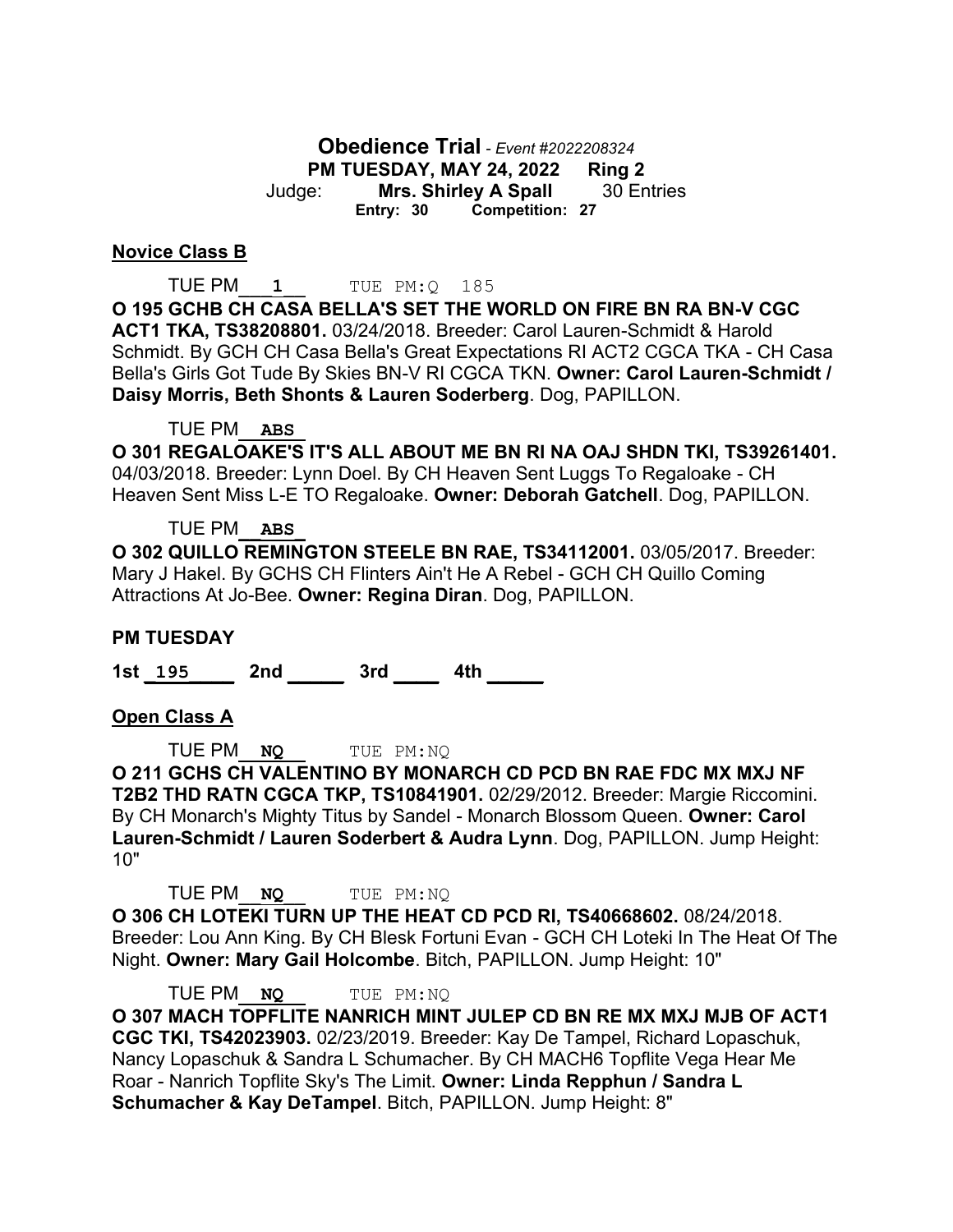## TUE PM\_\_**NQ**\_\_ TUE PM:NQ

**O 308 CH MARQUIS INSIDE INFORMATION CD PCD BN RAE OA AXJ CGCA CGCU TKN, TS04934201.** 03/07/2011. Breeder: Kevin & Paula Ray. By CH Marquis The Good Life - Marquis Royal Providence. **Owner: Kathy Knuckles / Stacy Newton**. Dog, PAPILLON. Jump Height: 8"

#### **PM TUESDAY**

**1st \_\_\_\_\_ 2nd \_\_\_\_\_ 3rd \_\_\_\_ 4th \_\_\_\_\_** 

#### **Open Class B**

TUE PM\_\_**NQ**\_\_ TUE PM:NQ

**O 309 MACH TOPFLITE LOVE IN MOTION UD PCD BN GN RE MXB MJS XF T2B CGCA TKP, TS36116903.** 06/10/2017. Breeder: Sandra L Schumacher. By CH Marquis Court's Set Fire To THe Reign - CH Top Flite Money In Motion. **Owner: Linda Repphun**. Bitch, PAPILLON. Jump Height: 12"

TUE PM\_\_\_**2**\_\_ TUE PM:Q 196.5

**O 310 LOTEKI RAFFICA DI VENTO, TS03002804.** 11/19/2010. Breeder: Lou Ann King. By Chanceux Capo Di Tutti Capo - Loteki The Wind In My Hair. **Owner: Mary Waller**. Dog, PAPILLON. Jump Height: 10"

TUE PM\_\_\_**1**\_\_ TUE PM:Q 198 **HIT O 311 OTCH5 DENZEL INSIGNIA TAKE ME SERIOUSLY UDX9 OGM BN, TS32006203.** 05/26/2016. Breeder: Nicole Laver & Tracy Burdick. By CH Allistar Denzel Take The Stage - CH Denzel Can't Be Serious. **Owner: Eugene Morris**. Dog, PAPILLON. Jump Height: 10"

TUE PM\_\_\_**3**\_\_ TUE PM:Q 189 **O 314 OTCH DOMINO OAKHILLS CALIFORNIA POPPY UDX5 OGM PUTD VER CGCU TKI, TS25922301.** 05/06/2015. Breeder: Sandy Vallaincourt & L Temperato. By GCH CH Domino On The Money - CH Domino's Diamond Jubilee. **Owner: Hillary B Hunter**. Bitch, PAPILLON. Jump Height: 10"

TUE PM\_\_**NQ**\_\_ TUE PM:NQ

**O 315 PRINCESS SOPHIA OF SUMMERVIEW HILLS, TS40793403.** 11/23/2018. Breeder: Deborah Lee Telemeco. By Tony T's Nicole Bello - Li'l Miss Gypsy Bumblebee. **Owner: Marlene Binder**. Bitch, PAPILLON. Jump Height: 10"

TUE PM\_\_**NQ**\_\_ TUE PM:NQ **O 316 BERNDOCK'S LET 'ER RIP UD BN RI MX MXJ MJB XF ACT2 CGC TKN, TS31880002.** 09/14/2016. Breeder: Angela Worzalla. By GCH CH Ashlor's Smooth Sailing UD RE AX AXJ - ET's Living In The Berndocks. **Owner: Kathy Schuh**. Bitch, PAPILLON. Jump Height: 10"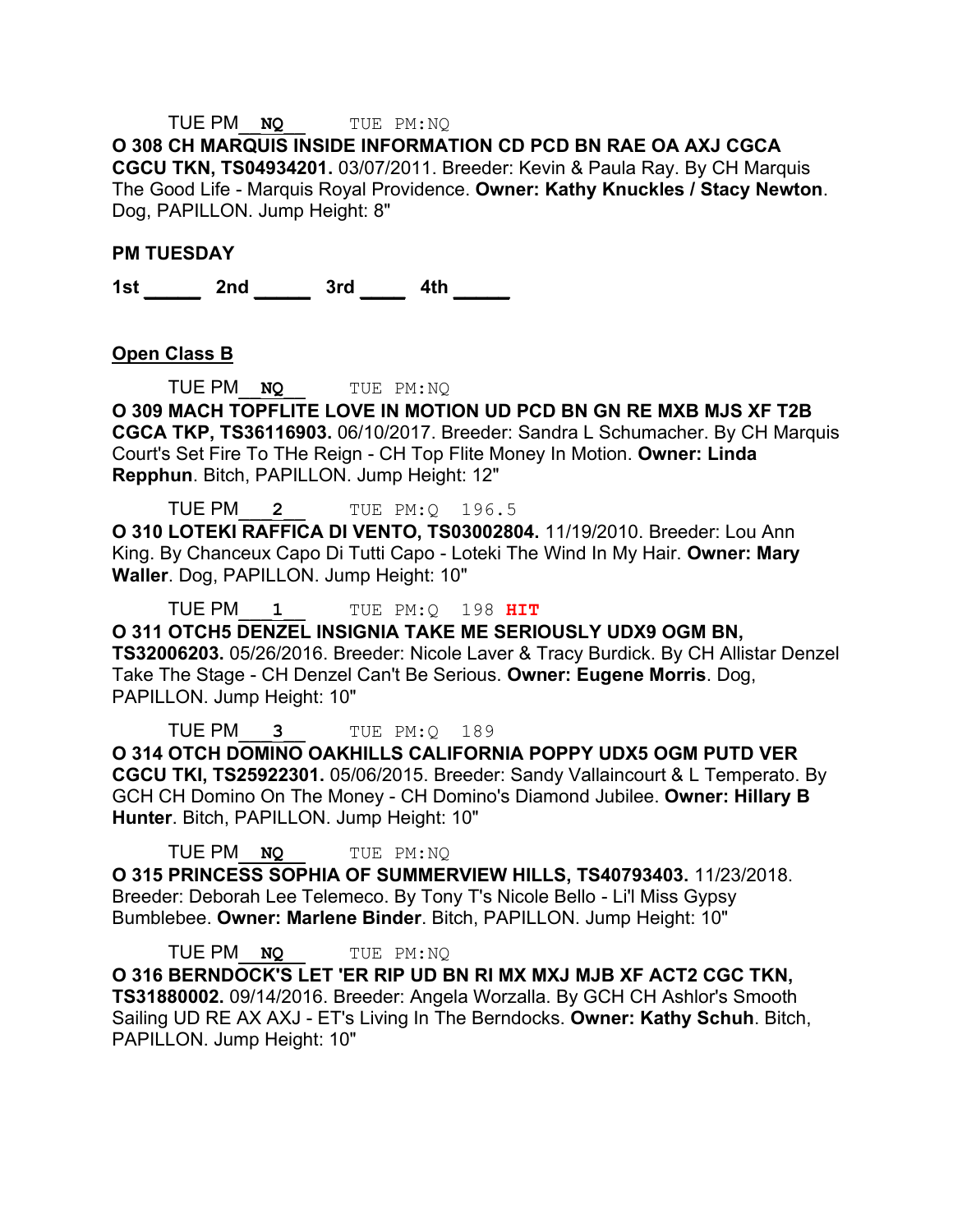#### **PM TUESDAY**

**1st \_311\_ 2nd \_310\_ 3rd \_314\_ 4th \_\_\_\_\_** 

#### **Utility Class A**

TUE PM\_\_**ABS**\_

**O 319 CH SLEEPYCREEKS DIAMONDS N PEARLS CDX, TS27044401.** 08/21/2015. Breeder: Candy Janke. By GCH CH Namaste Mission TO Civilize - CH Sleepycreeks Sailormans Image CDX. **Owner: Candy Janke / Hannah Ralston**. Bitch, PAPILLON. Jump Height: 10"

#### **PM TUESDAY**

**1st \_\_\_\_\_ 2nd \_\_\_\_\_ 3rd \_\_\_\_ 4th \_\_\_\_\_** 

#### **Utility Class B**

TUE PM\_\_**NQ**\_\_ TUE PM:NQ

**(O 309) MACH TOPFLITE LOVE IN MOTION UD PCD BN GN RE MXB MJS XF T2B CGCA TKP, TS36116903.** 06/10/2017. Breeder: Sandra L Schumacher. By CH Marquis Court's Set Fire To THe Reign - CH Top Flite Money In Motion. **Owner: Linda Repphun**. Bitch, PAPILLON. Jump Height: 12"

TUE PM\_\_**NQ**\_\_ TUE PM:NQ

**(O 310) LOTEKI RAFFICA DI VENTO, TS03002804.** 11/19/2010. Breeder: Lou Ann King. By Chanceux Capo Di Tutti Capo - Loteki The Wind In My Hair. **Owner: Mary Waller**. Dog, PAPILLON. Jump Height: 10"

TUE PM\_\_\_**1**\_\_ TUE PM:Q 198 **HCS**

**(O 311) OTCH5 DENZEL INSIGNIA TAKE ME SERIOUSLY UDX9 OGM BN, TS32006203.** 05/26/2016. Breeder: Nicole Laver & Tracy Burdick. By CH Allistar Denzel Take The Stage - CH Denzel Can't Be Serious. **Owner: Eugene Morris**. Dog, PAPILLON. Jump Height: 10"

TUE PM\_\_\_**2**\_\_ TUE PM:Q 186

**O 313 PILOT'S GOOD FLIGHT UD TD, TS37818902.** 02/18/2018. Breeder: Don Bauer & Mrs. Marilyn Bauer. By CH Pilot Caprices Chuck Yeager - GCH CH Pilot Lockheed Electra. **Owner: Cathy Parker**. Dog, PAPILLON. Jump Height: 10"

TUE PM\_\_**NQ**\_\_ TUE PM:NQ **(O 314) OTCH DOMINO OAKHILLS CALIFORNIA POPPY UDX5 OGM PUTD VER CGCU TKI, TS25922301.** 05/06/2015. Breeder: Sandy Vallaincourt & L Temperato. By GCH CH Domino On The Money - CH Domino's Diamond Jubilee. **Owner: Hillary B Hunter**. Bitch, PAPILLON. Jump Height: 10"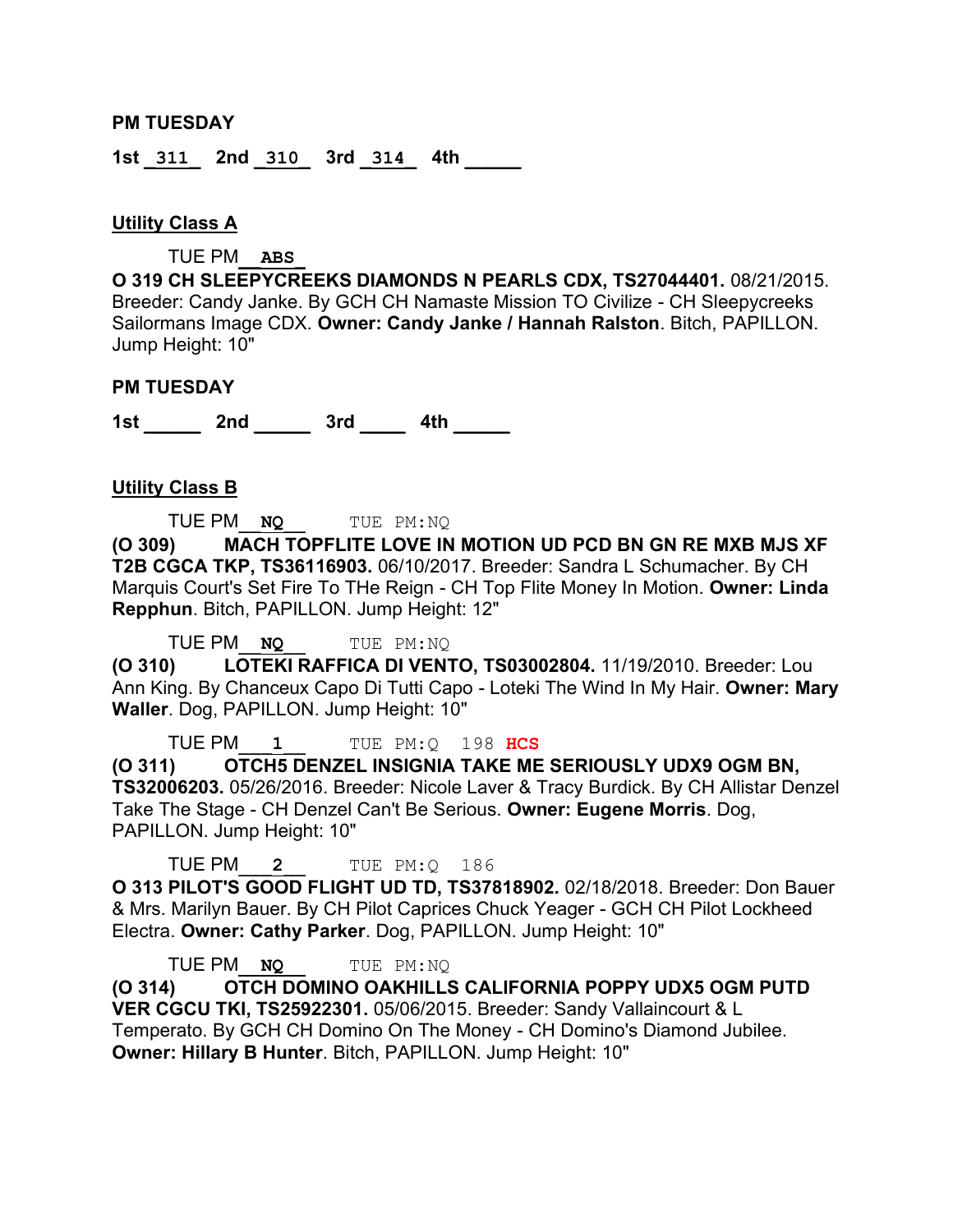## TUE PM\_\_**NQ**\_\_ TUE PM:NQ

**(O 316) BERNDOCK'S LET 'ER RIP UD BN RI MX MXJ MJB XF ACT2 CGC TKN, TS31880002.** 09/14/2016. Breeder: Angela Worzalla. By GCH CH Ashlor's Smooth Sailing UD RE AX AXJ - ET's Living In The Berndocks. **Owner: Kathy Schuh**. Bitch, PAPILLON. Jump Height: 10"

#### **PM TUESDAY**

**1st \_\_311\_\_\_ 2nd \_313\_\_\_\_ 3rd \_\_\_\_ 4th \_\_\_\_\_** 

#### **PM TUESDAY**

**High Score in Regular Obedience Classes\_311\_ High Combined Score in Open & Utility Classes\_311\_**

#### **Preferred Open Class**

TUE PM\_\_**NQ**\_\_ TUE PM:NQ **O 320 WILDFIRE UNDENIABLE PETIT FRERE JACQUES PCD BN RI AX MXJ OF BCAT CGC TKI, TS38594504.** 02/27/2018. Breeder: Angela S Pickett & Cheslie Pickett. By Wildfire Cosmic Hallelujah - Wildfire Undercover Lover. **Owner: Elizabeth Petko**. Dog, PAPILLON. Jump Height: 10"

#### **PM TUESDAY**

**1st \_\_\_\_\_ 2nd \_\_\_\_\_ 3rd \_\_\_\_ 4th \_\_\_\_\_** 

#### **Beginner Novice Class A**

TUE PM\_\_**NQ**\_\_ TUE PM:NQ

**O 321 CADAGA OSRIC, TS41426301.** 11/23/2018. Breeder: Deanna Clark. By CH Cadaga Lifelong's Dazzle - Deanna's Calypso's Dream. **Owner: Natalie Binder**. Dog, PAPILLON.

#### **PM TUESDAY**

**1st \_\_\_\_\_ 2nd \_\_\_\_\_ 3rd \_\_\_\_ 4th \_\_\_\_\_** 

#### **Beginner Novice Class B**

**TUE PM** TUE PM: 0 195.5

**O 35 JOYANEW MUSIC FILLS THE AIR, TS50420002.** 02/12/2021. Breeder: Colleen Kodet & John Kodet. By GCH CH Berndock's Last Voyage At Sleepy Creek CDX BN GN RN AX AXJ CGC TKI - CH Sleepy Creeks Stryke A Pose. **Owner: Colleen Kodet / John Kodet & Audrey L Gartman**. Dog, PAPILLON.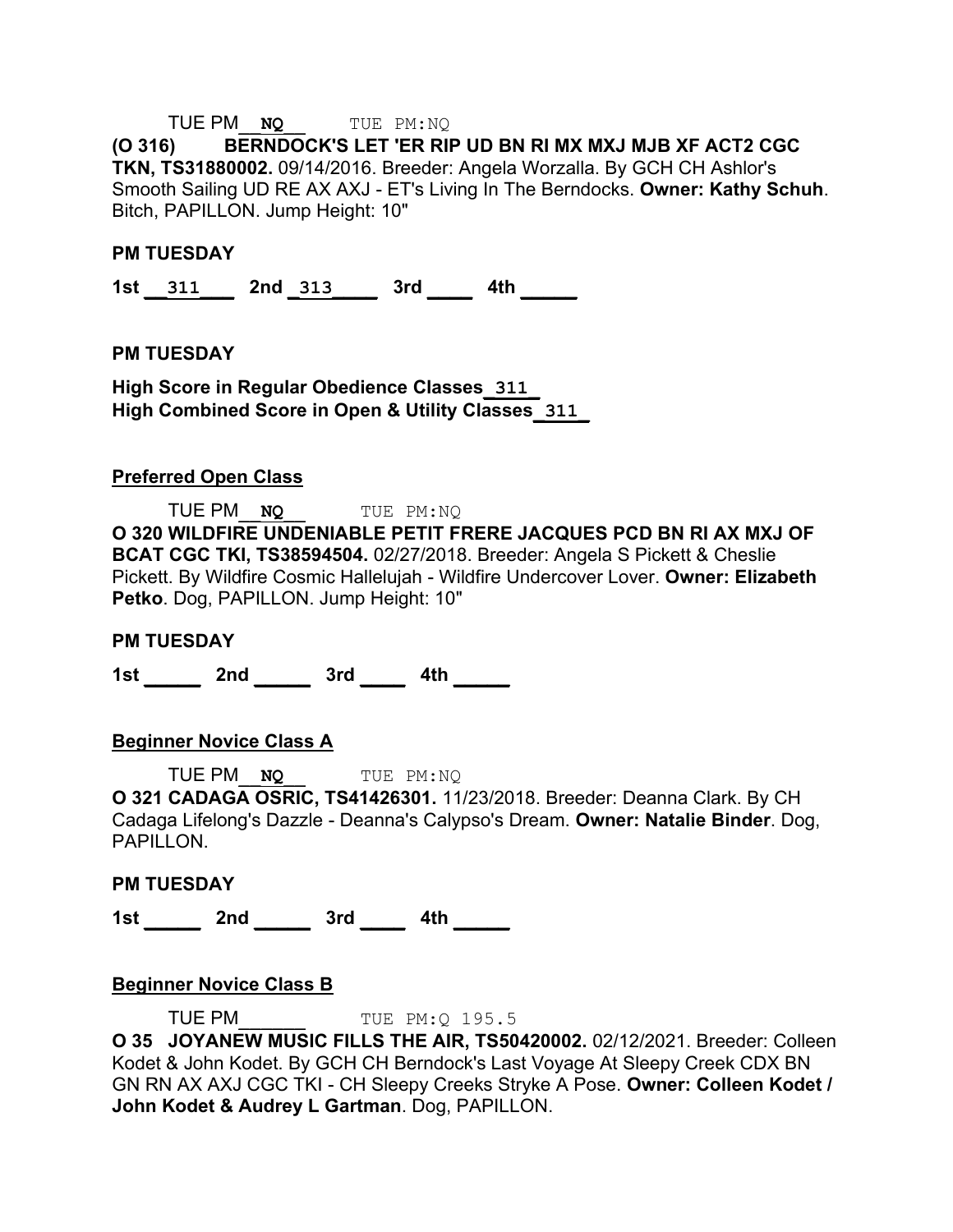#### **TUE PM** TUE PM: 0 191.5

**O 58 JOYANEW POETRY IN MOTION, TS50420003.** 02/12/2021. Breeder: Owners. By GCH CH Berndock's Last Voyage At Sleepy Creek CDX BN GN RN AX AXJ CGC TKI - CH Sleepy Creeks Stryke A Pose. **Owner: Colleen Kodet / John Kodet**. Bitch, PAPILLON.

#### TUE PM\_\_**NQ**\_\_ TUE PM:NQ

**O 101 SLEEPY CREEK LUCK OF THE IRISH, TS46187003.** 03/18/2020. Breeder: Candy Janke, Hannah Ralston & Kendall Fabisialk. By Cadaga Ossric - CH Sleepycreek's Diamonds N Pearls CDX BC RA AX OAJ. **Owner: Diana Kerew-Shaw**. Bitch, PAPILLON.

#### TUE PM TUE PM: Q 185

**O 155 CH PATUXENT FULIGIN WINGED MESSENGER DCAT, TS47629004.**  08/16/2020. Breeder: Letty McNulty. By Patuxent's Swift Justice MX MXJ OF - Patuxent's Spirit In The Sky OA AXJ. **Owner: Jennie Larkin**. Dog, PAPILLON.

TUE PM TUE PM: Q 193

**O 322 GCH CH SLEEPYCREEKS SCOTCH N WATER, TS46187001.** 03/18/2020. Breeder: Owners. By Cadaga Ossric - CH Sleepy Creek's Diamond N Pearls. **Owner: Candy Janke / Hannah Ralston**. Bitch, PAPILLON.

TUE PM\_\_**NQ**\_\_ TUE PM:NQ

**O 323 MARQUIS FLOAT LIKE A BUTTERFLY RN CGC CGCU, TS44542101.**  09/16/2019. Breeder: Paula Ray, Kevin Ray & Jessica Isenbarger. By Marquis The Butterfly Effect - CH Marquis Girls Night Out. **Owner: Kathy Knuckles**. Dog, PAPILLON.

#### **PM TUESDAY**

**1st \_\_35\_\_\_ 2nd \_322\_\_\_\_ 3rd \_58\_\_\_ 4th \_155\_\_\_\_** 

#### **Graduate Novice Class**

TUE PM\_\_**NQ**\_\_ TUE PM:NQ **(O 308) CH MARQUIS INSIDE INFORMATION CD PCD BN RAE OA AXJ CGCA CGCU TKN, TS04934201.** 03/07/2011. Breeder: Kevin & Paula Ray. By CH Marquis The Good Life - Marquis Royal Providence. **Owner: Kathy Knuckles / Stacy Newton**. Dog, PAPILLON. Jump Height: 8"

#### **PM TUESDAY**

**1st \_\_\_\_\_ 2nd \_\_\_\_\_ 3rd \_\_\_\_ 4th \_\_\_\_\_**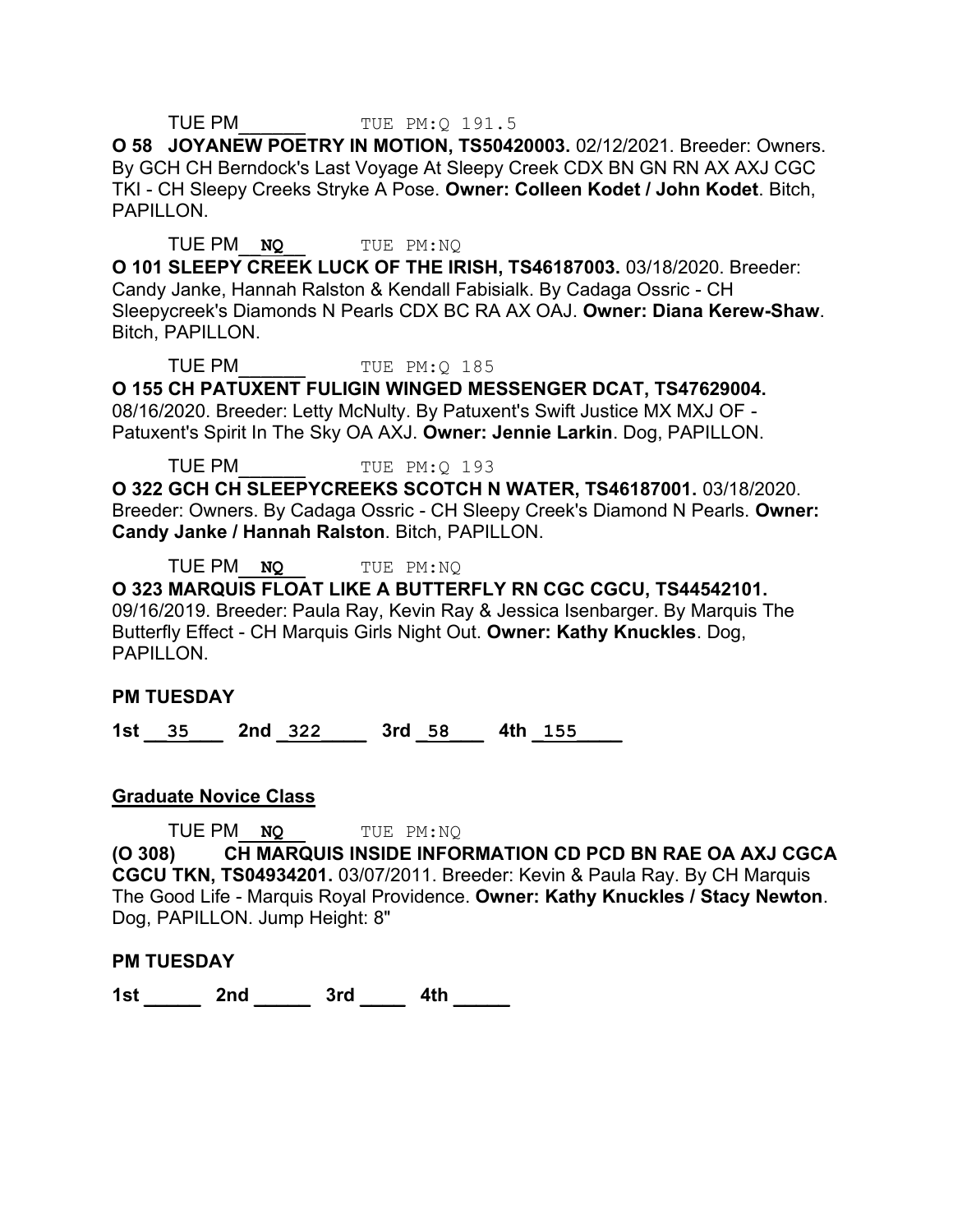#### **Graduate Open Class**

TUE PM\_\_**NQ**\_\_ TUE PM:NQ **O 324 DOMINO'S WALK ON THE WILD SIDE CDX BN RA MJB MXB OF T2B TKN, TS32670401.** 12/16/2016. Breeder: Sandra Vallancourt & Laura Temperato. By GCH CH Domino's High Voltage - CH Domino's Diamond Jubilee CDX BN RE. **Owner: Ann Bruno**. Dog, PAPILLON. Jump Height: 12"

#### **PM TUESDAY**

**1st \_\_\_\_\_ 2nd \_\_\_\_\_ 3rd \_\_\_\_ 4th \_\_\_\_\_** 

**Rally Trial Classes** *- Event #2022208302* **PM TUESDAY, MAY 24, 2022 Ring 3** Judge: **Mr. Russell Hornfisher** 14 Entries **Entry: 14 Competition: 13**

#### **Rally Novice B**

TUE PM\_\_\_**4**\_\_ TUE PM:Q 87

**(R 155) CH PATUXENT FULIGIN WINGED MESSENGER DCAT, TS47629004.**  08/16/2020. Breeder: Letty McNulty. By Patuxent's Swift Justice MX MXJ OF - Patuxent's Spirit In The Sky OA AXJ. **Owner: Jennie Larkin**. Dog, PAPILLON.

TUE PM\_\_\_**3**\_\_ TUE PM:Q 92

**R 402 FIREFLY'S STEEL MAGNOLIA NA NAJ CGC, TS45624802.** 02/15/2020. Breeder: Christine Hutchinson. By GCH CH Riesa's Xtra Mile To Go BCAT - Firefly's Scarlet Sage. **Owner: Camille Weber**. Bitch, PAPILLON.

TUE PM\_\_\_**1**\_\_ TUE PM:Q 99

**R 403 MACH WEENIPS NOT A CLOUD IN SIGHT MXB MJB BCAT RATN CGCA CGCU, PAL261875.** 03/06/2013. Breeder: Unknown. By Unknown - Unknown. **Owner: Denise Brandenburg-Morris**. Bitch, PAPILLON.

TUE PM\_\_\_**2**\_\_ TUE PM:Q 94

**(R 408) MARQUIS FLOAT LIKE A BUTTERFLY RN CGC CGCU, TS44542101.**  09/16/2019. Breeder: Paula Ray, Kevin Ray & Jessica Isenbarger. By Marquis The Butterfly Effect - CH Marquis Girls Night Out. **Owner: Kathy Knuckles**. Dog, PAPILLON.

#### **PM TUESDAY**

**1st \_403\_ 2nd \_408\_ 3rd \_402\_ 4th \_155\_**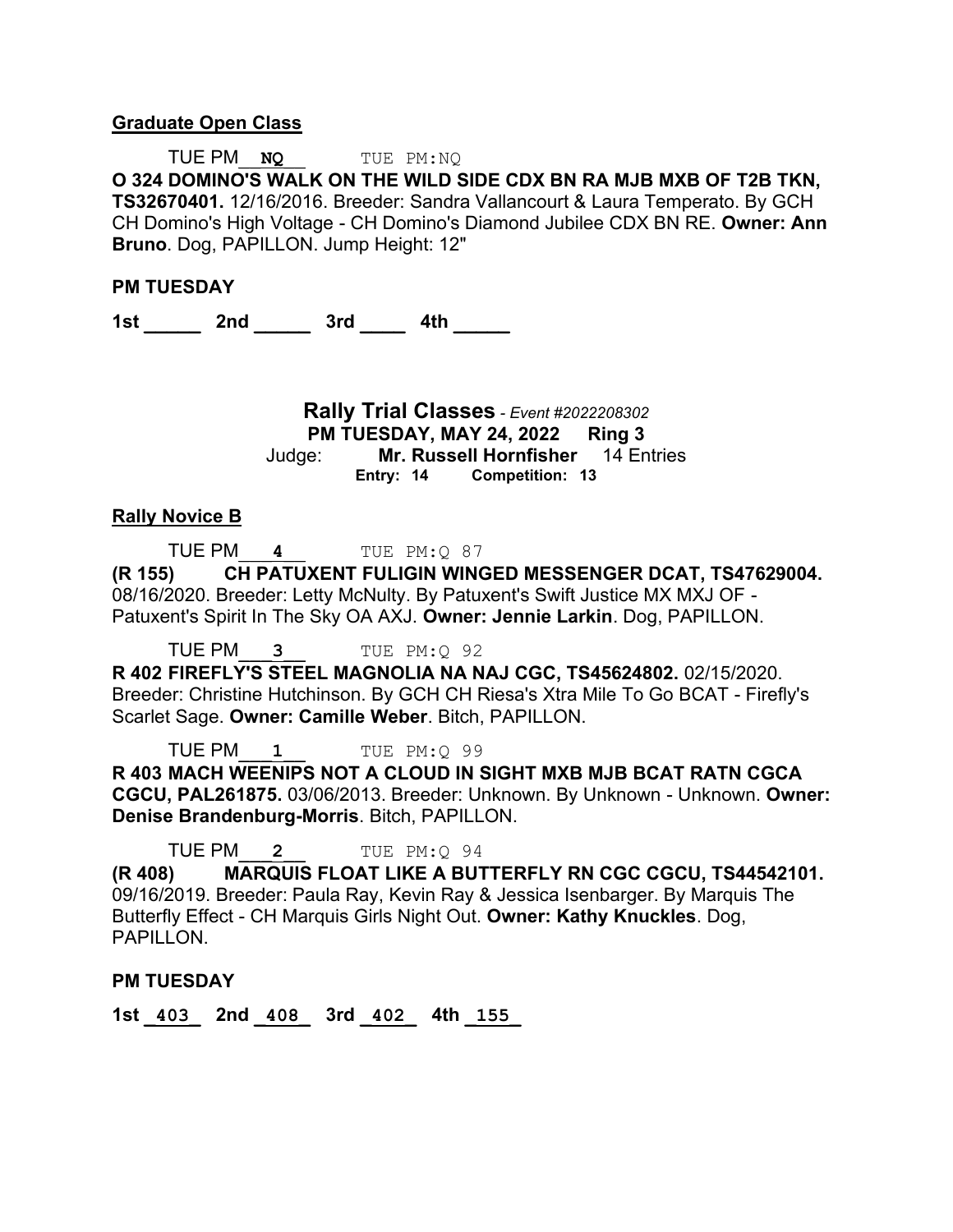#### **Rally Intermediate**

TUE PM\_\_\_**2**\_\_ TUE PM:Q 93

**R 409 A & A'S BREWED TO PERKFECTION RI AX MXJ NF CGC TKI, TS32369101.**  07/07/2016. Breeder: Ava Engel. By D'Vine's Loyal Bounty Hunter - A & A's Dancing On The Wind. **Owner: Denise Morris**. Bitch, PAPILLON.

TUE PM\_\_\_**1**\_\_ TUE PM:Q 99

**R 410 LIBERTY'S ROCKIN' MY SKINNY JEANS RN OAP AJP NFP CGC TKI, TS32150902.** 07/08/2016. Breeder: Chris Jackson. By GCH CH Marquis Put Me In Coach - Liberty's Trace Of Darkness. **Owner: Denise Brandenburg-Morris**. Bitch, PAPILLON.

#### **PM TUESDAY**

**1st \_410\_ 2nd \_409\_ 3rd \_\_\_\_\_** 

### **Advanced B**

TUE PM\_\_\_**1**\_\_ TUE PM:Q 100 **R 264 CH REMANI'S LIQUID SUNSHINE CDX BN PCD RE CGCA CGCU TKA FDC, TS31191004.** 07/10/2016. Breeder: Danni & Emilie Peterson. By CH Micfriends I Wil - Remani's Get Your Shine On. **Owner: Danni Peterson / Emilie Peterson & Linda Ruedy**. Bitch, PAPILLON. Jump Height: 8"

TUE PM\_\_\_**3**\_\_ TUE PM:Q 88

**R 413 CH KRYSTAL ANDALI SHARP DRESSED MAN RE AX OAJ CGC, TS27095302.** 08/20/2015. Breeder: Karen A Murad. By GCHG CH Andali LaRen He's Still The One - CH Krystal Circus Circus. **Owner: Julie Paige / Shellie Juden**. Dog, PAPILLON. Jump Height: 8"

TUE PM\_\_**ABS**\_

**R 414 CH FIREFLY'S MILES TO GO FOR LOVE RE MX MXJ BCAT RATCHX2 CGC, TS33224201.** 02/13/2017. Breeder: Christine Hutchinson. By GCH CH Riesa's Xtra Mile To Go BCAT - CH Marquis Court's All Dressed Up At Firefly's. **Owner: Camille Weber**. Dog, PAPILLON. Jump Height: 8"

TUE PM\_\_\_**2**\_\_ TUE PM:Q 98

**(R 415) MACH TOPFLITE NANRICH MINT JULEP CD BN RE MX MXJ MJB OF ACT1 CGC TKI, TS42023903.** 02/23/2019. Breeder: Kay De Tampel, Richard Lopaschuk, Nancy Lopaschuk & Sandra L Schumacher. By CH MACH6 Topflite Vega Hear Me Roar - Nanrich Topflite Sky's The Limit. **Owner: Linda Repphun / Sandra L Schumacher & Kay DeTampel**. Bitch, PAPILLON. Jump Height: 4"

#### **PM TUESDAY**

**1st \_264\_ 2nd \_415\_ 3rd \_413\_ 4th \_\_\_\_\_**